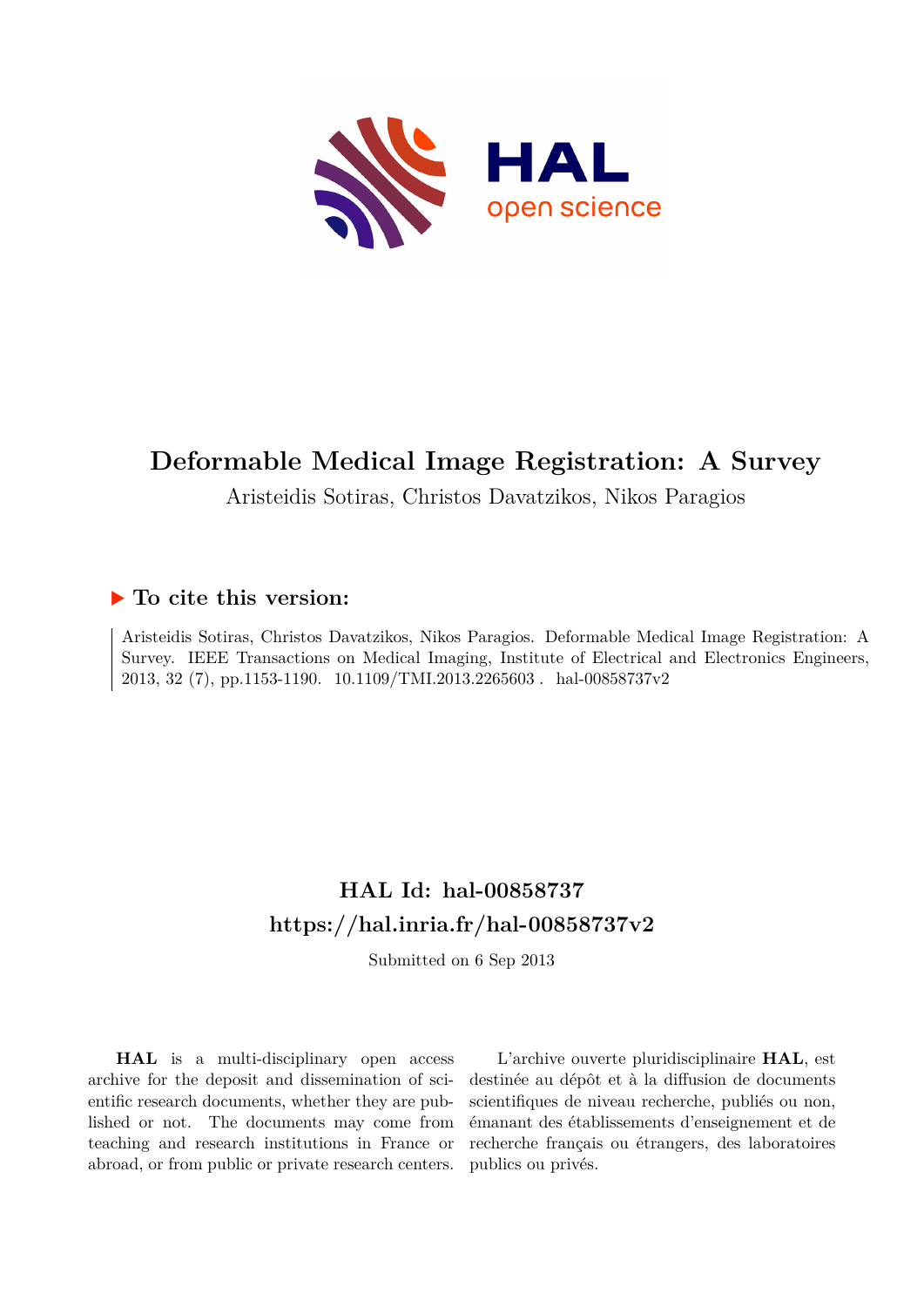# Deformable Medical Image Registration: A Survey

Aristeidis Sotiras, *Member, IEEE,* Christos Davatzikos, *Senior Member, IEEE,* and Nikos Paragios, *Fellow, IEEE*

*Abstract*—Deformable image registration is a fundamental task in medical image processing. Among its most important applications, one may cite: i) multi-modality fusion, where information acquired by different imaging devices or protocols is fused to facilitate diagnosis and treatment planning; ii) longitudinal studies, where temporal structural or anatomical changes are investigated; and iii) population modeling and statistical atlases used to study normal anatomical variability. In this paper, we attempt to give an overview of deformable registration methods, putting emphasis on the most recent advances in the domain. Additional emphasis has been given to techniques applied to medical images. In order to study image registration methods in depth, their main components are identified and studied independently. The most recent techniques are presented in a systematic fashion. The contribution of this paper is to provide an extensive account of registration techniques in a systematic manner.

*Index Terms*—Deformable registration, medical image analysis, bibliographical review.

#### I. INTRODUCTION

**D**EFORMABLE registration [1]-[10] has been, along with organ segmentation, one of the main challenges in modern medical image analysis. The process consists of EFORMABLE registration [1]–[10] has been, along with organ segmentation, one of the main challenges establishing spatial correspondences between different image acquisitions. The term deformable (as opposed to linear or global) is used to denote the fact that the observed signals are associated through a non-linear dense transformation, or a spatially varying deformation model.

In general, registration can be performed on two or more images. In this paper, we focus on registration methods that involve two images. One is usually referred to as the source or moving image, while the other is referred to as the target or fixed image. In this paper, the source image is denoted by S, while the target image is denoted by  $T$ . The two images are defined in the image domain  $\Omega$  and are related by a transformation W.

The goal of registration is to estimate the optimal transformation that optimizes an energy of the form:

$$
\mathcal{M}(T, S \circ W) + \mathcal{R}(W). \tag{1}
$$

The previous objective function (1) comprises two terms. The first term,  $M$ , quantifies the level of alignment between a target image  $T$  and a source image  $S$ . Throughout this paper,

A. Sotiras and C. Davatzikos are with the Section of Biomedical Image Analysis, Center for Biomedical Image Computing and Analytics, Department of Radiology, University of Pennsylvania, Philadelphia, PA 19104 USA (email: [aristeidis.sotiras, christos.davatzikos]@uphs.upenn.edu).

N. Paragios is with the Center for Visual Computing, Department of Applied Mathematics, Ecole Centrale de Paris, Chatenay-Malabry, 92 295 FRANCE, the Equipe Galen, INRIA Saclay - Ile-de-France, Orsay, 91893 FRANCE and the Universite Paris-Est, LIGM (UMR CNRS), Center for Visual Computing, Ecole des Ponts ParisTech, Champs-sur-Marne, 77455 FRANCE

we interchangeably refer to this term as matching criterion, (dis)similarity criterion or distance measure. The optimization problem consists of either maximizing or minimizing the objective function depending on how the matching term is chosen.

The images get aligned under the influence of transformation  $W$ . The transformation is a mapping function of the domain  $\Omega$  to itself, that maps point locations to other locations. In general, the transformation is assumed to map homologous locations from the target physiology to the source physiology. The transformation at every position  $x \in \Omega$  is given as the addition of an identity transformation with the displacement field u, or  $W(x) = x + u(x)$ . The second term, R, regularizes the transformation aiming to favor any specific properties in the solution that the user requires, and seeks to tackle the difficulty associated with the ill-posedness of the problem.

Regularization and deformation models are closely related. Two main aspects of this relation may be distinguished. First, in the case that the transformation is parametrized by a small number of variables  $\theta$  and is inherently smooth, regularization may serve to introduce prior knowledge regarding the solution that we seek by imposing task-specific constraints on the transformation. Second, in the case that we seek the displacement of every image element (*i.e.*, non-parametric deformation model), regularization dictates the nature of the transformation.

Thus, an image registration algorithm involves three main components: (i) a deformation model, (ii) an objective function, and (iii) an optimization method. The result of the registration algorithm naturally depends on the deformation model and the objective function. The dependency of the registration result on the optimization strategy follows from the fact that image registration is inherently ill-posed. Devising each component so that the requirements of the registration algorithm are met is a demanding process.

Depending on the deformation model and the input data, the problem may be ill-posed according to Hadamard's definition of well-posed problems [11]. In probably all realistic scenarios, registration is ill-posed.To further elaborate, let us consider some specific cases. In a deformable registration scenario, one seeks to estimate a vector for every position given, in general, scalar information conveyed by image intensity. In this case, the number of unknowns is greater than the number of constraints. In a rigid 2D setting, let us consider a consider a scenario where two images of a disk (white background, gray foreground) are registered. Despite the fact that the number of parameters is only 6, the problem is ill-posed. The problem has no unique solution since a translation that aligns the centers of the disks followed by any rotation results in a meaningful solution.

Given non-linear and non-convex objective functions, in general, no closed-form solutions exist to estimate the reg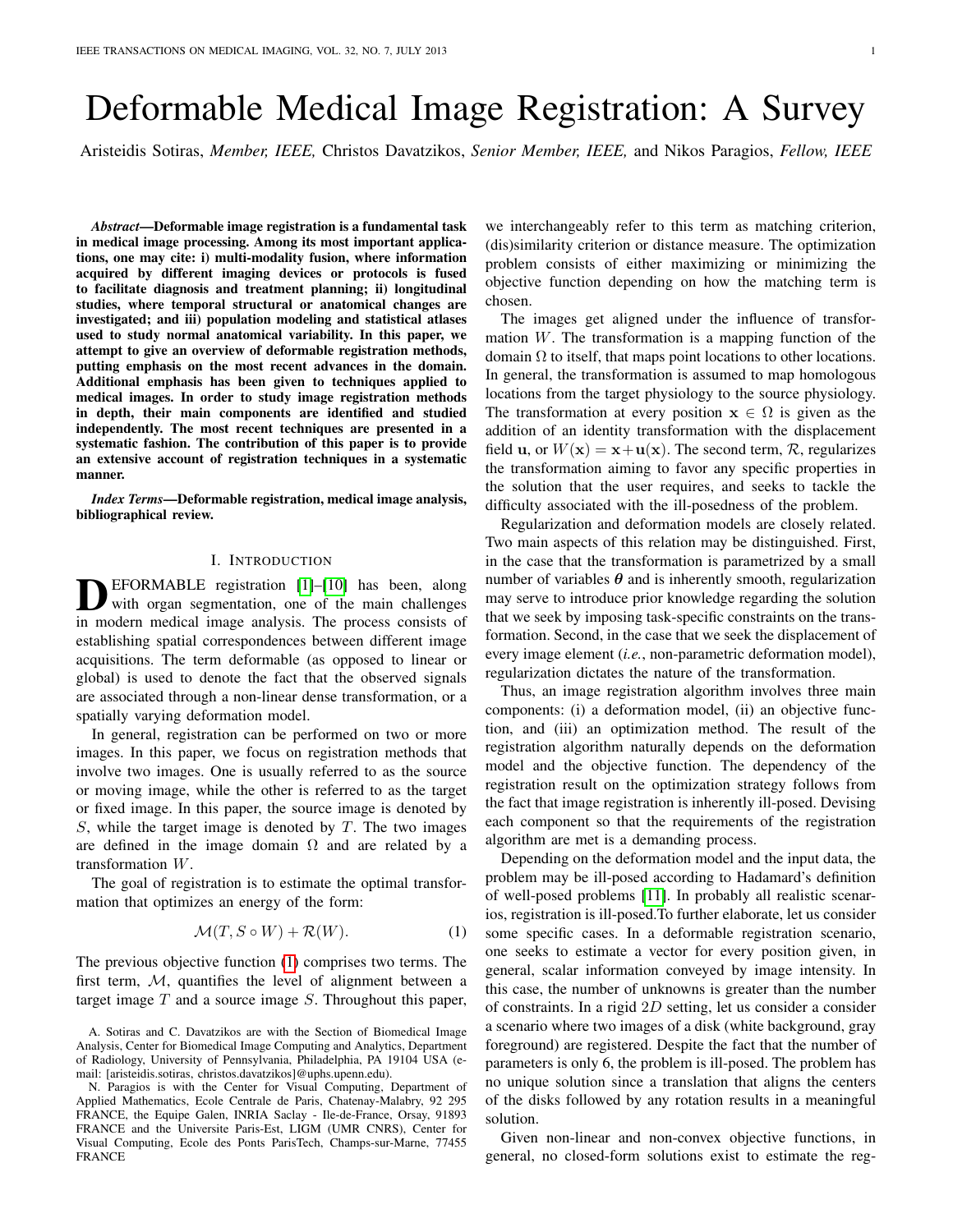istration parameters. In this setting, the search methods reach only a local minimum in the parameter space. Moreover, the problem itself has an enormous number of different facets. The approach that one should take depends on the anatomical properties of the organ (for example, the heart and liver do not adhere to the same degree of deformation), the nature of observations to be registered (same modality versus multimodal fusion), the clinical setting in which registration is to be used (*e.g.*, off-line interpretation versus computer assisted surgery).

An enormous amount of research has been dedicated to deformable registration towards tackling these challenges due to its potential clinical impact. During the past few decades, many innovative ideas regarding the three main algorithmic registration aspects have been proposed. General reviews of the field may be found in [1]–[7], [9]. However due to the rapid progress of the field such reviews are to a certain extent outdated.

The aim of this paper is to provide a thorough overview of the advances of the past decade in deformable registration. Nevertheless, some *classic* papers that have greatly advanced the ideas in the field are mentioned. Even though our primary interest is deformable registration, for the completeness of the presentation, references to linear methods are included as many problems have been treated in this low-degree-offreedom setting before being extended to the deformable case.

The main scope of this paper is focused on applications that seek to establish spatial correspondences between medical images. Nonetheless, we have extended the scope to cover applications where the interest is to recover the apparent motion of objects between sequences of successive images (optical flow estimation) [12], [13]. Deformable registration and optical flow estimation are closely related problems. Both problems aim to establish correspondences between images. In the deformable registration case, spatial correspondences are sought, while in the optical flow case, spatial correspondences, that are associated with different time points, are looked for. Given data with a good temporal resolution, one may assume that the magnitude of the motion is limited and that image intensity is preserved in time, optical flow estimation can be regarded as a small deformation mono-modal deformable registration problem.

The remainder of the paper is organized by loosely following the structural separation of registration algorithms to three components: 1) deformation model, 2) matching criteria, and 3) optimization method. In Sec. II, different approaches regarding the deformation model are presented. Moreover, we also chose to cover in this section the second term of the objective function, the regularization term. This choice was motivated by the close relation between the two parts. In Sec. III, the first term of the objective function, the matching term, is discussed. The optimization methods are presented in Sec. IV. In every section, particular emphasis was put on further deepening the taxonomy of registration method by grouping the presented methods in a systematic manner. Sec. V concludes the paper.

#### II. DEFORMATION MODELS

The choice of deformation model is of great importance for the registration process as it entails an important compromise between computational efficiency and richness of description. It also reflects the class of transformations that are desirable or acceptable, and therefore limits the solution to a large extent. The parameters that registration estimates through the optimization strategy correspond to the degrees of freedom of the deformation model<sup>1</sup>. Their number varies greatly, from 6 in the case of global rigid transformations, to millions when non-parametric dense transformations are considered. Increasing the dimensionality of the state space results in enriching the descriptive power of the model. This model enrichment may be accompanied by an increase in the model's complexity which, in turns, results in a more challenging and computationally demanding inference. Furthermore, the choice of the deformation model implies an assumption regarding the nature of the deformation to be recovered.

Before continuing, let us clarify an important, from implementation point of view, aspect related to the transformation mapping and the deformation of the source image. In the introduction, we stated that the transformation is assumed to map homologous locations from the target physiology to the source physiology (backward mapping). While from a theoretical point of view, the mapping from the source physiology to the target physiology is possible (forward mapping), from an implementation point of view, this mapping is less advantageous.

In order to better understand the previous statement, let us consider how the direction of the mapping influences the estimation of the deformed image. In both cases, the source image is warped to the target domain through interpolation resulting to a deformed image. When the forward mapping is estimated, every voxel of the source image is pushed forward to its estimated position in the deformed image. On the other hand, when the backward mapping is estimated, the pixel value of a voxel in the deformed image is pulled from the source image.

The difference between the two schemes is in the difficulty of the interpolation problem that has to be solved. In the first case, a scattered data interpolation problem needs to be solved because the voxel locations of the source image are usually mapped to non-voxel locations, and the intensity values of the voxels of the deformed image have to be calculated. In the second case, when voxel locations of the deformed image are mapped to non-voxel locations in the source image, their intensities can be easily calculated by interpolating the intensity values of the neighboring voxels.

The rest of the section is organized by following coarsely and extending the classification of deformation models given by Holden [14]. More emphasis is put on aspects that were not covered by that review.

Geometric transformations can be classified into three main categories (see Fig. 1): i) those that are inspired by physical models, ii) those inspired by interpolation and approximation

<sup>&</sup>lt;sup>1</sup>Variational approaches in general attempt to determine a function, not just a set of parameters.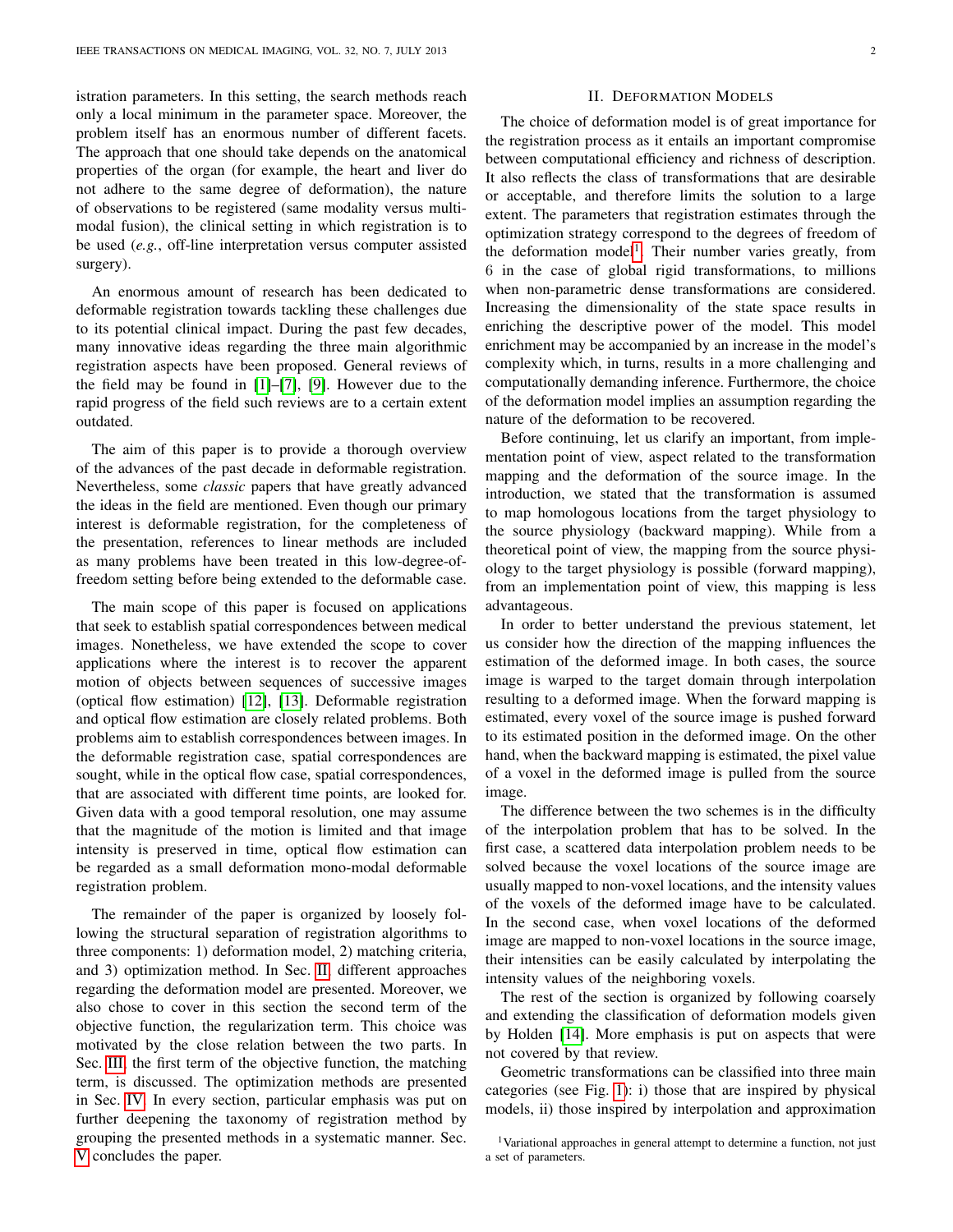theory, iii) knowledge-based deformation models that opt to introduce specific prior information regarding the sought deformation, and iv) models that satisfy a task-specific constraint.

Of great importance for biomedical applications are the constraints that may be applied to the transformation such that it exhibits special properties. Such properties include, but are not limited to, inverse consistency, symmetry, topology preservation, diffeomorphism. The value of these properties was made apparent to the research community and were gradually introduced as extra constraints.

Despite common intuition, the majority of the existing registration algorithms are asymmetric. As a consequence, when interchanging the order of input images, the registration algorithm does not estimate the inverse transformation. As a consequence, the statistical analysis that follows registration is biased on the choice of the target domain.

Inverse consistency: Inverse consistent methods aim to tackle this shortcoming by simultaneously estimating both the forward and the backward transformation. The data matching term quantifies how well the images are aligned when one image is deformed by the forward transformation, and the other image by the backward transformation. Additionally, inverse consistent algorithms constrain the forward and backward transformations to be inverse mappings of one another. This is achieved by introducing terms that penalize the difference between the forward and backward transformations from the respective inverse mappings. Inverse consistent methods can preserve topology but are only asymptotically symmetric. Inverse-consistency can be violated if another term of the objective function is weighted more importantly.

Symmetry: Symmetric algorithms also aim to cope with asymmetry. These methods do not explicitly penalize asymmetry, but instead employ one of the following two strategies. In the first case, they employ objective functions that are by construction symmetric to estimate the transformation from one image to another. In the second case, two transformation functions are estimated by optimizing a standard objective function. Each transformation function map an image to a common domain. The final mapping from one image to another is calculated by inverting one transformation function and composing it with the other.

Topology preservation: The transformation that is estimated by registration algorithms is not always one-to-one and crossings may appear in the deformation field. Topology preserving/homeomorphic algorithms produce a mapping that is continuous, onto, and locally one-to-one and has a continuous inverse. The Jacobian determinant contains information regarding the injectivity of the mapping and is greater than zero for topology preserving mappings. The differentiability of the transformation needs to be ensured in order to calculate the Jacobian determinant. Let us note that Jacobian determinant and Jacobian are interchangeably used in this paper and should not be confounded with the Jacobian matrix.

Diffeomorphism: Diffeomoprhic transformations also preserve topology. A transformation function is a diffeomorphism, if it is invertible and both the function and its inverse are differentiable. A diffeomorphism maps a differentiable manifold to another.

In the following four subsections, the most important methods of the four classes are presented with emphasis on the approaches that endow the model under consideration with the above desirable properties.

#### *A. Geometric Transformations Derived From Physical Models*

Following [5], currently employed physical models can be further separated in five categories (see Fig. 1): i) elastic body models, ii) viscous fluid flow models, iii) diffusion models, iv) curvature registration, and v) flows of diffeomorphisms.

*1) Elastic Body Models:*

*a) Linear Models:* In this case, the image under deformation is modeled as an elastic body. The Navier-Cauchy Partial Differential Equation (PDE) describes the deformation, or

$$
\mu \nabla^2 \mathbf{u} + (\mu + \lambda) \nabla (\nabla \cdot \mathbf{u}) + \mathbf{F} = 0,
$$
 (2)

where  $F(x)$  is the force field that drives the registration based on an image matching criterion,  $\mu$  refers to the rigidity that quantifies the stiffness of the material and  $\lambda$  is Lame's first coefficient.

Broit [15] first proposed to model an image grid as an elastic membrane that is deformed under the influence of two forces that compete until equilibrium is reached. An external force tries to deform the image such that matching is achieved while an internal one enforces the elastic properties of the material.

Bajcsy and Kovacic [16] extended this approach in a hierarchical fashion where the solution of the coarsest scale is upsampled and used to initialize the finer one. Linear registration was used at the lowest resolution.

Gee and Bajscy [17] formulated the elastostatic problem in a variational setting. The problem was solved under the Bayesian paradigm allowing for the computation of the uncertainty of the solution as well as for confidence intervals. The Finite Element Method (FEM) was used to infer the displacements for the element nodes, while an interpolation strategy was employed to estimate displacements elsewhere. The order of the interpolating or shape functions, determines the smoothness of the obtained result.

Linear elastic models have also been used when registering brain images based on sparse correspondences. Davatzikos [18] first used geometric characteristics to establish a mapping between the cortical surfaces. Then, a global transformation was estimated by modeling the images as inhomogeneous elastic objects. Spatially-varying elasticity parameters were used to compensate for the fact that certain structures tend to deform more than others. In addition, a non-zero initial strain was considered so that some structures expand or contract naturally.

In general, an important drawback of registration is that when source and target volumes are interchanged, the obtained transformation is not the inverse of the previous solution. In order to tackle this shortcoming, Christensen and Johnson [19] proposed to simultaneously estimate both forward and backward transformations, while penalizing inconsistent transformations by adding a constraint to the objective function. Linear elasticity was used as regularization constraint and 3D Fourier series were used to parametrize the transformation.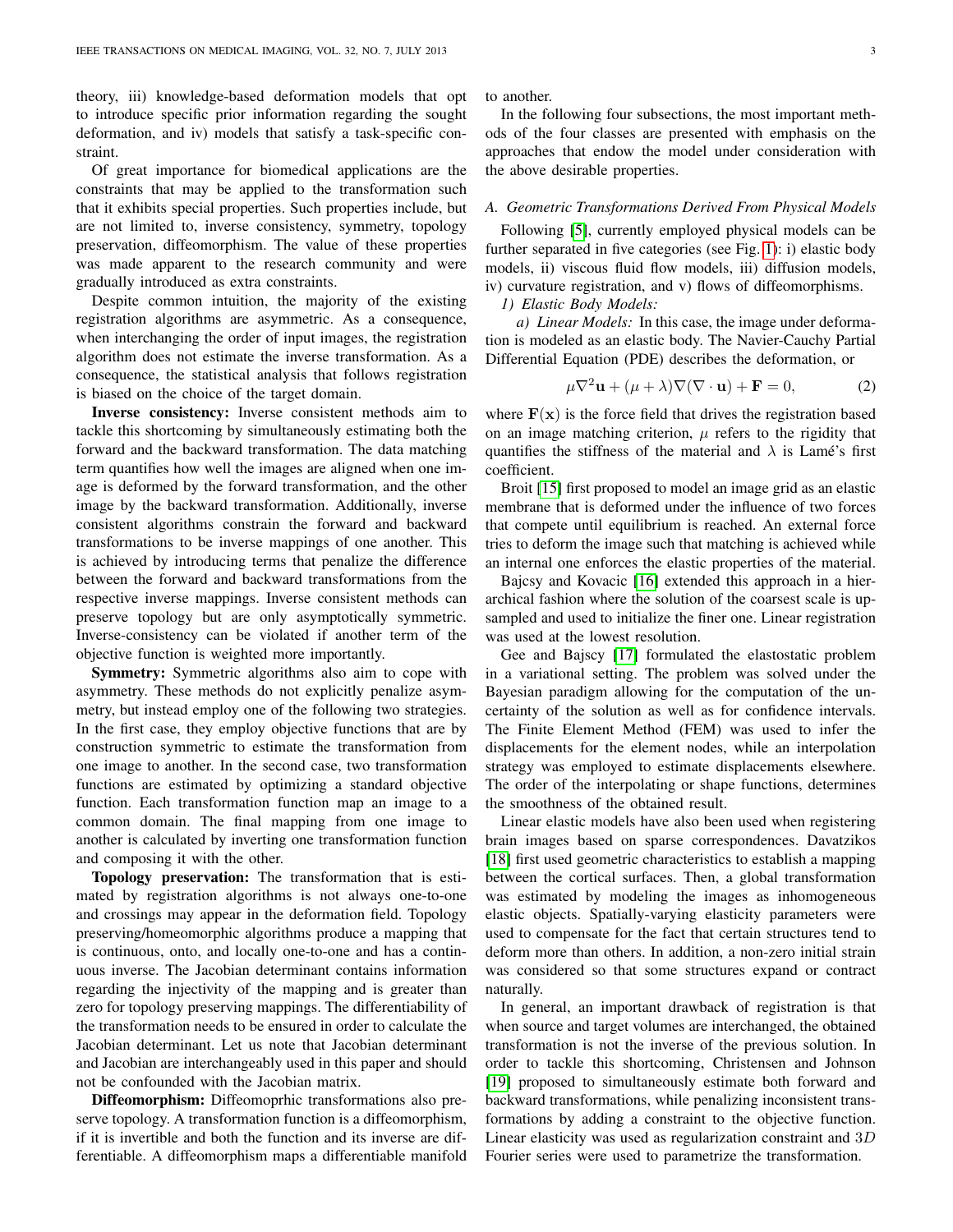

Fig. 1. Classification of deformation models. Models that satisfy task-specific constraints are not shown as a branch of the tree because they are, in general, used in conjunction with physics-based and interpolation-based models.

Leow *et al.* [20] took a different approach to tackle the inconsistency problem. Instead of adding a constraint that penalizes the inconsistency error, they proposed a unidirectional approach that couples the forward and backward transformation and provides inverse consistent transformations by construction. The coupling was performed by modeling the backward transformation as the inverse of the forward. This fact was also exploited during the optimization of the symmetric energy by only following the gradient direction of the forward mapping.

He and Christensen [21] proposed to tackle large deformations in an inverse consistent framework by considering a sequence of small deformation transformations, each modeled by a linear elastic model. The problem was symmetrized by considering a periodic sequence of images where the first (or last) and middle image are the source and target respectively. The symmetric objective function thus comprised terms that quantify the difference between any two successive pairs of images. The inferred incremental transformation maps were concatenated to map one input image to another.

*b) Nonlinear Models:* An important limitation of linear elastic models lies in their inability to cope with large deformations. In order to account for large deformations, nonlinear elastic models have been proposed. These models also guarantee the preservation of topology.

Rabbitt *et al.* [22] modeled the deformable image based on hyperelastic material properties. The solution of the nonlinear equations was achieved by local linearization and the use of the Finite Element method.

Pennec *et al.* [23] dropped the linearity assumption by modeling the deformation process through the St Venant-Kirchoff elasticity energy that extends the linear elastic model to the nonlinear regime. Moreover, the use of log-Euclidean metrics instead of Euclidean ones resulted in a Riemannian elasticity energy which is inverse consistent. Yanovsky *et al.* [24] proposed a symmetric registration framework based on the St Venant-Kirchoff elasticity. An auxiliary variable was added to decouple the regularization and the matching term. Symmetry was imposed by assuming that the Jacobian determinants of the deformation follow a zero mean, after logtransformation, log-normal distribution [25].

Droske and Rumpf [26] used an hyperelastic, polyconvex regularization term that takes into account the length, area and volume deformations. Le Guyader and Vese [27] presented an approach that combines segmentation and registration that is based on nonlinear elasticity. The authors used a polyconvex regularization energy based on the modeling of the images under deformation as Ciarlet-Geymonat materials [28]. Burger *et al.* [29] also used a polyconvex regularization term. The authors focused on the numerical implementation of the registration framework. They employed a discretize-thenoptimize approach [9] that involved the partitioning voxels to 24 tetrahedra.

*2) Viscous Fluid Flow Models:* In this case, the image under deformation is modeled as a viscous fluid. The transformation is governed by the Navier-Stokes equation that is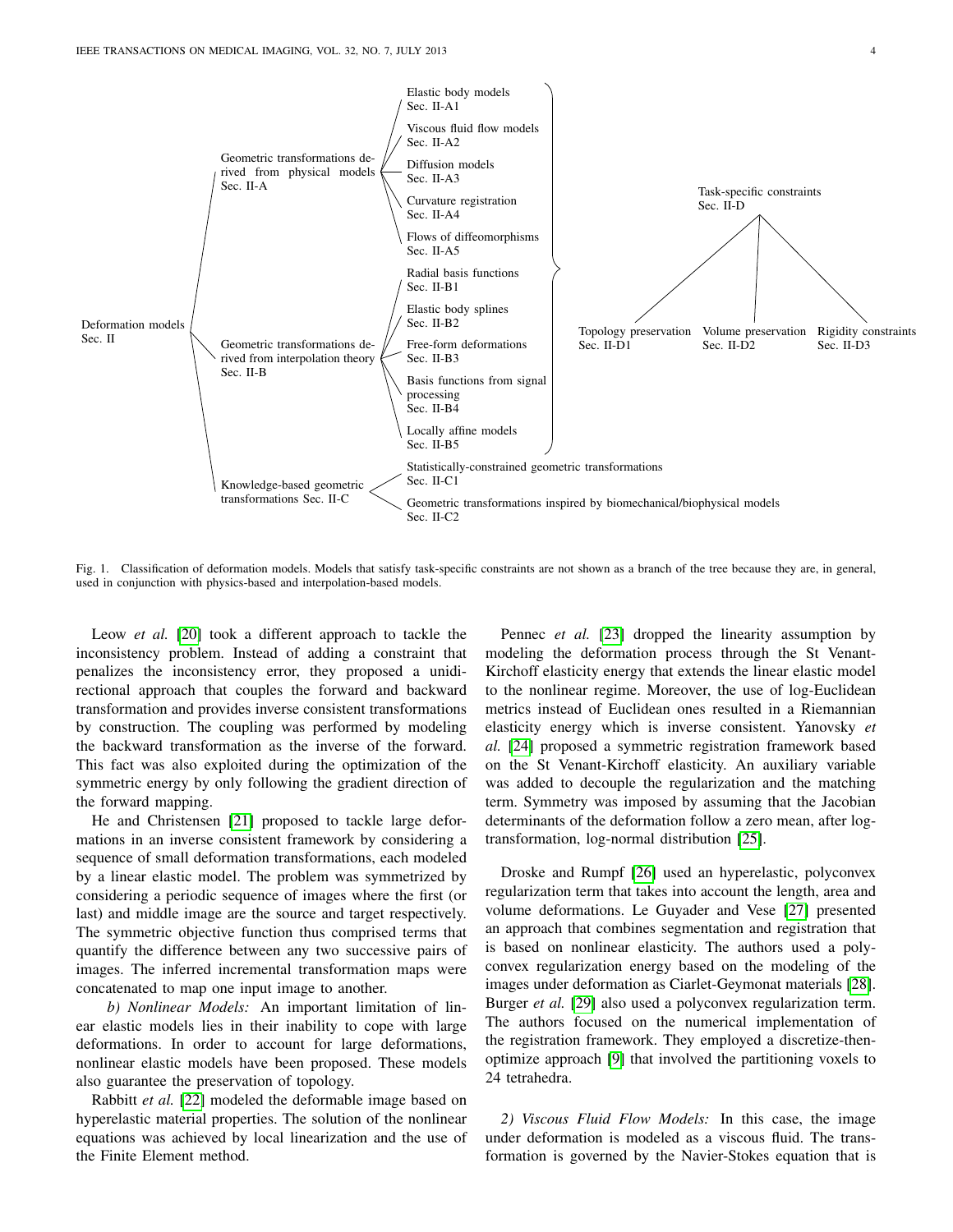simplified by assuming a very low Reynold's number flow:

$$
\mu_f \nabla^2 \mathbf{v} + (\mu_f + \lambda_f) \nabla (\nabla \cdot \mathbf{v}) + \mathbf{F} = 0.
$$
 (3)

These models do not assume small deformations, and thus are able to recover large deformations [30]. The first term of the Navier-Stokes equation (3), constrains neighboring points to deform similarly by spatially smoothing the velocity field. The velocity field is related to the displacement field as  $\mathbf{v}(\mathbf{x};t) =$  $\partial_t$ **u**(**x**; t) + ( $\nabla$ **u**(**x**; t)**v**(**x**; t)). The velocity field is integrated in order to estimate the displacement field. The second term allows structures to change in mass while  $\mu_f$  and  $\lambda_f$  are the viscosity coefficients.

Christensen *et al.* [30] modeled the image under deformation as a viscous fluid allowing for large magnitude non-linear deformations. The PDE was solved for small time intervals and the complete solution was given by an integration over time. For each time interval a successive over-relaxation (SOR) scheme was used. To guarantee the preservation of topology, the Jacobian was monitored and each time its value fell under 0.5, the deformed image was re-gridded and a new one was generated to estimate a transformation. The final solution was the concatenation of all successive transformations occurring for each re-gridding step. In a subsequent work, Christensen *et al.* [31] presented a hierarchical way to recover the transformations for brain anatomy. Initially, global affine transformation was performed followed by a landmark transformation model. The result was refined by fluid transformation preceded by an elastic registration step.

An important drawback of the earliest implementations of the viscous fluid models, that employed SOR to solve the equations, was computational inefficiency. To circumvent this shortcoming, Christensen *et al.* employed a massive parallel computer implementation in [30]. Bro-Nielsen and Gramkow [32] proposed a technique based on a convolution filter in scale-space. The filter was designed as the impulse response of the linear operator  $L = \mu_f \Delta \mathbf{u} + (\mu_f + \lambda_f) \nabla (\nabla \cdot \mathbf{v})$  defined in its eigen-function basis. Crun *et al.* [33] proposed a multi-grid approach towards handling anisotropic data along with a multiresolution scheme opting for first recovering coarse velocity estimations and refining them in a subsequent step. Cahill *et al.* [34] showed how to use Fourier methods to efficiently solve the linear PDE system that arises from equation (3) for any boundary condition. Furthermore, Cahill *et al.* extended their analysis to show how these methods can be applied in the case of other regularizers (diffusion, curvature and elastic) under Dirichlet, Neumann or periodic boundary conditions.

Wang and Staib [35] used fluid deformation models in an atlas-enhanced registration setting while D'Agostino *et al.* tackled multi-modal registration with the use of such models in [36]. More recently, Chiang *et al.* [37] proposed an inverse consistent variant of fluid registration to register Diffusion Tensor images. Symmetrized Kullback-Leibler (KL) divergence was used as the matching criterion. Inverse consistency was achieved by evaluating the matching and regularization criteria towards both directions.

*3) Diffusion Models:* In this case, the deformation is modeled by the diffusion equation:

$$
\Delta \mathbf{u} + \mathbf{F} = 0. \tag{4}
$$

Let us note that most of the algorithms, based on this transformation model and described in this section, do not explicitly state the equation (4) in their objective function. Nonetheless, they exploit the fact that the Gaussian kernel is the Green's function of the diffusion equation (4) (under appropriate initial and boundary conditions) to provide an efficient regularization step. Regularization is efficiently performed through convolutions with a Gaussian kernel.

Thirion, inspired by Maxwell's Demons, proposed to perform image matching as a diffusion process [38]. The proposed algorithm iterated between two steps: i) estimation of the demon forces for every demon (more precisely, the result of the application of a force during one iteration step, that is a displacement), and ii) update of the transformation based on the calculated forces. Depending on the way the demon positions are selected, the way the space of deformations is defined, the interpolation method that is used, and the way the demon forces are calculated, different variants can be obtained. The most suitable version for medical image analysis involved 1) selecting all image elements as demons, 2) calculating demon forces by considering the optical flow constraint, 3) assuming a non-parametric deformation model that was regularized by applying a Gaussian filter after each iteration, and 4) a trilinear interpolation scheme. The Gaussian filter can be applied either to the displacement field estimated at an iteration or the updated total displacement field. The bijectivity of the transformation was ensured by calculating for every point the difference between its initial position and the one that is reached after composing the forward with the backward deformation field, and redistributing the difference to each field. The bijectivity of the transformation can also be enforced by limiting the maximum length of the update displacement to half the voxel size and using composition to update the transformation. Variants for the contour-based registration and the registration between segmented images were also described in [38].

Most of the algorithms described in this section were inspired by the work of Thirion [38] and thus could alternatively be classified as "Demons approaches". These methods share the iterative approach that was presented in [38] that is, iterating between estimating the displacements and regularizing to obtain the transformation. This iterative approach results in increased computational efficiency. As it will be discussed later in this section, this feature led researchers to explore such strategies for different PDEs.

The use of Demons, as initially introduced, was an efficient algorithm able to provide dense correspondences but lacked a sound theoretical justification. Due to the success of the algorithm, a number of papers tried to give theoretical insight into its workings. Fischer and Modersitzki [39] provided a fast algorithm for image registration. The result was given as the solution of linear system that results from the linearization of the diffusion PDE. An efficient scheme for its solution was proposed while a connection to the Thirion's Demons algorithm [38] was drawn.

Pennec *et al.* [40] studied image registration as an energy minimization problem and drew the connection of the Demons algorithm with gradient descent schemes. Thirion's image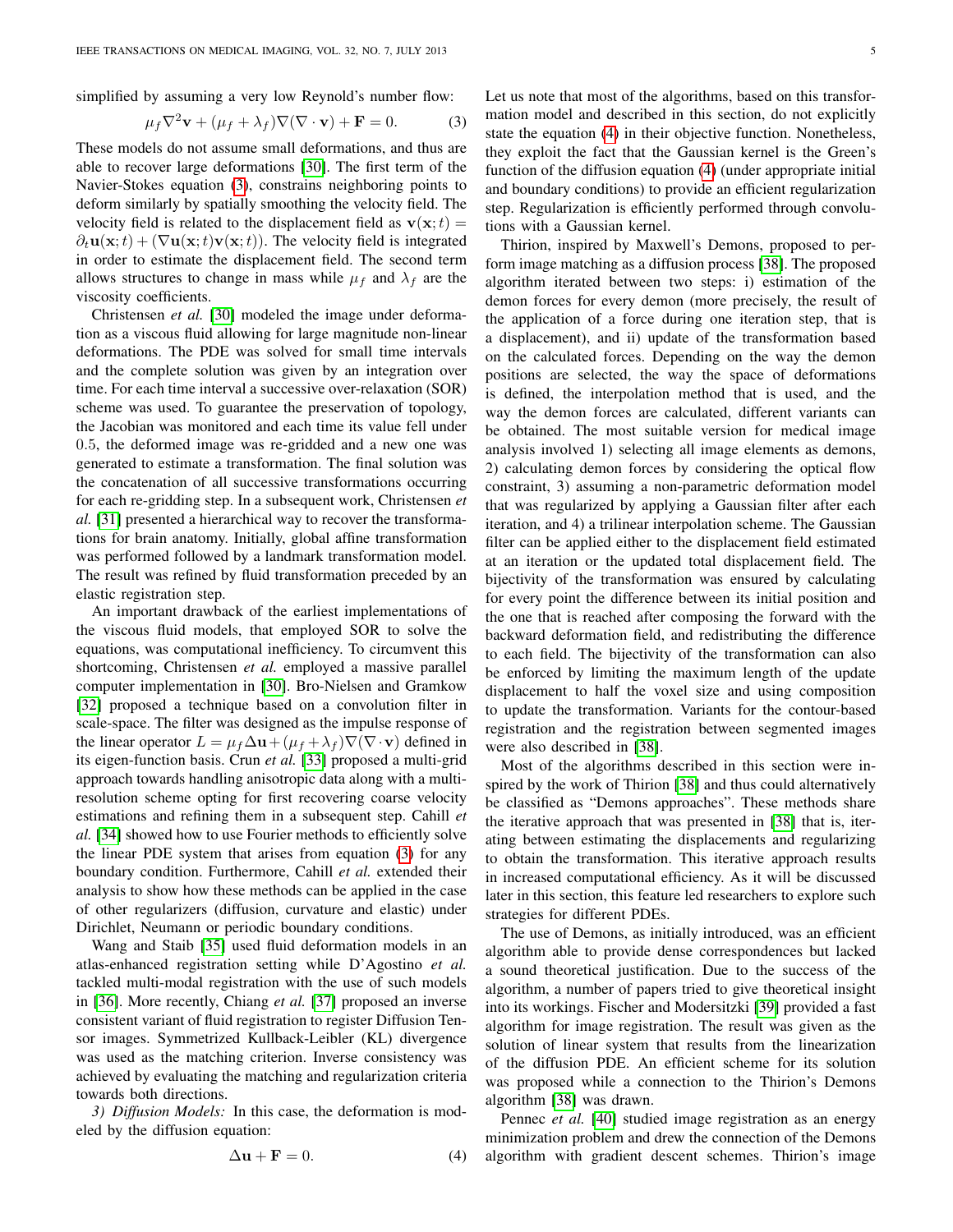force based on optical flow was shown to be equivalent with a second order gradient descent on the Sum of Square Differences (SSD) matching criterion. As for the regularization, it was shown that the convolution of the global transformation with a Gaussian kernel corresponds to a single step of a first order gradient descent of a functional that penalizes the remainder of the transformation after convolving it with a high-pass filter.

Vercauteren *et al.* [41] adopted the alternate optimization framework that Cachier *et al.* [42] proposed, to relate symmetric Demons forces with the Efficient Second-order Minimization (ESM) [43]. In this framework, an auxiliary variable was used to decouple the matching and regularization terms. Matching was performed by minimizing the data term through ESM optimization while regularization was achieved by Gaussian smoothing.

In [44], Vercauteren *et al.* proposed a variant of Thirion's algorithm endowed with the diffeomorphic property. In contrast to classical Demons approaches, in every iteration of the algorithm an update field is estimated. In order to estimate the current transformation, a compositional update rule is used between the previous estimate and the exponential map of the update field. The exponential map is efficiently calculated by using the scaling and squaring method [45], [46] and the composition of displacement fields. The exponentiation of the displacement field ensures the diffeomorphism of the mapping.

To further facilitate the use of the Demons algorithm in anatomical computational studies, Vercauteren *et al.* [47] extended Demons to be symmetric. Initially, it was shown how the complete spatial transformation can be represented in the log-domain. Subsequently, a symmetric extension was provided by averaging the forward and backward forces that were computed separately.

The efficiency of this two-step iterative strategy spurred research interest in seeking a mathematical justification of the smoothing step to allow for deformations bearing different physical properties [32], [48]–[50].

Stefanescu *et al.* presented a way to perform adaptive smoothing by taking into account knowledge regarding the elasticity of tissues in [51]. A non-stationary diffusion filter was used to smooth less inside areas where greater deformations were expected and smooth more inside objects where coherence should be preserved. The authors also proposed to take into account the local image gradient content during smoothing. In areas with large image gradients where the local confidence for the established correspondences is higher, smoothing is scaled down. On the contrary, smoothing is scaled up in homogeneous areas.

Cahill *et al.* [48] showed that curvature and fluid registration can be formulated as two coupled diffusion equations. Their stationary solution may be approached via successive Gaussian convolutions, thus yielding a Demons algorithm for these cases. In a subsequent work, Cahill *et al.* [49] showed how to extend the curvature regularization to consider local image gradient content. The authors proposed a coupled PDE system whose stationary solution can be attained by consecutive convolutions with the Green's function of the diffusion equation.

In another example, Mansi *et al.* [50] introduced a physical

constraint in the registration process to estimate the myocardium strain from Cine-MRI. The logDemons algorithm [47] was endowed with the incompressibility constraint by making the velocity field divergence-free. This was achieved by solving the Poisson equation under 0-Dirichlet boundary conditions within a subdomain of the image showing the myocardium.

The earliest registration methods of this family of models used an SSD criterion to drive the matching. As a consequence, they were appropriate for mono-modal image registration. Subsequent approaches coped with the multi-modal registration problem. Guimond *et al.* [52] proposed a method that alternates between Demons based registration and intensity correction. Other efforts include the encoding of similarity metrics such as Normalized Mutual Information by Tristán-Vega *et al.* [53] and Modat *et al.* [54].

The application of the Demons algorithm is not limited to scalar images and has been extended to multi-channel images [55], diffusion tensor ones [56], as well as different geometries [57]. Peyrat *et al.* used multi-channel Demons to register 4D time-series of cardiac images by enforcing trajectory constraints in [55]. Each time instance was considered as a different channel while the estimated transformation between successive channels was considered as constraint. Yeo *et al.* [56] derived Demons forces from the squared difference between each element of the Log-Euclidean transformed tensors while taking into account the reorientation introduced by the transformation. Finally, the Demons framework was employed to register cortical surfaces parametrized as spheres by Yeo *et al.* [56]. To generalize Demons on the sphere, a method was introduced to measure the distance between two transformations and to regularize the transformation.

*4) Curvature Registration:* In this case, the deformation is modeled by the following equilibrium equation:

$$
\Delta^2 \mathbf{u} + \mathbf{F} = 0. \tag{5}
$$

This regularization scheme does not penalize affine linear transformations. As a consequence, unless an initial significant miss-alignment in space is present, these registration frameworks do not necessarily require an additional affine linear pre-registration step.

Fischer and Modersitzki used this constraint in [58], [59]. To solve equation  $(5)$ , the Gâteaux derivatives with respect to the data and regularization terms were calculated and a finite difference scheme was employed to solve the resulting PDE. Neumann boundary conditions were used since they result in a highly structured matrix problem that can be solved efficiently. Despite this fact, the resulting underlying function space penalizes the affine linear displacements as pointed out by Henn in [60]. Thus, Henn proposed to include second-order terms as boundary conditions in the energy and applied a semiimplicit time discretization scheme to solve the full curvature registration problem.

Glocker *et al.* [61] used an approximation of the curvature penalty in the case of parametric grid-based deformation models. The approximation was derived by simultaneously examining the displacements of two neighboring grid nodes while the third was assumed to be fixed. Beuthien *et al.*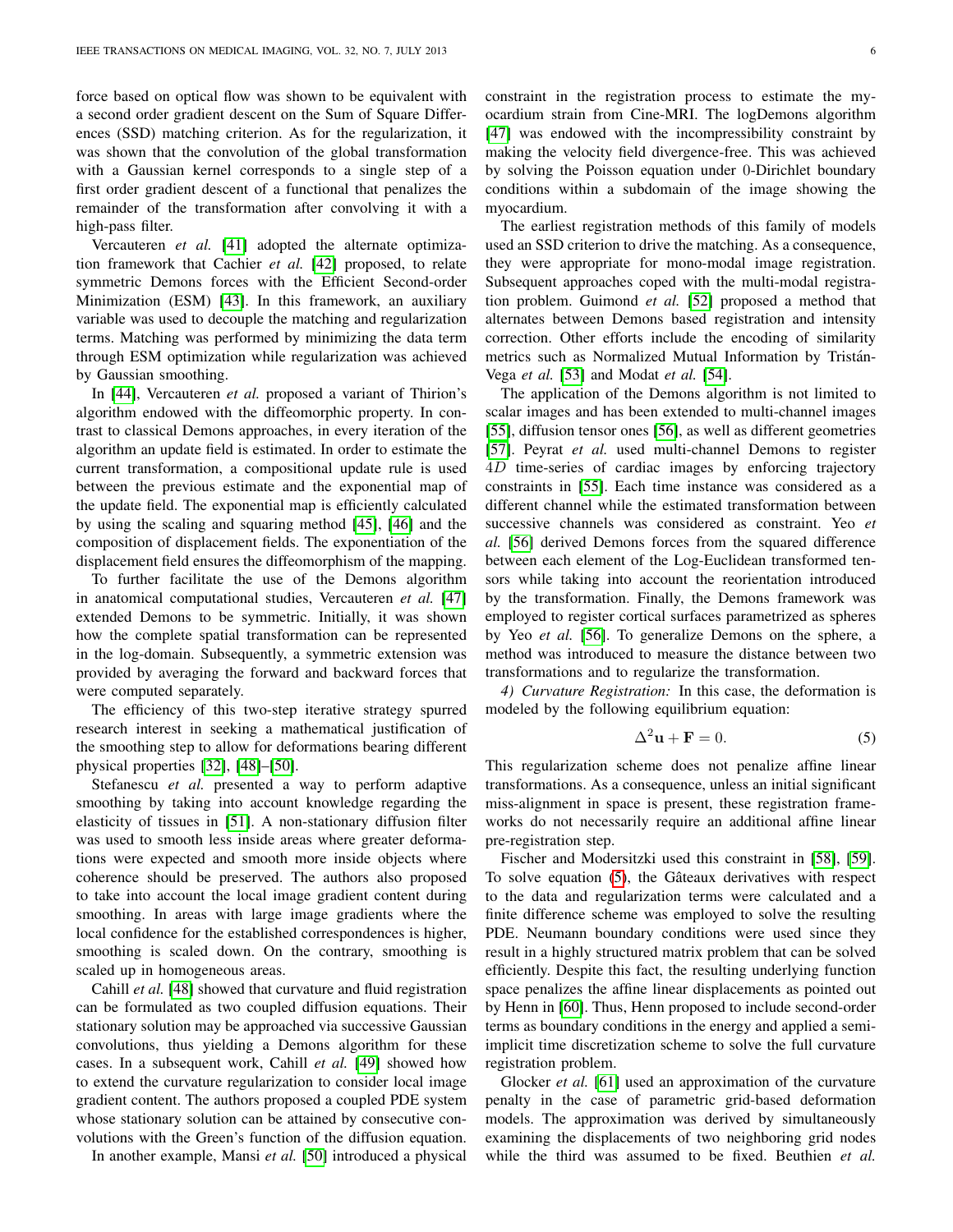[62], inspired by the approach presented in [32] for the viscous fluid registration scenario, proposed another way to solve the curvature based registration problem. Instead of devising a numerical scheme to solve the PDE that results from the equilibrium equation (5), recursive convolutions with an appropriate Green's function were used.

*5) Flows of Diffeomorphisms:* Flows of diffeomorphisms have also been proposed to model the deformation. In this case, the deformation is modeled by considering its velocity over time according to the Lagrange transport equation [30], [63], [64]. The regularization term constrains the velocity field to be smooth:

$$
\mathcal{R} = \int_0^1 \|\mathbf{v}_t\|_V^2 dt.
$$
 (6)

 $\Vert \cdot \Vert_V$  is a norm on the space V of smooth velocity vector fields defined as  $||f||_V = ||Df||_{L_2}$ , where D is a differential operator and  $\|\cdot\|_{L_2}$  is the  $L_2$  norm of square integrable functions. Choosing a kernel associated with  $V$  allows for the modeling of different types of spatial regularization [63]. While most often a single Gaussian kernel is used [65], it is possible to use multiple kernels and smooth the deformations adaptively at different scales [65], [66]. Lastly, the fact that the velocity field varies over time allows for the estimation of large deformations [67].

This framework, known as Large Deformation Diffeomorphic Metric Mapping (LDDMM), allows for the definition of a distance between images or sets of points [68], [69]. The distance between these elements is defined as a geodesic, according to a metric, that connects them and can be used for studies of anatomical variability [70]. A number of theoretical aspects of this framework and especially the ones related with computational analysis were further developed in [71]–[75]. The interested reader is referred to [76] for an overview of its evolution and the corresponding equations.

The LDDMM framework has been extended to solve a number of problems. Among its extensions, one may cite volume registration for scalar [67], [77]–[79] vector- [80] and tensor-valued data [81], point-matching [68], point-matching on spheres [82], matching sets of unlabeled points [83]– [85], shape-matching [65], [86], curve-mapping [87]–[90] and hybrid registration [91], [92].

Even though the LDDMM framework provides diffeomorphic transformations, it is not symmetric. To encode the symmetric property a number of approaches have been proposed [77], [78], [93]. Beg and Khan [77] focused on providing symmetric data terms. Younes [93] also discussed ways to render the alignment process symmetric while Avants *et al.* [78] presented a symmetric LDDMM registration process driven by cross-correlation

The mathematical rigor of the LDDMM framework comes at an important cost. The fact that the velocity field has to be integrated over time results in high computational and memory demands. Moreover, the gradient descent scheme that is usually employed to solve the optimization problem of the geodesic path estimation converges slowly [79]. More efficient optimization techniques for the LDDMM have been investigated in [79], [94], [95].

Cotter and Holm presented an approach that involves a particle mesh method in [95]. Marsland and McLachlan [94] formulated the problem in a PDE framework and used a particle method to solve for the diffeomorphism. More recently, Ashburner and Friston [79] gave a Gauss-Newton implementation of the algorithm in [95]. These approaches were based on the fact that the initial velocity field is sufficient to calculate the intermediate and final deformations. In other words, the diffeomorphism is parametrized by the initial velocity field. These calculations are possible by reformulating the initial boundary problem to an initial value one. The initial conditions comprise the initial velocity and the starting position. The optimization opts to estimate the initial velocity field that best aligns the images. This approach is known as geodesic shooting.

An alternative way to efficiently calculate diffeomorphisms involves the simplification of the problem by decreasing its degrees of freedom. Stationary velocity fields [96] have been used towards this direction. Despite being limited with respect to the diffeomorphisms that they can capture, stationary velocity fields are a common choice among many researchers [97]–[100].

Hernandez *et al.* followed this approach and used stationary Ordinary Differential Equations (ODEs) in the LDDMM framework [101]. Ashburner [97] assumed the velocity field to be constant over time in order to propose a fast diffeomorphic image registration that was based on either membrane, bending or linear elastic energy. The solution was estimated through integration over time by composing successive solutions. Given an even number of steps, this was performed efficiently by a scaling and squaring approach [45], [46]. Furthermore, the exponential of the flow field was used to guarantee that the inferred mapping is diffeomorphic. The energy was optimized using the Levenberg-Marquardt algorithm coupled with a full multi-grid approach to efficiently compute its update step.

#### *B. Geometric Transformations Derived From Interpolation Theory*

Rather than being motivated by a physical model, the models of this class are derived from either interpolation theory or approximation theory. In interpolation theory, displacements, considered known in a restricted set of locations in the image, are interpolated for the rest of the image domain. In approximation theory, we assume that there is an error in the estimation of displacements. Thus, the transformation smoothly approximates the known displacements rather than taking the exact same values. These models are rich enough to describe the transformations that are present in image registration problems, while having low degrees of freedom and thus facilitating the inference of the parameters. Among the most important families of interpolation strategies, one may cite (see Fig. 1): i) Radial Basis Functions, ii) Elastic Body Splines, iii) Free-Form Deformations, iv) basis functions from signal processing, and v) piecewise affine models.

*1) Radial Basis Functions:* One of the most important families of interpolation strategies is that of Radial Basis Functions (RBFs), where the value at an interpolation point x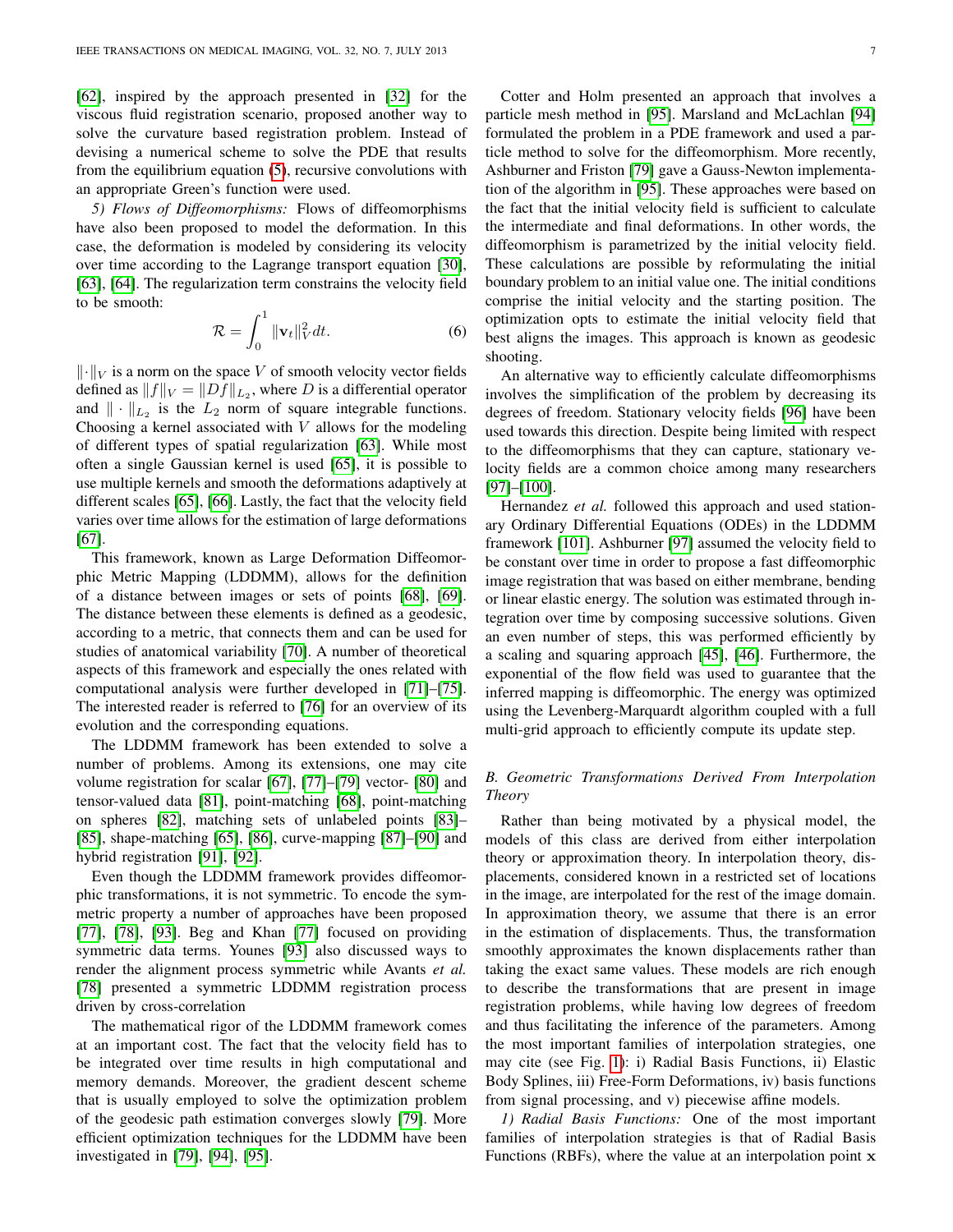is given as function of its distance  $r$  from the known sample p, or  $\mathbf{v}$ 

$$
\mathbf{u}(\mathbf{x}) = \sum_{i=1}^{N} \omega_i \phi(||\mathbf{x} - \mathbf{p}_i||). \tag{7}
$$

Zagorchev and Goshtasby presented an evaluation study comparing RBFs used as transformation functions in non-rigid image registration in [102]. More recently, Yang *et al.* [103] presented an analysis with respect to the ability of RBFs to preserve topology. An important property of RBFs is that they are able to interpolate a deformation field from irregularly placed known values. A common property of most RBFs, that are described in this section, is their global support. Knowing the displacement at one point influences the values of points in the whole image domain. As a consequence, interpolation in sparsely populated areas is feasible. On the other hand, this behavior is undesirable when seeking local transformations. In order to counter it, sufficient landmarks are required in the regions of interest.

Bookstein proposed the use of Thin-Plate Splines (TPS) for image registration in [104], [105]. TPS minimize the bending energy assuming infinite boundary conditions. The solution is given in a closed-form and its uniqueness is guaranteed in most cases. Nonetheless, TPS, as proposed by Bookstein, are known to exhibit certain shortcomings. The transformation from one image domain to another is not inverse consistent [106]. Moreover, their support is global, which hinders the recovery of local image warpings [107]–[109]. Furthermore, TPS do not take into consideration possible errors in the estimation of the displacements in the landmark positions [110]. Lastly, as the number of points increases, the interpolation becomes computationally demanding [111]. A number of researchers have worked to lessen the importance of these shortcomings [106]–[111].

In [106], Johnson and Christensen tackled the inverse inconsistency problem. They considered the minimization of the bending energy under cyclic boundary conditions in an effort to account for the great consistency error that they observed in the boundary of the images. Additionally, a term that penalizes the consistency error was introduced in the objective function to render the registration inverse consistent.

Li *et al.* coped with the problem of the global nature of TPS in [107]. TPS were constructed in such a way that their support is restricted locally. In a subsequent work, Yang *et al.* [108] defined the support of each point in an adaptive way by taking into consideration the distribution of the points in the image domain. These approaches [107], [108] were based on heuristics and a truncation of the original basis, to limit the influence of the control points. Rohr and Wörz [109] introduced a variant of TPS which assumes that the forces that act at the landmarks, also influence the region around them. These forces are described by a Gaussian function of the radial distance from the landmark instead of a Dirac delta function as in the classical TPS. The parametrization of the forces by the standard deviation of the Gaussian function allows for the control of the locality of the transformation.

Rohr *et al.* [110] proposed to take into consideration the landmark localization error when estimating the dense deformation field through the use of approximating Thin-Plate Splines. The authors proposed to weaken the interpolation constraint and estimate the transformation by minimizing a functional that weights the approximation error according to the (isotropic or anisotropic) landmark position estimation error. The approximation problem admits an analytical solution that consists of the same basis functions as the interpolation problem.

Three ways to address the computational problems related with the presence of a great number of landmarks were studied by Donato and Belongie [111]. The straightforward approach of sub-sampling the points was compared to two more elaborated ones that use either a subset of the basis functions or a matrix approximation technique based on the Nyström method. The more sophisticated methods were shown to outperform the naive approach in terms of mean squared error. The matrix approximation method was also shown to be useful when principal warp analysis was taken into account.

Marsland and Twining [69], [112] employed Clamped-Plate Splines for groupwise registration and groupwise analysis of deformable registrations. Clamped-Plate Splines minimize the same energy as TPS though under specific boundary conditions. Camion and Younes introduced Goedesic Interpolating Splines (GIS) following the LDDMM framework [113]. The dense deformation field that results from the interpolation with these splines is diffeomorphic. Younes extended this method to combine GIS with affine transformations in [114] while two ways to calculate them were presented by Mills *et al.* [115].

Ruprecht *et al.* have proposed another family of RBFs, that of multi-quadratics, that has global support [116]. Little *et al.* extended this approach to cope with the presence of a rigid object [117].

Arad *et al.* [118] suggested the use of Gaussian functions to parametrize the deformation. The choice of an appropriate Gaussian kernel allows for the control of their spatial influence. By choosing a small size for the Gaussian kernel, their influence can be greatly restricted and thus local displacements may be recovered. A recent example of the use of this deformation model in brain registration can be found in [119].

Zagorchev and Goshtasby [102] investigated the use of the normalized weighted average of sparse displacements to create dense deformation fields. Despite the global support of the control points, the locality of the transformation can be adapted by choosing an appropriate weighting function.

In medical image analysis, the presence of different anatomical structures characterized by different properties and the subsequent need to recover local deformations render the previous models not well suited. To cope successfully with such cases, interpolation methods where control points have spatially limited influence are appropriate.

Fornefett *et al.* [120] investigated the use of Wendland functions [121], [122] that exhibit the desired locality property, for deformable registration. Other local support radial basis functions include the  $C^2$  smooth Wu functions [123] and the functions proposed by Buhmann [124]. Rohde *et al.* [125] applied the Wu functions in image registration and derived bounds for the basis function's coefficients so that the Jacobian of the computed transformation remains positive.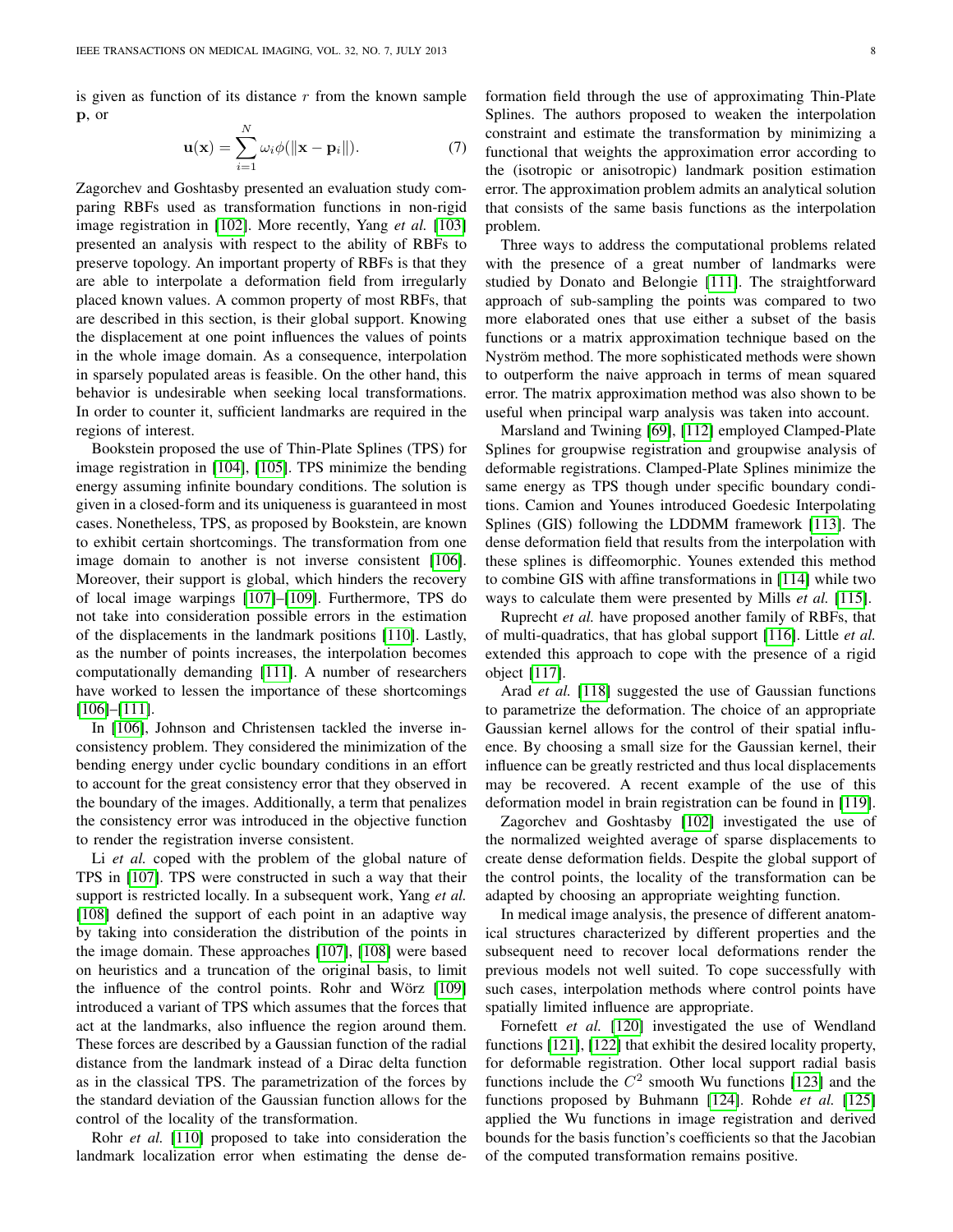More recently, Siddiqui *et al.* [126] defined a new model based on the cosine function. Contrary to what is claimed in the paper, the new model is not positive definite [127]. A real-valued, continuously differentiable function is called positive definite on a neighborhood of the origin, if it is zero for the origin and greater than zero for the rest of the points in the neighborhood. The positive definiteness of the functions is important because it guarantees that the system of linear equations, that arises when estimating the coefficients of the interpolation problem, is solvable for all possible sets of pairs of corresponding landmarks in the two image domains, which are not colinear in  $2D$  and coplanar in  $3D$  [120]. Lowitzsch [128] introduced a class of RBFs that are vectorvalued analogues of the Wendland functions [121], [122]. This class of RBFs provide interpolated displacement fields that are divergence free.

Yang *et al.* [103] compared the previous locally constrained radial basis functions by using transformations on random point sets, artificial images and medical images.

*2) Elastic Body Splines:* Splines, though mainly inspired by interpolation and approximation theory, may also be inspired by physical models. Such is the case of Elastic Body Splines (EBS), which were introduced by Davis *et al.* [129]. These splines are solutions of the Navier-Cauchy equilibrium equation for a homogeneous isotropic elastic body subjected to forces. When the force field that drives the registration based on the landmark correspondences is given as a radial symmetric function of the distance from the landmark, one can solve the equation analytically.

Kohlrausch *et al.* [130] extended the previous work by considering forces that are given as a Gaussian function of the distance from the landmark (Gaussian EBS). The size of the kernel of the Gaussian can be used to parametrize the compactness of the model's support. As a result, the transformation model can cope better with local deformations. An analytic solution for the equilibrium equation also exists for this type of force field.

Wörz and Rohr extended Gaussian EBS in [131]. Instead of opting for an exact interpolation, an approximation strategy was employed to account for errors in the landmark displacements. The PDE was extended to incorporate Gaussian forces that were weighted by the localization uncertainty. The uncertainties, depending on their isotropic or anisotropic nature, were represented as either scalar weights or matrices. An analytic solution was obtained for the extended equation.

*3) Free Form Deformations:* Free-Form Deformations (FFDs) is one of the most common types of transformation models in medical image registration. A rectangular grid  $G = K_x \times K_y \times K_z$  is superimposed on the image (size  $N_x \times N_y \times N_z$ ,  $K_x \ll N_x$ ,  $K_y \ll N_y$ ,  $K_z \ll N_z$ ) that gets deformed under the influence of the control points. The dense deformation is given as a summation of tensor products of univariate splines. FFDs were first popularized in the computer graphics community [132], [133] but gained wide acceptance in the medical image analysis community when coupled with cubic- $B$  splines [134]–[137].

The displacement field is given as

$$
\mathbf{u}(\mathbf{x}) = \sum_{l=0}^{3} \sum_{m=0}^{3} \sum_{n=0}^{3} B_l(\mu_x) B_m(\mu_y) B_n(\mu_z) \mathbf{d}_{i+l,j+m,k+n},
$$
\n(8)

where  $\mu_x = x/\delta - \lfloor x/\delta \rfloor$ ,  $\mu_y = y/\delta - \lfloor y/\delta \rfloor$ ,  $\mu_z =$  $z/\delta - |z/\delta|$ ,  $i = |x/\delta|-1$ ,  $j = |y/\delta|-1$ ,  $k = |z/\delta|-1$ , and  $\delta$  denotes grid spacing.  $B_l$  represents the *l*th basis function of the B-spline and d denotes displacement. This transformation model is simple and can efficiently provide smooth deformations. Moreover, it requires few degrees of freedom to describe local deformations.

While in general the transformations that result from cubic B-spline FFDs are smooth, the preservation of topology is not guaranteed. Rueckert *et al.* [138] imposed the hard constraints proven in [139] to produce diffeomorphic deformation fields. The required condition is that the maximum displacement should not be greater than four tenths of the grid spacing. Preservation of topology may also be ensured through the use of soft constraints (see Sec. II-D1).

Many extensions of FFDs have been proposed in the literature. While FFDs are usually uniform, non-uniform approaches have been proposed. Schnabel *et al.* [140] proposed to use multi-level B-splines. In this case, the transformation was given as a summation of the individual transformations of each level. The authors proposed to assign to every control point a status, either active or passive, in order to simulate a non-uniform control point distribution. Active control points were allowed to move, while passive control points remained fixed. Wang and Jiang [141] employed non-uniform rational B-splines (NURBS) to perform medical image registration in an adaptive focus manner. Shi *et al.* [142] used the multi-level B-splines model of [140] while imposing that only a sparse subset of the control points is active.

Noblet *et al.* [143] presented a symmetric extension of FFDs. The authors assumed that both images deform toward a common domain under the influence of two isomorphic grids. The common domain was assumed to be in an equal distance from the source and the target. Given the parametric nature of the transformation, this results in constraining the displacements of the corresponding nodes in the two grids to sum to zero. Moreover, in order to calculate the mapping from one image domain to the other, the respective estimated mappings toward the common domain should be invertible. Feng *et al.* [144] proposed an inverse consistent method based on FFDs. The proposed method did not require the inversion of the deformation field. It examined how well the composition of the two transformations mapped back to the image domain. Sotiras and Paragios [145] used a similar model to [143]. The two models differed in the way the invertibility of the mappings was guaranteed, and the fact that in [145], the registration problem was formulated as a discrete labeling one.

FFDs have been extended to tackle multiple-image registration where hard constraints are employed to define a reference domain [146]–[149]. Moreover, the transformation model has been extended to the spatio-temporal domain where B-splines are also used for the temporal axis [150]–[152].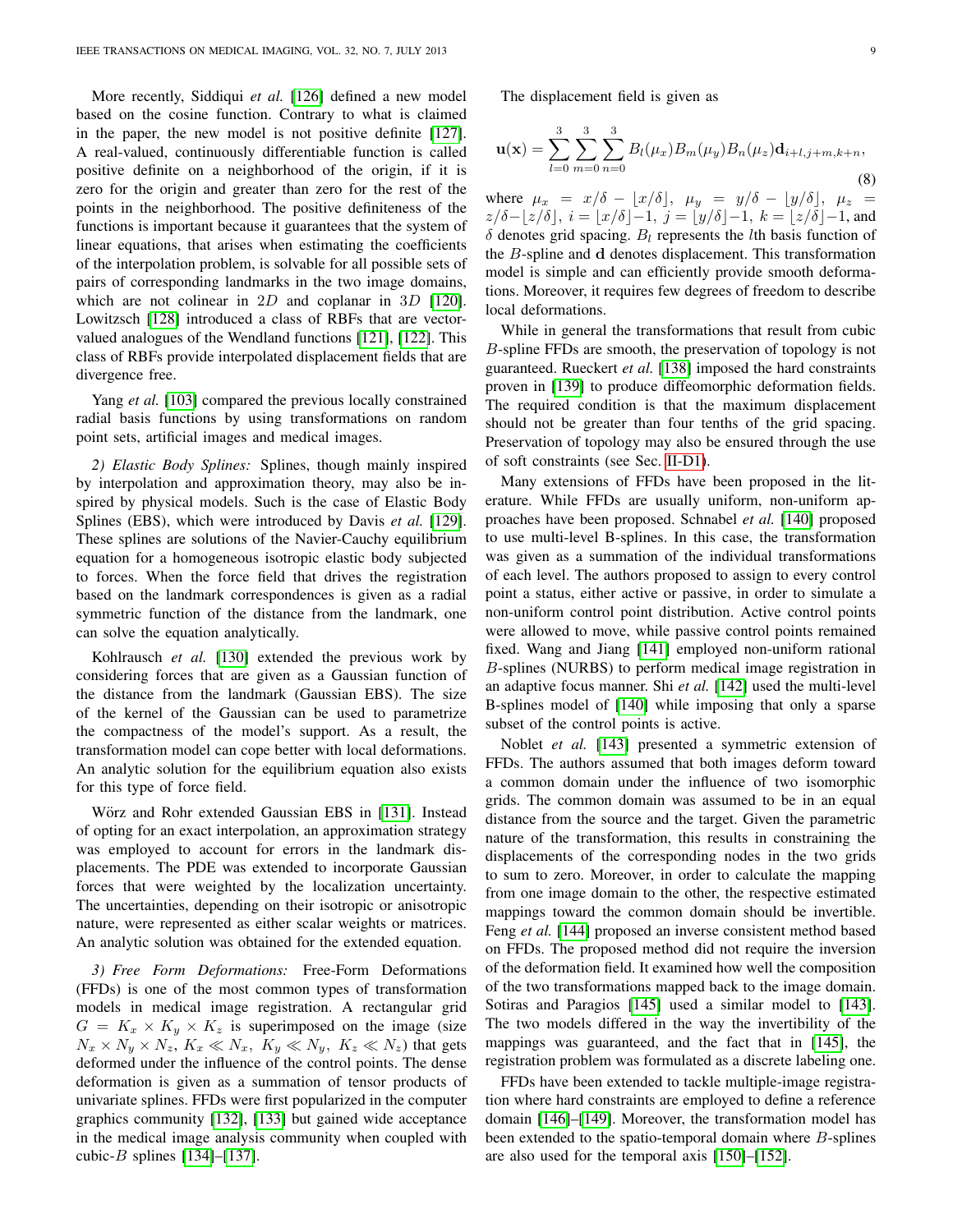*4) Basis Functions from Signal Representation:* Inspired by the mathematical tools that are available to represent and analyze signals, many researchers have used Fourier and Wavelet analysis to model transformations. An important reason to use them is the fact that they can naturally provide a multi-resolution decomposition of the displacement field. This is a useful property for the coarse-to-fine schemes that are commonly applied in medical image registration to ease the computations and handle large deformations.

Christensen and Johnson employed a Fourier-based transformation scheme in their consistent registration framework [19]. The Fourier series representation of the transformation simplifies the linear elasticity constraint, thus allowing an efficient numerical implementation. Ashburner and Friston [153] tackled nonlinear registration by employing a transformation model that was parametrized as a linear combination of Discrete Cosine Transform basis functions. The separable nature of the basis functions was exploited by the authors to accelerate calculations.

Fourier basis functions are well localized in the frequency domain. On the contrary, they are not localized at all in the spatial domain. Wavelet basis functions, being localized in both domains, can model local deformations more efficiently than Fourier basis [154].

Amit [154] presented two variational approaches for 2D image matching. In the first case, the transformation was parametrized with respect to the Fourier basis, while in the second case, it was parametrized with respect to a wavelet basis. The reported experimental results indicated that the second method was able to capture local deformations with more accuracy than the Fourier method. Wu *et al.* [155] used a wavelet-based deformation model. The Cai-Wang wavelet was employed to generate a multi-resolution description in Sobolev space yielding intrinsically smooth deformations. Based on this model, the authors were able to treat global and local information simultaneously in a coarse-to-fine approach. Gefen *et al.* [156] modeled the deformation field with a finite-supported, semi-orthogonal wavelet toward tackling the problem of aligning rat brain histological images. In order to ease the optimization burden, the authors exploited the natural multi-resolution and multi-band decomposition of the wavelet coefficients. The transformation parameters were first inferred for low resolution levels, separately for each subband, before proceeding to finer resolution levels.

Musse *et al.* [157] presented a topology-preserving multiresolution approach for  $2D$  images. The authors used nonorthogonal Riesz basis of polynomial splines due to their compactness. The topology was preserved by controlling the Jacobian through hard linear constraints. Noblet *et al.* extended this approach to the  $3D$  domain in [158] and further validated it in  $[159]$ . In the  $3D$  case, the same multi-resolution framework was used, though the topology could not be preserved by satisfying linear constraints. This was made possible by solving a constrained optimization problem where the Jacobian was enclosed between two user specified bounds. Cathier [160] used the same wavelet basis as in [155] to decompose the transformation in a multi-resolution fashion. An  $L_1$  penalty on the wavelet coefficients was used to regularize the registration problem. This regularization led to sparse transformations with respect to the wavelet basis and thus facilitated their storage in memory.

*5) Locally Affine Models:* Locally affine models parametrize the transformation by locally linear deformations. One may discern two different cases: i) piecewise affine models, and ii) poly-affine ones. In the first case, the image is mosaicked by a set of triangles or tetrahedra whose nodes parametrize the deformation. Inside each region, affine interpolation takes place. Efficiency and invertibility are the main strengths of this method, while lack of smoothness in the region boundaries is its main limitation. In the second case, fuzzy regions are used in order to tackle the aforementioned drawback and produce a smooth transformation.

*a) Piecewise Affine Models:* Some of the most recent approaches using a piecewise affine model include, but are not limited to, the following. Hellier *et al.* [161] proposed a multi-resolution and multi-grid approach. The image was partitioned adaptively into cubes and an affine transformation was inferred for each one. A regularization energy term encouraged neighboring pairs to deform similarly. In a similar fashion, Zhang *et al.* [162] tackled diffusion tensor registration by taking into consideration tensor reorientation. The images were separated into contiguous blocks and an affine transformation was recovered for each one of them. Regularization on the interface of regions ensured the global smoothness of the transformation.

Pitiot *et al.* [163] reconstructed 3D volumes of histological images by employing a piecewise affine transformation model. The images were separated into independent components through hierarchical clustering. In a subsequent step, affine registration was performed for each pair of regions. The final transformation was estimated by calculating the affine transformation for each region and applying a non-linear interpolation in between the regions. Commowick *et al.* presented similar approach was presented in [164]. The main difference between the two methods lies in the fact that a regularization step followed to improve the smoothness in the interpolated areas. The regularization was based on the Log-Euclidean framework using Euclidean differences between the logarithms of the affine transformations.

Two more recent applications of piecewise affine models were presented in [165], [166]. Cootes *et al.* [165] favored the use of piecewise affine transformations as they can be easily inverted. Buerger *et al.* [166] proposed a hierarchical framework to adaptively separate the images into regions. Splitting was formulated as an energy minimization problem and three criteria were used. The first criterion tried to group regions with rich structural information. The second criterion grouped regions with significant residual error in large blocks, while the last criterion encouraged regions with similar motion to be considered together. The second was found to perform best.

Most approaches that employ piecewise linear strategies consider the affine transformations independently. As a result, singularities may occur and the transformation is not globally invertible. To account for this drawback, sophisticated methods have been introduced. Narayanan *et al.* proposed a transforma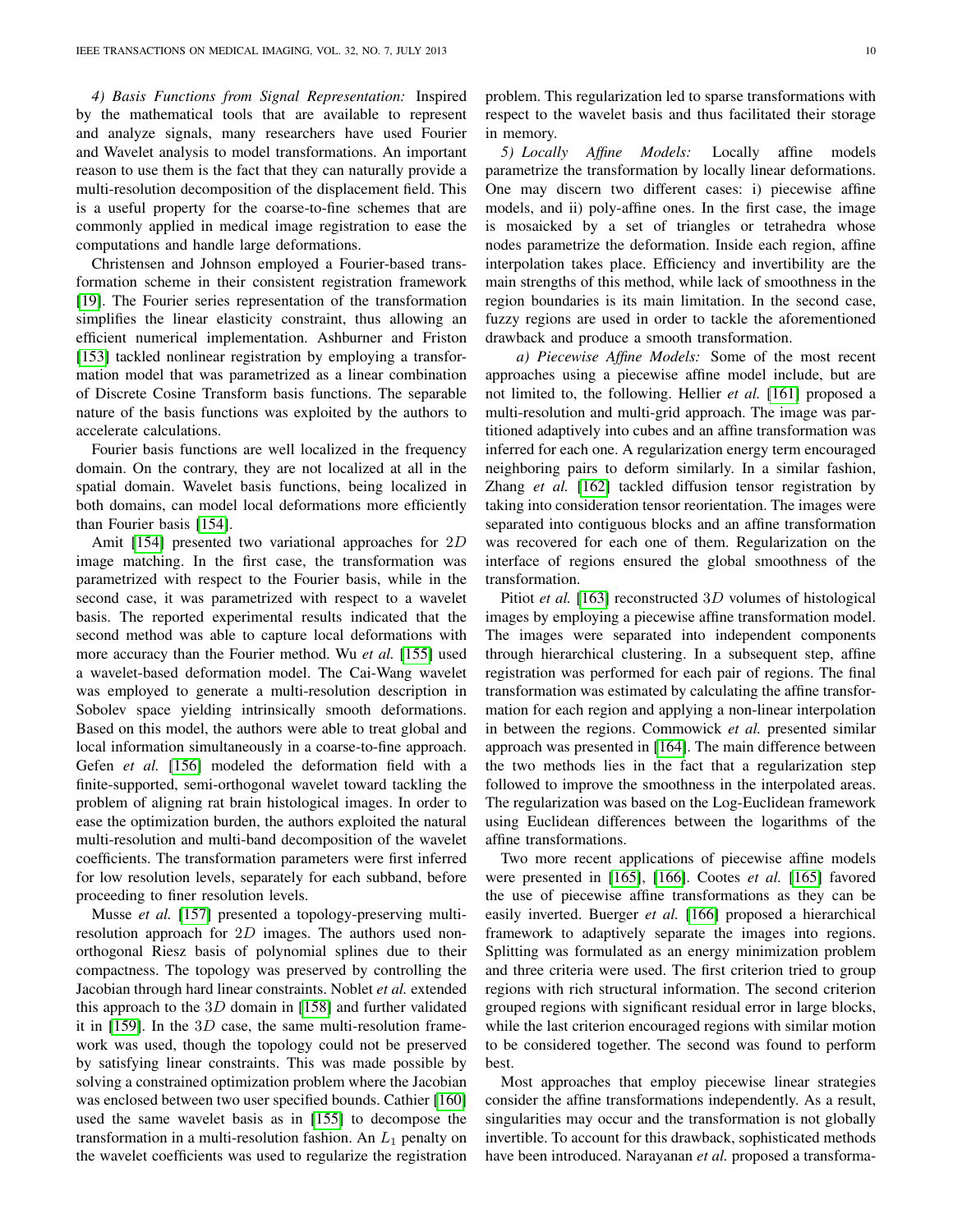tion model that is affine at the center of a region and reduces to identity as the distance from the center increases [167]. This novel transformation model has a closed form and can be computed efficiently. Moreover, constraints were given in the form of bounds on the translation so that invertibility is ensured.

*b) Poly-Affine Models:* Arsigny *et al.* [168] presented a poly-rigid/affine transformation model. the transformation is parametrized by a set of anchor points  $a_i$ , a parameter  $p_i$  that defines the importance of every point and a distance  $\sigma_i$ . Fuzzy regions are defined by calculating the influence of an anchor point at each position x of the image as  $p_i * G_{a_i, \sigma_i}(\mathbf{x})$ ,  $G_{a_i, \sigma_i}$ denotes a Gaussian function parametrized by a mean value  $a_i$ and a standard deviation  $\sigma_i$ . Given the transformation of the set of anchor points, the global transformation at each point is given by a distance-weighted sum of infinitesimal velocities at the known points, integrated over time. No closed form exists and a computationally expensive integration of ODEs is necessary. Arsigny *et al.* [169] extended the poly-affine transformation so that its inverse is also poly-affine. Moreover, the fusion of affine transformations was rendered invariant to affine changes of the coordinate system.

#### *C. Knowledge-based Geometric Transformations*

In medical image analysis, there are registration scenarios that involve a specific well-defined task. More specifically, registration is either performed between any image and a specific target image or involves image acquisitions of specific anatomical organs. In these cases, it is possible to introduce knowledge about the deformations one tries to recover.

Introducing knowledge regarding the deformation may be achieved in two ways. In the case that the target domain is fixed in registration because it exhibits desired properties (*e.g.*, it is manually annotated), one can learn a high dimensional statistical model of deformations by performing pairwise registrations between the target image and the data that one has at their disposition. Subsequently, when a new image is to be registered to the target image, the learned model can be used to penalize configurations that diverge from it. The second method consists of exploiting our knowledge about the deformability of the tissues and constructing biomechanical/biophysical deformation models that mimic their properties.

The main motivation behind creating more informed priors is to render the registration method more robust and stable. A registration method is characterized as robust, when its performance does not drastically degrade for small deviations of the input images from the nominal assumptions. In other words, the presence of a small fraction of artifacts or outliers results in small changes in the result. Robustness is, for example, important when encountering images of pathology (*e.g.*, images characterized by the presence of tumors that can be regarded as outliers). A registration method is characterized as stable, when small changes in the input data result in small changes in the result. The stability of the method is, for example, important in longitudinal studies when temporal smoothness, or stable results, can be associated to normality

and differences are attributed to temporal anatomical changes. On the other hand, the quality of the solution is conditioned on the quality of the learned model. Learning a high dimensional model is a challenging task that is further impeded by the limited number of training samples.

*1) Statistically-Constrained Geometric Transformations:* Statistical deformation models (SDMs) capture statistical information about deformation fields across a population of subjects. These methods are able to reduce the number of degrees of freedom, and consequently the computational demands of the problem, while achieving robust performance. Nonetheless, the use of SDMs implies important assumptions. First, one should be able to train the high dimensional statistical model from an often limited number of subjects. Second, it is assumed that the set of images used during the learning step is representative of the population that will be analyzed. Hence, a statistically-constrained registration framework is limited by previously-observed deformations. Subsequent refinement by conventional registration has been proposed to cope with this limitation.

Statistical models of variability have been applied successfully to many problems in medical image analysis. One of the most prominent examples concerns statistical models of shape variability applied to segmentation [170]. Cootes *et al.* [170] studied shape variability by performing Principal Component Analysis (PCA) on point correspondences. Wang and Staib [35] combined a statistical shape model over boundary points and a physics-based regularization term in a Bayesian approach to solve the atlas-based registration problem.

PCA has also been applied in the case of dense deformation fields to derive priors that can be used to constrain registration. Gee and Bajcsy [17] described a recursive way to update the model given new observations while accounting for the limited number of samples. Wouters *et al.* [171] used PCA to model the deformation and registration was performed by adjusting the coefficients of the principal components while maximizing Mutual Information (MI).

Tang *et al.* [172] also used PCA to learn an SDM to accelerate image alignment. Once the model was learned, the authors created a set of intermediate target images by sampling along each dimension of the estimated multidimensional Gaussian distribution. The registration of a new image was performed by projecting it to the intermediate target image that is closest in intensity similarity, and by refining the result with a conventional registration method. In a similar approach, Kim *et al.* [173] used support vector regression models to predict the intermediate target image. The regression models had learned the correlations between deformations and image appearances.

Rueckert *et al.* [174] performed statistical analysis on the displacement of the control points of the FFD grid that deforms the image. Loeckx *et al.* [175] used a similar model to tackle lung radiograph registration. The statistical model was augmented by incorporating translation and scaling, to account for the fact that the training set was created by manual alignment of image pairs without prior global spatial normalization. Pszczolkowski *et al.* demonstrated that the model in [174] can encode landmark position information [176].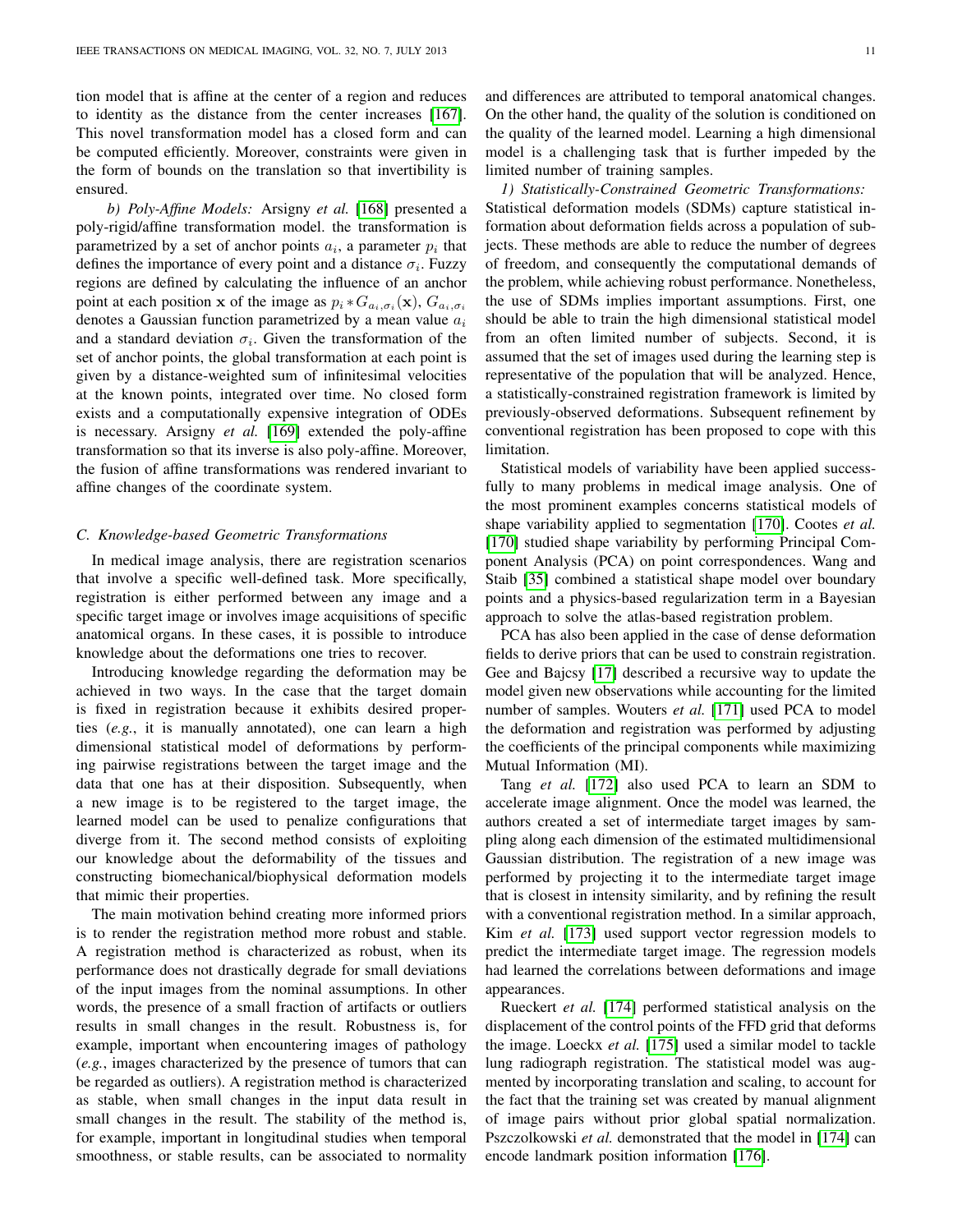Glocker *et al.* [177] also proposed a model that captures variations in the displacements of the control points of the FFD grid. In the first place, a clustering step was performed to reveal the co-dependencies between node displacements. Then, Gaussian mixture models were used to represent the probability density function (PDF) of the relative displacement of two cluster centers and thus capture information about the global nature of the desired deformations. Similarly, PDFs were learned over the relative displacements of the cluster and its cluster members capturing the local information of the desired deformations. The learned priors were introduced as soft constraints in a discrete Markov Random Field registration framework through the consideration of appropriate pairwise interactions.

Xue *et al.* [178] tackled the problem of training a high dimensional SDM from a limited number of samples by employing wavelet-based decompositions and estimating the PDF of each band by applying PCA to each one. Two SDMs were trained, one captured variations about the deformation fields while the second encoded information about the Jacobian determinant of the deformation fields. The registration result was constrained by the these models as well as a nested Markov random field (MRF) regularization scheme. In a subsequent work, Xue and Shen [179] proposed the use of conventional registration to refine the result of the statisticallyconstrained method.

Pennec *et al.* [23] presented a statistical framework for nonlinear registration that takes into account the means and the covariances of the deformation tensors by computing their Mahalanobis distance. Brun *et al.* [180] further developed this framework by computing statistical priors on both the deformation tensors and the displacement vector fields in a nonconservative Lagrangian fluid registration algorithm. In both approaches, statistical priors were used to guide registration, instead of constraining it to follow the learned distribution.

Lester *et al.* [181] presented a modified version of the viscous fluid registration algorithm that incorporated tissue information by letting the viscosity vary according to the tissue. In a similar context, Commowick *et al.* [182] proposed to introduce prior knowledge regarding the stiffness of the deformability of different structures by weighting an elastictype regularization term by a space-varying scalar or tensor field. The computation of the scalar map of deformability was based on the mean of the absolute value of the logarithm of the determinant of the Jacobian while the stiffness tensor map was based on the mean of the absolute value of the logarithm of the deformation tensor.

Yeo *et al.* [183] presented a conceptually complementary approach. Instead of learning the set of admissible deformations, the weights for a weighted SSD similarity criterion were inferred by optimizing the cross-validation error of a specific task. One could argue that estimating these weights is implicitly equivalent to estimating a stiffness map.

*2) Geometric Transformations Inspired by Biomechanical/Biophysical Models:* Biomechanical/Biophysical models are also inspired by physical properties. Their difference with respect to the models presented in Sec. II-A is that they relate closely to anatomy and physiology. Usually, Finite Element Methods (FEMs) are employed to model the biomechanical/biophysical properties of the tissues under consideration.

The main motivation behind using the methods of this category is the surmise that more informed priors regarding the biomechanical properties of the tissues will allow the reliable estimation of complex deformation fields with the use of few degrees of freedom. What is more, the limited search space results in improved efficiency when compared to the standard approaches. Moreover, one assumes that by creating models of deforming organs that are consistent to their physical properties, the plausibility of the estimated deformation will improve and registration will be able to better cope with challenges due to the presence of outliers or large deformations. These models are more suitable for intra-individual registration since the biophysical model is no longer valid in inter-individual settings. Nonetheless, one may advocate in favor of their use in inter-individual settings on the basis that, depending on the application, it may be meaningful to let an anatomical structure behave realistically.

On the downside, when opting for models that aim to faithfully represent anatomical structures, one needs to accurately define the material properties as well as the necessary geometry and boundary conditions. This is a challenging procedure that is emphasized by our limited understanding of the material properties. As a consequence, the choice of the parameter values is approximately determined, while at the same time is general and not case-specific. The definition of the geometry requires an accurate segmentation of anatomical structures as well as appropriately meshing the image domain. Suitable boundary conditions can be specified by providing displacement constraints for the segmented organ surfaces. Uncertainty in the specification of these parameters may lead to undesirable bias.

*a) Tumor growth models:* Registration between normal atlas and pathological brain images in the presence of tumors is a problem that may profit from the existence of brain-tumor interaction models [184]–[187]. One approach to tackle such cases is to correct for the topological difference between the pair of images by accounting for the tumor and its effects in neighboring structures in the normal subject.

Kyriacou *et al.* [188] used a simple uniform expansion model for the tumor. The authors simulated a tumor-free anatomy that was subsequently used in a normal-to-normal atlas registration. The tumor influence was taken into account in order to produce the final deformation field. Cuadra *et al.* used a radial expansion model of the lesion in two cases [189], [190]. In the first case [189], the authors combined the model of lesion growth with the Demons registration algorithm [38]. In the second case [190], they used a variational method based on mutual information [191]. Ganser *et al.* also employed a simple radial growth model in order to perform registration between the Talairach atlas and a subject [192]. The matching process was driven by establishing point correspondences between segmented structures and the atlas. An RBF deformation model was used to estimate the dense deformation field. Nowinski and Belov [193] refined the result of a Talairach landmark registration by assuming a radial mass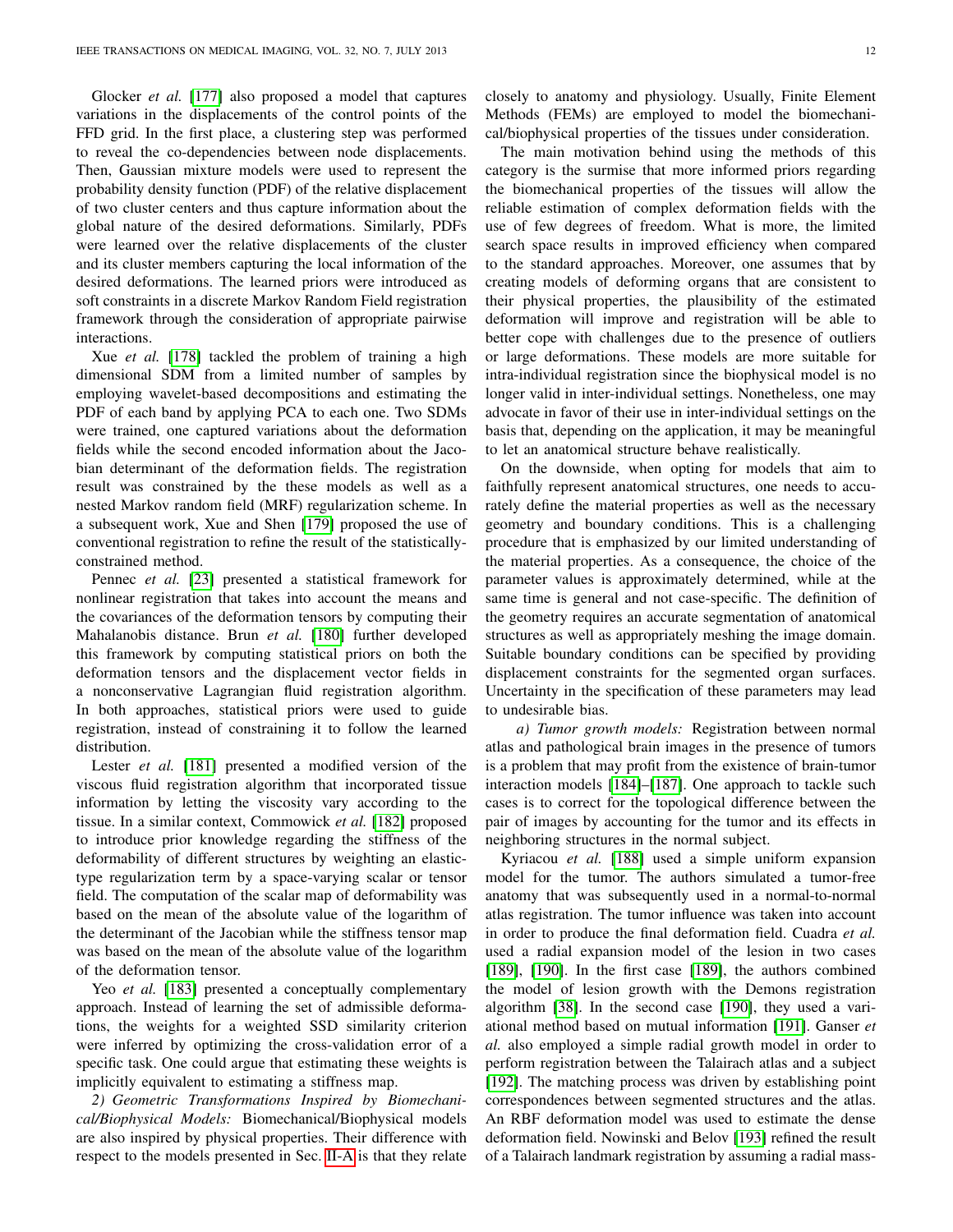effect tumor model.

Richer models have also been considered. Clatz *et al.* [184] refined the result of an affine registration between a normal atlas and a patient's image by using a coupled model that predicts the anisotropic evolution of the tumor as well as its mass-effect. Methods that combine sophisticated brain-tumor interaction with deformable registration have been proposed in [194]–[197]. Mohamed *et al.* [194] trained a statistical model of the tumor-induced deformation based on a great number of tumor model simulations. This model was used to estimate the mass-effect in the atlas domain before applying deformable registration. Zacharaki *et al.* [195], [196] also trained a statistical model based on simulations of the tumor effect [185]. The parameters of the learned model were inferred through optimization that considered both deformation field information and image similarity. Gooya *et al.* [197] addressed the registration between a normal subject and a subject with Glioblastoma multiforme brain tumors. The tumor was modeled by [186]. An expectation-maximization setting was used to jointly estimate the parameters of the model and the warping.

*b) Biomechanical models of the breast:* Another field for application of biomechanical models is breast imaging. Biomechanical modeling is important in tackling large deformations which are typical in breast imaging applications such as imageguided interventions [198], cancer diagnosis [199] and surgical planning [200]. The ability of FEMs to realistically simulate breast deformations has led to their use for the validation of registration methods [201]–[203].

There are two main causes of breast deformation, gravity and plate compression. When patients are imaged under different positions (typically prone-supine), the breast is deformed greatly under the influence of gravity. FEMs have been used either to register the images [200], [204] or to provide a more appropriate initialization for standard intensity-based nonrigid registration methods [205]–[207].

The breast is typically compressed in mammography under the pressure of two plates in order to flatten and spread the tissue. As a consequence, alignment between 2D mammograms and images from other, (typically 3D), modalities is a challenging problem. FEMs have been used to tackle this problem [198], [208]–[212]. While these methods aim to align different images, they do not opt to optimize an imagesimilarity criterion. Instead, alignment is determined by the modeling assumptions and boundary conditions. Image driven approaches have been proposed toward estimating subjectspecific tissue properties [213]–[215].

*c) Biomechanical models of the prostate:* Biomechanical models have also been used to model the prostate and its surrounding organs with applications in preoperativeintraoperative image registration problems [216] and treatment planning [217]. Mohamed *et al.* [218] and Hu *et al.* used a biomechanical model of the prostate to simulate training data to learn a statistical model that was subsequently used to constrain the registration. Alterovitz *et al.* [219] presented a 2D biomechanical model whose material properties and external forces were optimized by maximizing the overlap between the segmented prostate in both images. Crouch *et* *al.* [220] used medial shape models to facilitate meshing and boundary condition calculation.

*d) Miscellaneous:* Biomechanical models span a great range of applications. Detailing them all here is both out of scope and impossible. Nonetheless, let us note that they have been applied in the estimation of: cardiac movement [221]– [226], brain shift during surgical operations [227] and lung movement [228], [229].

#### *D. Task-Specific Constraints*

According to Hadamard's definition of well-posed problems [11], unregularized optimization of similarity measures for high-dimensional deformable transformation models is, in general, an ill-posed problem. In order to cope with the difficulty associated with the ill-posedness of the problem, regularization is necessary. Moreover, regularization allows us to introduce any prior knowledge we may have regarding the physical properties of the underlying anatomical structure and helps optimization avoid local minima.

There are two possible ways to regularize the problem: implicitly and explicitly. Implicit regularization may be achieved by parameterizing the deformation field with smooth functions. Explicit regularization may be achieved through the use of either hard constraints or soft constraints. Hard constraints are the constraints that the solution must satisfy in order for the registration to be successful. Soft constraints are introduced as additional terms in the energy function that penalize nonregular configurations. Soft constraints encode our preference regarding specific configurations, but deviations from the preferred configurations are allowed if driven by the other term(s) of the energy function. Physics-based deformation models are typical examples of explicit regularization. Moreover, explicit regularization may be used to achieve specific goals that are tailored to the problem at hand. Such goals include (see Fig. 1): i) topology preservation, ii) volume preservation, and iii) rigidity constraints. Task-specific constraints can be, and often are, used in conjunction with physics-based models (Sec. II-A) and interpolation-based models (Sec. II-B).

*1) Topology Preservation:* One of the most important properties that a registration algorithm should exhibit is the preservation of topology. The preservation of topology is equivalent to the invertibility of the deformation field. The Jacobian of the deformation field is very informative regarding the local properties of the deformation field. In order to avoid singularities in the deformation field, Christensen *et al.* [30] proposed to track the values of the Jacobian. When its value dropped below a threshold, an intermediate deformed image was created and the registration process was reinitialized.

Another way to enforce the preservation of topology is through the use of constraints, *i.e.*, by including in the objective function an appropriate term that acts upon the Jacobian. Christensen and Johnson [19] added to the objective function a term that penalizes small and large Jacobian values for both the forward and backward transformation. Similarly, Rueckert *et al.* [138] introduced a term in the objective function that penalizes values of the Jacobian determinant that are close to zero.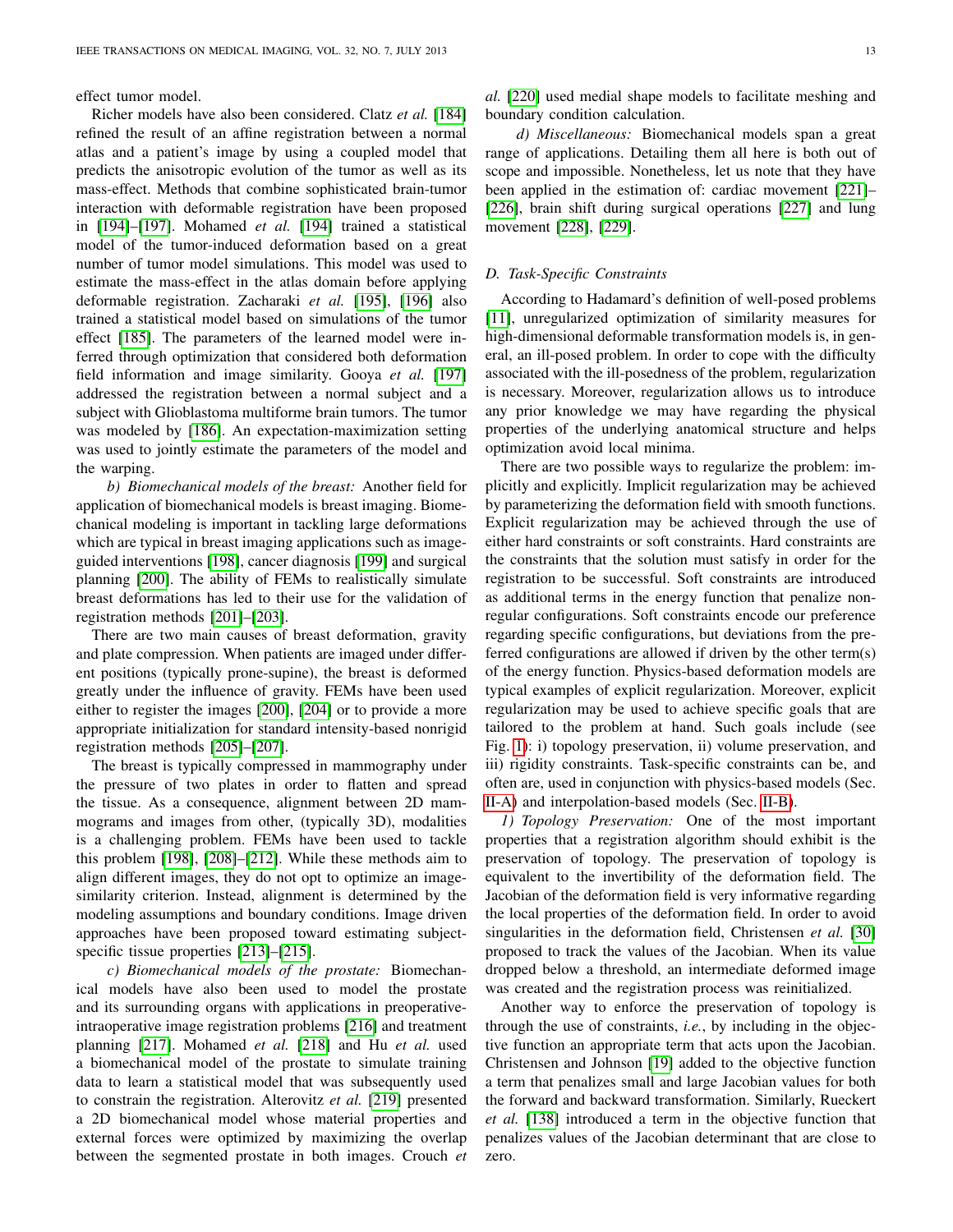A different strategy is to formulate registration as a inequality constraint optimization problem. Musse *et al.* derived linear inequality constraints so that the topology is preserved [157]. The optimization was solved by employing a fast method that bears a resemblance to sequential linear programming. Noblet *et al.* extended the previous framework in the 3D case [158]. The authors optimized the energy under the constraint that the Jacobian will stay between user specified bounds. Interval analysis techniques were used in order to solve the optimization problem. Haber and Modersitzki [230] also used inequality constraints. They used a variant of a log-barrier method to solve the optimization problem. Instead of solving the initial constrained problem, a sequence of unconstrained ones was employed. The weight for the barrier terms increased gradually for each unconstrained problem that was optimized by applying a variant of the Gauss-Newton's method.

Sdika [137] also proposed a constrained optimization framework to ensure that the transformation is invertible. Two constraints were investigated for the case of a transformation model parametrized by cubic B-splines. The first constrained the Jacobian of every pixel to be greater than a threshold. This constraint did not control the value of the Jacobian between the voxels. To account for that, the author proposed a second constraint that relates the Jacobian with its derivative. In that way, the Jacobian was restricted to be within a range of values. Moreover, its derivatives were constrained to be close to zero when approaching values close to the bounds. Chun and Fessler devised a simpler penalty for the case of B-splines [231]. The penalty takes into account the difference between two adjacent nodes and is memory efficient.

*2) Volume Preservation:* In many applications, volume preservation is also important. Such a constraint is of particular interest when we know that the imaged anatomical structure is not compressible and that all changes are due to either motion or intensity changes provoked by the action of a contrast agent. A simple example is a rigid part of the body such as a bone structure. More complicated cases include deformable structures that preserve their volume such as breast, myocardium and liver.

Tanner *et al.* [232] proposed a sequential approach for volume preserving deformable registration using an FFD model. First, a standard registration was performed. Based on its result, the areas whose volume should be preserved were identified. Then, the control points of the FFD that influenced these areas were grouped and restricted to move by a constant displacement that is equal to the mean value of their displacements during the initial registration step. Finally, the registration was solved again for the rest of the variables. Greene *et al.* also presented a sequential approach for imageguided adaptive radiotherapy using an FFD model [233]. First, the organs of interest and the bones were segmented and independently registered. Then, a constrained framework was used to estimate the FFD transformation that maps from one image to another. The displacements of the control points that influence the segmented objects were constrained to be close to the displacements that were calculated during the individual object registrations.

Rohlfing *et al.* employed a volume preserving strategy

to register contrast-enhanced MR breast images [234]. The objective function comprised an image matching term and a term that penalized volume changes. The penalty integrated the absolute logarithm of the Jacobian determinant and was zero only when local volume was preserved. Haber and Modersitzki [235] presented a constrained optimization approach for volume preservation. The proposed energy function, consisting of a matching and regularization term, was minimized under the constraint that the determinant of the transformation is equal to one  $(det(\mathbf{I} + \nabla \mathbf{u}) - 1 = 0).$ 

The myocardium is known to be a nearly incompressible material. Therefore, applications involving the deformation of the myocardium may profit from including an incompressibility constraint. Bistoquet *et al.* [236] approximated the previous constraint with  $\nabla \cdot \mathbf{u} = 0$ . This constraint was enforced by the use of divergence-free radial basis functions as deformation model [128]. In addition, a hard constraint was introduced in the objective function to penalize deviations from incompressibility. Dauguet *et al.* [237] constrained the determinant of the Jacobian to be close to one in a predefined region by using Lagrange multipliers. Mansi *et al.* took a different approach in [50]. They constrained the velocity field v to be divergence-free. This method was based on the fact that the integration over time of divergence-free velocities results in incompressible deformations.

*3) Rigidity Constraints:* The presence of rigid anatomical structures in medical images motivates the incorporation of rigidity constraints in image registration. Loeckx *et al.* [238] locally constrained a non-rigid FFD registration method by penalizing deviations of the Jacobian from orthogonality. Staring *et al.* [239] imposed rigidity by introducing three conditions. The first condition required the second derivatives of the transformation to be zero. The second condition forced the orthonormality of the rotation matrix, while the third condition required the determinant of the Jacobian to be equal to one. Modersitzki [240] has also investigated local rigidity in a variational setting. Modersitzki introduced a third term in an objective function comprising a matching and a regularization term. The additional term controlled the rigidity of the transformation by forcing its Jacobian to be linear, orthogonal and orientation preserving.

#### III. MATCHING CRITERIA

We can distinguish three groups of registration methods according to how they exploit the available information to drive the matching process (see Fig. 2).

On one hand, geometric methods opt for the establishment of correspondences between landmarks. The landmarks are assumed to be placed in salient image locations which are considered to correspond to meaningful anatomical locations. The underlying assumption is that saliency in the image level is equivalent to anatomical regions of interest. Geometric registration is robust with respect to the initial conditions and the existence of large deformations. The solution of the registration problem is obtained in a relatively straightforward way once landmarks have been extracted. However, locating reliable landmarks is an open problem and an active topic of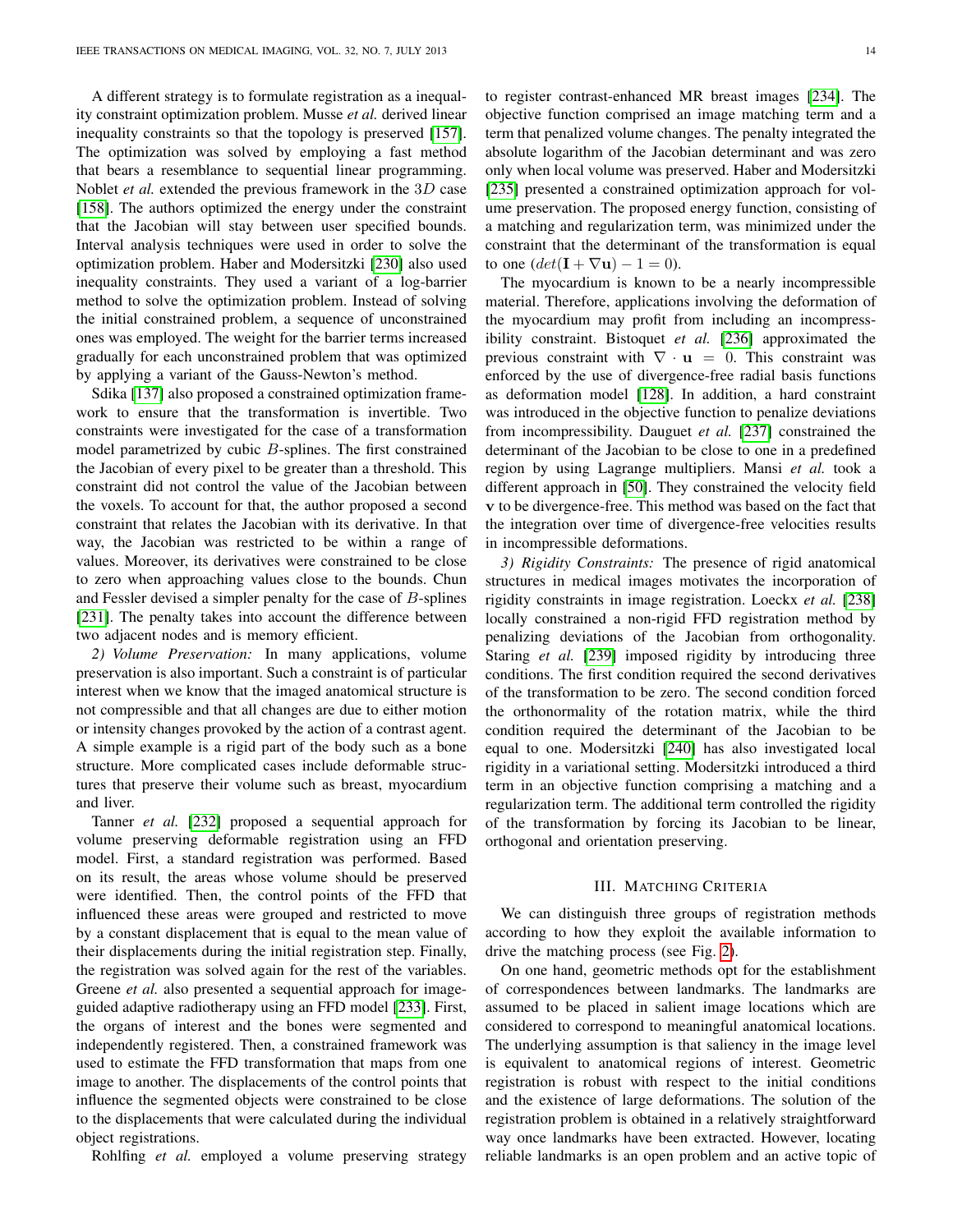research. Most importantly, the sparse set of directly obtained correspondences gives rise to the need for extrapolation. Interpolation results in a decrease in accuracy as the distance from the landmarks increases. The interest regarding geometric methods has decreased during the past decade. Nevertheless, geometric methods constitute a reliable approach for specific applications. They are of interest when intensity information is undermined due to the presence of pathologies while geometric structures remain stable (*e.g.*, retina registration [241]). Geometric registration has also important applications in image-guided interventions [242], [243].

On the other hand, iconic methods, often referred to as either voxel-based or intensity-based methods, quantify the alignment of the images by evaluating an intensity-based criterion over the whole image domain. When compared to the geometric methods, this approach has the potential to better quantify and represent the accuracy of the estimated dense deformation field. Nonetheless, it comes at the cost of increased computational expense. Where geometric methods use a small subset of image voxels to evaluate the matching criterion, iconic methods may use them all. Moreover, due to the fact that salient points are not explicitly taken into account by the matching criterion, the important information they contain is not fully exploited to drive the registration. In addition, initial conditions greatly influence the quality of the obtained result due to the non-convexity of the problem.

Hybrid methods combine both types of information in an effort to get the best of both worlds.

#### *A. Geometric Methods*

Geometric methods aim to register two images by minimizing a criterion that takes into account landmark information. Before describing any methods, let us introduce the known and unknown variables of the problem.

The known variables consist of two sets of landmarks  $(K = {\kappa_1, \cdots, \kappa_n} \text{ and } \Lambda = {\lambda_1, \cdots, \lambda_m}.$  These sets of landmarks can be created using a key-point detector strategy. The first set of landmarks contains points belonging to the source domain  $\Omega$ <sub>S</sub>, while the second contains points that belong to the target one  $\Omega_T$ . The set of unknown variables comprises: i) the correspondence, and ii) the transformation.

Three classes of methods can be separated based on which unknown variable is estimated [244] (see also Fig. 2): i) methods that infer only the correspondence, ii) methods that infer only the spatial transformation, and iii) methods that infer both variables. Let us emphasize that these are not the different components of geometric methods. Indeed, methods that infer only the correspondence can be used in conjunction with an interpolation to establish dense correspondences between two images. Nonetheless, these are different methods that exploit geometric information in order to solve distinct problems.

In the remainder of this section, we are going to first give a brief presentation of strategies for detecting point of interests. Then, we are going to continue with the presentation of methods based on the previous classification. In this section, we interchangeably use the terms landmarks, points of interest and key-points.

*1) Detecting points of interest:* The first step in geometric registration is to detect points of interest. Images that contain sufficient details facilitate point detection. Medical images are not as rich in details as natural images [4]. That is why, point detection has mainly drawn the interest of the computer vision community. Landmark extraction has been studied more in the case of 2D images and less in the case of 3D images. Before continuing, let us refer the interested reader to a recent book by Goshtasby [10] where point-detectors and descriptors are more extensively studied.

The detection and the matching of points of interest are inherently coupled with the way the landmarks are described. The richness of the description is important in order to detect salient points and better disambiguate between close potential candidates during matching. Moreover, as the imaged objects undergo deformations, the appearance of the points of interest will vary between images. Therefore, descriptors should be invariant to such changes in order to allow robust detection and matching under deformations.

A detailed overview of the point detectors that have been proposed in the computer vision literature is out of the scope of this review. Nonetheless, let us give a brief description of some important key-point detector methods. Harris *et al.* proposed to identify corners by exploiting the information conveyed by the structure tensor A [245]. Specifically, points of interest are determined by considering the following quantity:  $det(A)$  –  $\alpha$   $Tr(A)^2$ . In similar lines, Shi and Tomasi [246] proposed to use the minimal eigenvalue of the structure tensor in order to track points of interest.

Many extensions to the Harris detector have been proposed in the literature. Their main aim was to impose a certain invariance. One may cite the approach proposed by Triggs [247] and affine-invariant Harris and Hessian [248]. Affine invariance is important as it enables the detection of points under affine transformations and a lot of efforts have been concentrated in defining such detectors. An evaluation study comparing the most important affine invariant detectors was presented by Mikolajczyk *et al.* [249]. For review of point detection methods, the interested reader is referred to the works of Schmid *et al.* [250] and Triggs [247]. Evaluation studies of point and corner detectors have been performed by Schmid *et al.* [250] and Mokhtarian and Mohanna [251].

An alternative way to determine point of interests is by performing scale-space analysis and detecting blob-like regions. The use of the Laplacian of Gaussian has been investigated to perform this task. The image is convolved with different scales of a Gaussian kernel and at each level the Laplacian operator is applied. Lindeberg proposed to track across scales the local maxima/minima of the response of the Laplacian operator in order to detect key-points [252]. Kadir and Brady [253] proposed a multiscale approach for the detection of salient regions. The algorithm was based on the use of local entropy to quantify saliency. Matas *et al.* proposed a technique for blob detection [254]. A multiscale representation of image regions was created by thresholding for different values in the intensity domain. These regions were tracked and selected based on their area's stability to change of the threshold value.

Lowe [255] proposed to use the Difference of Gaussians,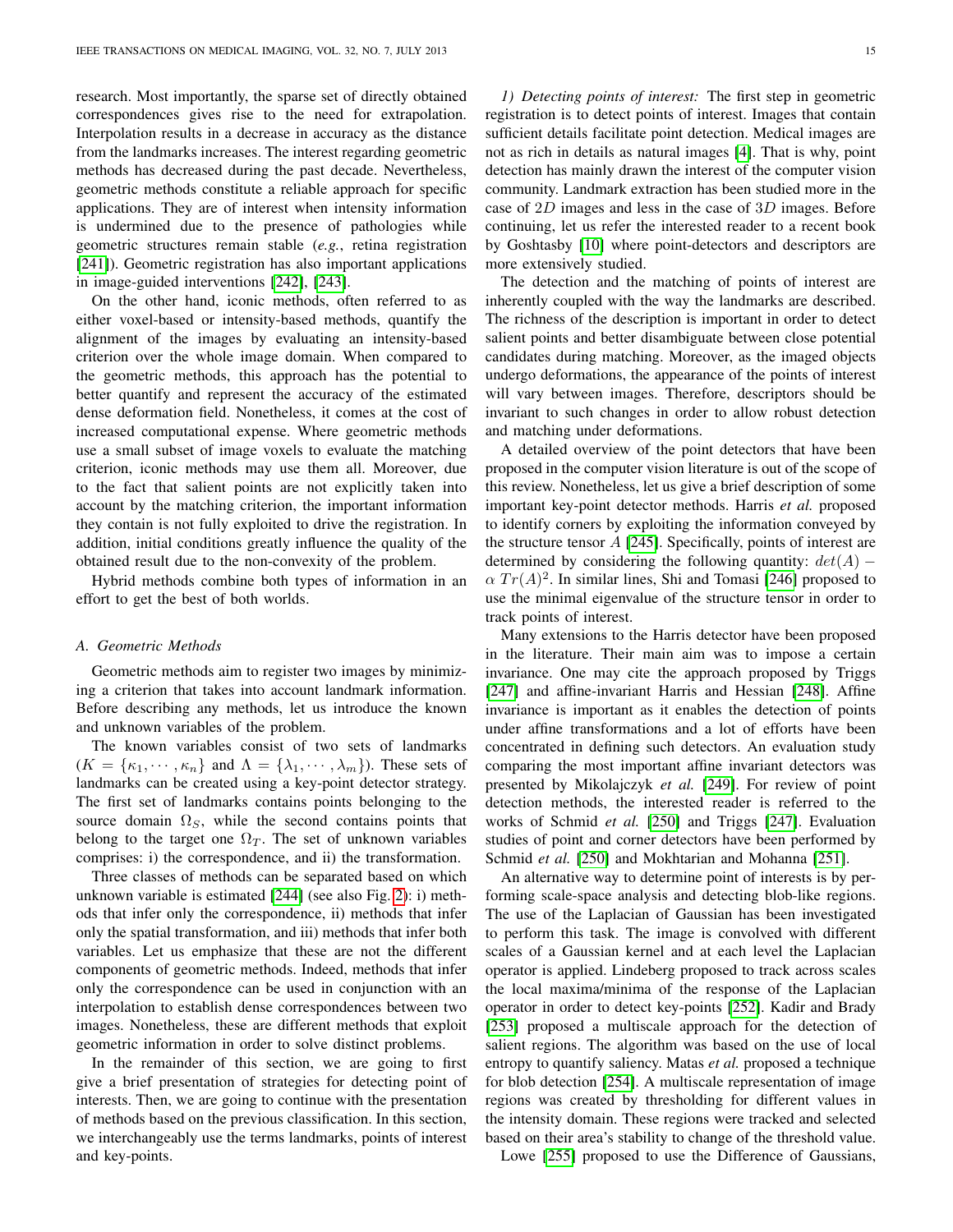

Fig. 2. Classification of matching criteria.

that is an approximation of the Laplacian, to create a scalespace representation. Feature points were detected by extracting the local minima/maxima of the this scale-space representation. The local Hessian information was used to reject spurious points. Lowe's Scale Invariant Feature Transform (SIFT) algorithm to describe key-points was based on the gradient information at the scale a point of interest was detected. For every pixel in a neighborhood of the keypoint the gradient magnitude was computed. Its value was weighted depending on its distance from the key-point. From these values, gradient orientation histograms were computed and normalized to account for photometric variations. Many variants of SIFT have been proposed.

Ke and Sukthankar proposed PCA-SIFT [256] where the gradient image of the local patch is projected to lower dimensional space constructed by Principal Component Analysis (PCA). Mikolajczyk and Schmid proposed the use of Gradient Location and Orientation Histogram (GLOH) [257]. The authors proposed to use a log-polar pattern for the spatial sampling and PCA to decrease the dimensionality of the descriptor. Bay *et al.* [258] proposed the Speeded-Up Robust Features (SURF) that are based on the application of the Haar wavelet in the region of the point of the interest. Morel and Guoshen proposed an affine invariant version of SIFT [259]. Invariance was introduced by simulating the latitude and longitude angles.

For a comparison between the original SIFT and its variants

see [260]. For a comparison of the performance of different feature descriptors, the interested reader is referred to [257], [261].

The development of such generic approaches to extract points of interest is less investigated in medical image analysis. Nonetheless, a number of extensions of SIFT in higher dimensions have been proposed. Cheung and Hamarneh extended SIFT in the  $nD$  domain [262] and reported results for the 3D and 4D case. Ni *et al.* also presented an extension of SIFT to the 3D image domain [263]. These approaches ignored the tilt-orientation information. Allaire *et al.* [264] proposed another extension of SIFT in the 3D domain that is fully orientation invariant. The authors proposed to create an additional histogram to determine the tilt angle. Flitton *et al.* [265] proposed the use of a tilt histogram for the full definition of the 3D orientation when extending SIFT in the 3D domain.

Cheung and Hamarneh [262] validated their extension of SIFT by matching landmarks between 3D MR images and  $3D + t$  CT images. Ni *et al.* used  $3D$  SIFT to  $3D$  ultrasound volume stitching toward panorama creation [263]. Allaire *et al.* used 3D SIFT to register planning CT data to cone bean CT data [264]. Niemeijer *et al.* used matched SIFT points in order to tackle rigid registration between Optical Coherence Tomography (OCT) images [266]. Han extended the SURF descriptor [258] to 3D and used it in a hybrid registration framework [267]. Yang *et al.* used salient the scale invariant features [253] to tackle geometric registration that infers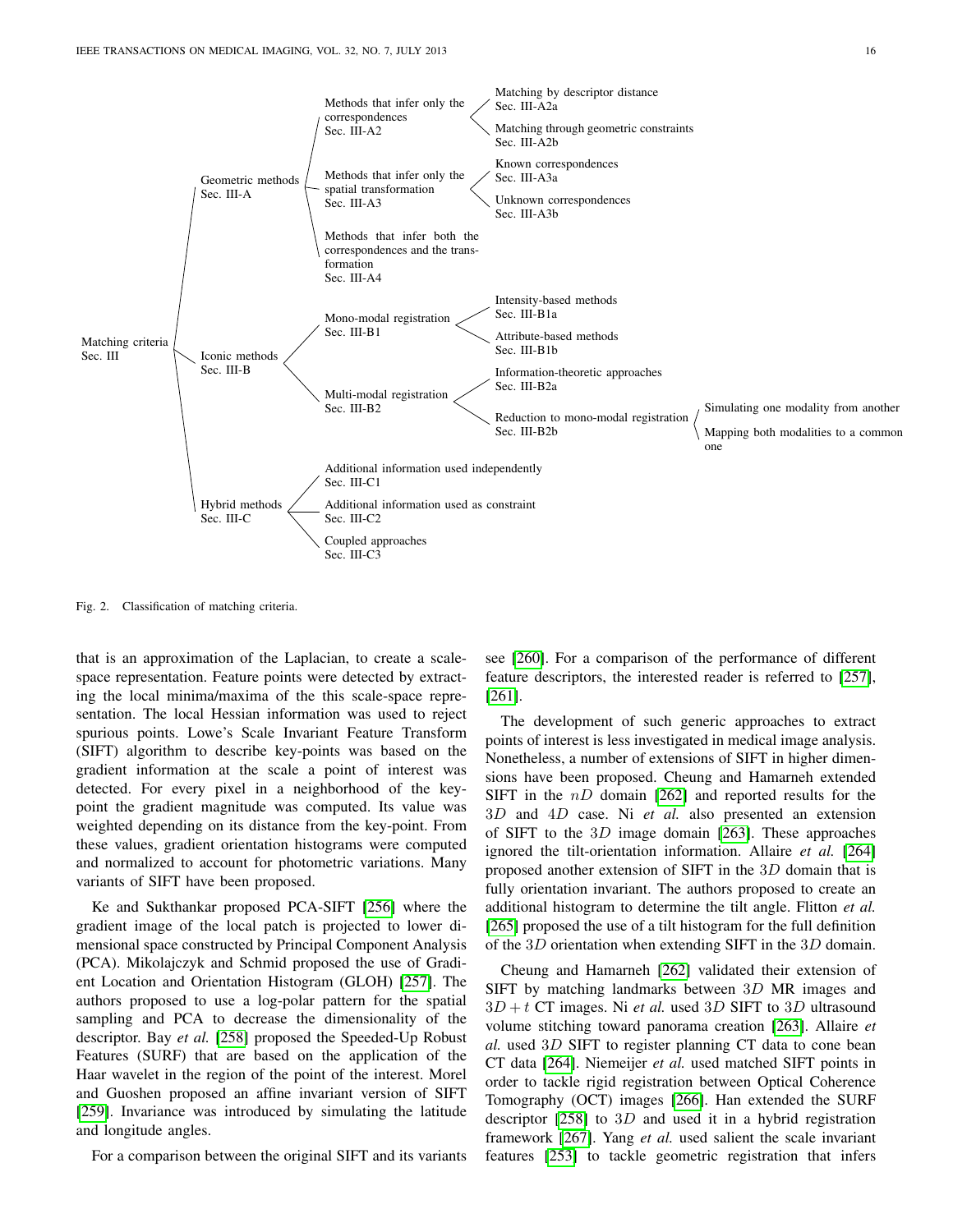both the correspondence and the spatial transformation [268]. Toews and Wells used 3D scale invariant features for rigid model-to-image registration [269] . We are going to discuss in more detail these methods in the section that is more related to each one of them.

To the best of our knowledge, feature detection in medical image analysis is performed in a task specific manner, usually as product of a segmentation preprocessing step. Pennec *et al.* extracted points and lines in surfaces through the use of differential geometry for rigid brain registration [270]. In brain image registration, sulci information has been used in [89], [271]–[273]. The cortical surface information has also served as feature in [273]–[275].

Retina image registration is another application where extracting geometric cues has been investigated. The intensities in the nonvascular part of the image are homogeneous, while important information is conveyed by the vasculature. Can *et al.* used the branching and crossover points of the blood vessel structure as feature points [276]. Stewart *et al.* additionally used the centerlines of the segmented vasculature [241]. For each centerline point, its location, tangent direction and width were retained. Vascular structures are also important in brain sift correction [277], pulmonary CT images [278] and liver registration [279]. That is why a number of task-tailored detectors have been devised [280]–[283].

Lastly, fiducial markers are also used to guide image registration. Some resent studies regarding the errors in the process are given in [284]–[286].

*2) Methods that infer only the correspondences:* Methods that belong to this class aim to solve only the correspondence problem. In other words, these methods aim to assign every point  $\kappa_i \in K$  to its corresponding point  $\lambda_i \in \Lambda$ . Establishing solely correspondences can be useful when they are used in combination with an interpolation-based transformation model to estimate dense displacements between the two images. Hybrid registration (see Sec. III-C) is another case where such methods are of interest. One uses the sparse geometric correspondences along with an iconic criterion to improve the estimation of the spatial transformation.

Having established a discriminative and ideally deformation invariant description of the key-points, correspondences may be established either by i) relying solely on the closeness of the descriptions, or ii) by incorporating structural constraints. For a different classification as well as the presentation of some earlier works in the field, the interested reader is referred to [244].

*a) Matching by descriptor distance:* In the first case, the information contained by the descriptor is used to determine the correspondences. There is an implicit assumption that the descriptors are constructed so that the use of the Euclidean distance is sufficient to rank potential matches. This construction can be achieved by appropriate rescaling of the feature vector values. Based on an established ranking, different matching strategies may be considered.

The simplest strategy is thresholding; points that exhibit a similarity higher than a threshold are matched. The definition of the threshold can be achieved by studying the Receiver Operating Characteristic (ROC) curve. A different strategy is to assign each point to its closest candidate. Closeness is defined based on the Euclidean distance in the descriptor space. As the probability of detecting a false positive is significant, a threshold is still needed to control it. The third strategy is to take into account the ratio between the distance with the nearest and the second nearest neighbor in the feature space. For an evaluation of these strategies, the interested reader is referred to [257]. A fourth strategy consists of verifying the uniqueness of the matching by evaluating the third criterion in both the forward and backward direction [262], [266], [267]. A point  $a$  is matched to  $b$  if and only if  $a$  is the best match for  $b$ , and  $b$  is the best match for  $a$ .

While being intuitive and efficient, these matching approaches discard any information regarding the spatial location of the key-points in the image. The incorporation of such knowledge aims to better constrain the matching problem and further reduce the number of erroneous correspondences.

*b) Matching through geometric constraints:* A popular way to introduce structural constraints is by formulating the problem as graph matching. Leordeanu and Hebert [287] proposed a spectral technique to solve the matching problem. Pairwise constraints were used to preserve pairwise geometry. Berg *et al.* [288] formulated the problem of recovering feature correspondences as an integer quadratic programming problem. Changes in the length and the direction of vectors defined by pairs of features were penalized. Torresani *et al.* also employed pairwise constraints to model local spatial coherence [289]. Moreover, the authors showed that is possible to handle outliers during the optimization.

Despite the success pairwise constraints have had in many applications, they are limited with respect to the relations they can model. Recently, a number of researchers have tried to tackle the graph matching problem with higher order constraints. Duchenne *et al.* [290] generalized the spectral matching method [287] to higher order constraints. A tensor power iteration method was employed to solve the matching problem. Zass and Shashua in [291] proposed a similar formulation, while using a different optimization method. Wang *et al.* [292] proposed a higher-order graph matching formulation that incorporates learned structural constraints in a segmentation framework. The inference was performed by a dual decomposition based method [293].

*3) Methods that infer only the spatial transformation:* The aim of these methods is to estimate the spatial transformation that, when applied, will align the two sets of landmarks  $K$ and Λ. These methods do not aim to explicitly establish correspondences between the two landmark sets. The output of the algorithm is the spatial transformation that relates the two point sets and not an explicit assignment of the every point  $\kappa_i \in K$  to a point  $\lambda_i \in \Lambda$ .

Two different classes of methods can be distinguished according to whether the correspondences are known or not. The case of known correspondences is briefly presented for completeness reasons. We focus more on the case of unknown correspondences because it is more challenging and there is a number of recent algorithms that have been proposed to tackle the problem.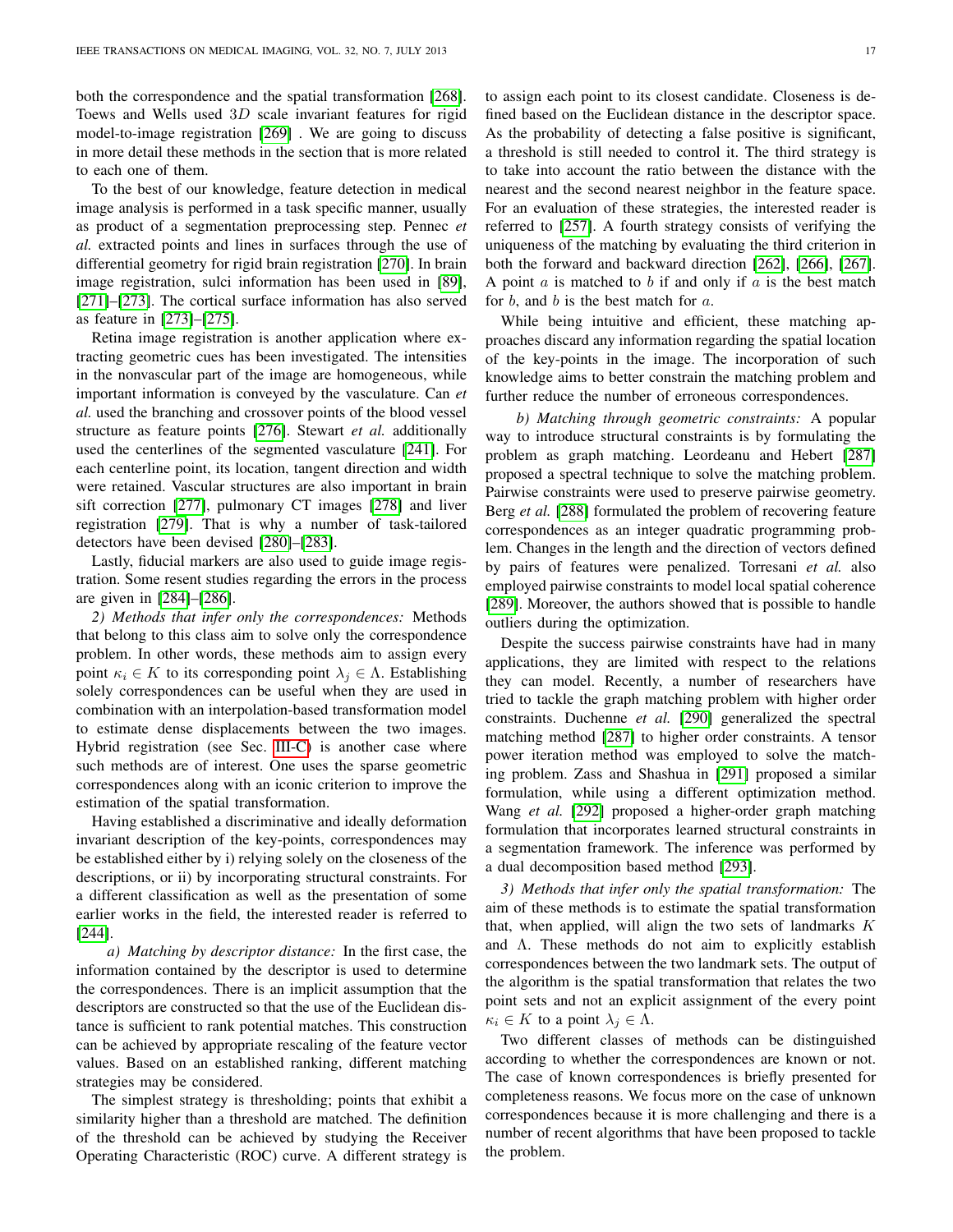*a) Known correspondences:* Two categories of methods should be considered (see Fig. 2). The first one assumes that the correspondences are known in an exact or inexact way. This problem is known as exact or inexact landmark matching. In the exact case, a smooth transformation is sought so that the correspondences are respected exactly or a regularization energy is optimized under correspondence constraints. In the inexact case, a compromise between matching and smoothing the deformation is preferred.

Procrustes analysis is a popular method for shape analysis and is useful when homologies between point-sets are given [165], [294]–[296]. In Procrustes analysis, a least-squares distance is minimized. Given the correspondences, a solution that consists of translating, rotating and scaling can be analytically calculated [295].

Given the correspondences, one may estimate non-rigid transformations by adopting an interpolation strategy (Sec. II-B). Radial basis functions are able to produce dense deformation fields for any spatial distribution of points. Moreover, approximating splines are able to account for the uncertainty in the estimated correspondences [110], [131]. Guo *et al.* has presented a solution for both the exact and inexact landmark matching problems for the case of diffeomorphic deformations [297]. Glaunes *et al.* have extended this method to the case where the domain is a sphere [82].

*b) Unknown correspondences:* The second subclass opts to estimate the transformation without concerning itself with the establishment of correspondences. These methods are more robust to missing correspondences and outliers. One may distinguish two different subclasses depending on the nature of the transformation that is estimated. The methods that belong in the first category estimate a global linear transformation, while the methods in the second category estimate a non-rigid transformation. For the description of some of the methods that belong to the first class, we refer the reader to [244]. Because the aim of this review is to describe the recent advances in deformable registration, we are going to focus here on the second class of methods.

The estimation of non-rigid transformations was achieved through the use of alternative representations of the geometric information. One possibility is to represent the point sets as probability distributions. In this case, the non-rigid transformation is estimated by minimizing a distance measure between the two distributions. Glaunes *et al.* [84] extended the large diffeomorphic deformation framework in the case of distributions and unlabeled point sets. Point sets were modeled as a weighted sum of Dirac measures and a kernel-based error measure was used. Tsin and Kanade [298] proposed to register point sets based on a measure called kernel correlation. The proposed measure is proportional to the correlation of two kernel density estimates. Singh *et al.* presented a similar approach based on kernel density correlation [299].

Gaussian Mixture Models (GMMs) are a common way to model distributions. Jian *et al.* [300] modeled each point set using GMMs and used a  $L_2$  distance to compare them. Myronenko and Song [301] recast registration as a probability density estimation problem. The points of the first set were considered as the centroids of the GMMs which were fitted to the data (or points of the second set) by likelihood maximization. Special care was taken so that the centroids move in a coherent way. Roy *et al.* [302] modeled each feature of each shape as GMM. A mixture model was used to represent the shape by assuming that features are independent and identically distributed. A closed-form distance between the two distributions was used. Wang *et al.* used a similar model to tackle the problem of the simultaneous registration of multiple point sets [303]. Jensen-Shannon divergence was used as the similarity metric. The drawback of this approach was that the problem could not be solved in closed-form. Instead, a computationally and memory demanding estimation based on the law of large numbers was required. In a subsequent work, Wang *et al.* [304] alleviated this shortcoming by using the generalized  $L_2$ -divergence that allows for a closed-form solution. Tustison *et al.* also used a GMM with the difference that the Gaussians were not isotropic [305]. The Havrda-Charvat-Tsallis (HCT) divergence was used to compare the two distributions.

Another way to perform non-rigid registration of shapes and points without caring to establish correspondences is by adopting a representation of the geometric information based on the use of signed distance functions. In this case, the geometric primitives (*e.g.*, landmarks or shapes) are assigned to zero distance, while the rest of the image elements are assigned a signed value based on their euclidean distance from the geometric primitives. Based on this representation, the optimal transformation can be estimated by performing standard intensity-based registration.

Paragios *et al.* embedded shapes to the higher dimensional space defined by the signed distance transform and register them by evaluating the sum of squared differences criterion over a narrow band around the shapes [306]. Huang *et al.* used the same shape representation and investigated the use of Mutual Information to globally align them [307]. The sum of squared differences was used to non-rigidly register the shapes. Savinaud *et al.* represented both silhouettes and landmarks using the Euclidean distance transform [308]. Leow *et al.* used implicit representation to tackle brain warping [83], [85]. Leow *et al.* formulated the energy minimization problem as a curve evolution problem motivated by the geodesic active contours [309].

*4) Methods that infer both the correspondences and the transformation:* The last class of methods aims to estimate the correspondences and the transformation at the same time. This is usually performed in an iterative way. First, one component is estimated, and then the other component is refined based on this estimation.

One of the most well known approaches is the Iterative Closest Point (ICP) method proposed by Besl and McKay [310]. Simplicity and speed are the main characteristics of this method. Correspondences are defined based on a closest (in a geometric sense) neighbor principle. Based on this estimation, the transformation is calculated. Then, a new closest neighbor is assigned to each key-point and the process continues until convergence. ICP has drawn a lot of attention and a number of researchers have tried to improve the method over the years. Rusinkiewicz and Levoy reviewed different variants of ICP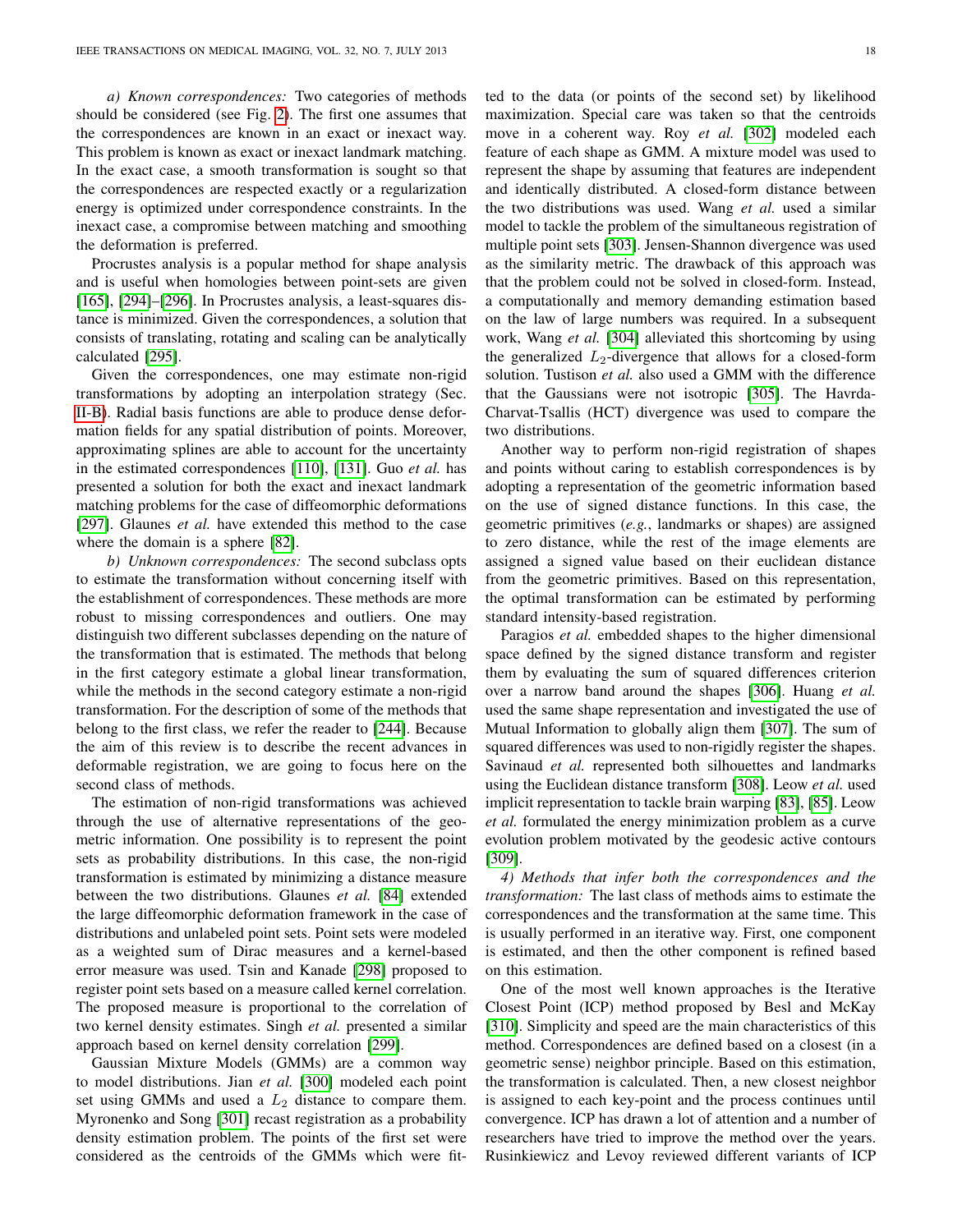[311]. Liu has reported an overview of the improvements over ICP [312]. Pottmann *et al.* presented a study of the convergence properties of the ICP algorithm [313].

Penney *et al.* [314] proposed to add Gaussian noise to the positions of the points in one set before each iteration of the original ICP. The magnitude of the noise was decreased as the process advanced. The motivation behind this strategy was to improve the precision and robustness of the algorithm. Granger and Pennec [315] proposed an approach named multiscale EM-ICP. The method is similar to standard ICP with a Mahalanobis distance. The principal difference lies in the estimation of the transformation step where multiple matches weighted by Gaussian weights were considered. The problem was solved in an Expectation-Maximization fashion. Sharp *et al.* [316] investigated the use of shape features in addition to the positional information when estimating the correspondences.

Stewart *et al.* [241] proposed a dual-bootstrap ICP method to register retinal images. The method operated initially on small regions where accurate correspondences could be obtained. Based on these correspondences low order transformations were estimated. In the subsequent steps, the size of the regions as well as the order of the transformation model were refined. The region refinement was based on the uncertainty of the transformation. Liu [312] used collinearity and closeness constraints in order to increase the robustness and accuracy of the algorithm for free form deformation. Estepar *et al.* [317] allowed for anisotropic noise in both target and source point sets in order to render the algorithm more robust. The problem was cast in the form of a Generalized Total Least Square problem. Maier-Hein *et al.* [318] recently proposed a related work that accounts for localization error.

Let us note that ICP method, as well as its variants presented here, estimate a global linear transformation. An important extension to non-rigid scenarios was proposed by Chui *et al.* [244]. The proposed Thin-Plate Spline Robust Point Matching (TPS-RPM) algorithm iterates between estimating the correspondence with the softassign method and computing the transformation with a TPS model. Chui *et al.* [273] further refined the latter approach by iteratively solving a clustering and matching problem.

#### *B. Iconic Methods*

In iconic methods, the matching term integrates the evaluation of a dissimilarity criterion that takes into account the intensity information of the image elements. Devising an appropriate criterion is an important and difficult task. The criterion should be able to account for the different physical principles behind the acquisition of the two images and thus for the intensity relation between them. Moreover, the properties of the similarity function (*e.g.*, its convexity) may influence the difficulty of the inference and thus the quality of the obtained result.

An ideal dissimilarity criterion would take low values when points belonging to the same tissue class are examined and high values when points from different tissue classes are compared. Moreover, an ideal criterion should be convex, allowing for accurate inference. There is an important balance that should be struck between the convexity and ability to distinguish between points belonging to different tissues. On the one hand, convexifying the objective function will facilitate the solution of the problem. On the other hand, it may lead to a less realistic problem because the problem is non-convex in its nature.

At this point, two cases should be distinguished regarding the iconic methods (see also Fig. 2): i) the mono-modal case, involving images from one modality, and ii) the multi-modal one, involving images from multiple modalities.

*1) Mono-Modal Registration:* In the mono-modal case, the same imaging device is used to capture the same type of information for both volumes.

*a) Intensity-based methods:* Different matching criteria can be devised depending on the assumptions about the intensity relationship between the images. In the case that the same anatomical structures are assumed to correspond to similar intensity values, the Sum of Squared or Absolute Differences (SSD and SAD respectively) can be used as a matching criterion. The choice between the two depends on the assumption regarding the noise that corrupts the image intensities. In the case that a linear relation is assumed between the signal intensities, the optimal criterion is Cross Correlation (CCor) and Correlation Coefficient (CCoef) [1], [78], [319].

*b) Attribute-based methods:* Intensity information may lead to ambiguous matching and local minima in the objective function when pixels of the same anatomical structure take similar intensity values [119]. A number of researchers have proposed to increase the dimensionality of the feature space in order to cope with this shortcoming. A way to augment the feature space is by introducing local information through the use of attributes that represent the geometric structure of the underlying anatomy. These approaches are referred to as feature- or attribute-based ones. These approaches focus on a different way to represent image information, while they use standard similarity measures.

Shen and Davatzikos [119] proposed the use of an attribute vector including Geometric Moment Invariants in an attempt to capture local anatomical information at different spatial scales. The motivation was that a rich enough attribute vector would be able to differentiate voxels that would be considered the same based only on their intensity information. Thus, fewer local minima would be present and better accuracy may be achieved. To further reduce the effect of the local minima, they proposed a hierarchical scheme that successively approximated the objective function by progressively increasing the number of voxels where the matching criterion was evaluated.

The previous method requires a pre-segmentation step in order to introduce local spatial information. Xue *et al.* proposed the use of Daubechies wavelets to populate the attribute vector in order to remove the requirement for segmentation [320]. The attribute vector was constructed in a multiscale fashion to be translation and rotation invariant. Shen proposed to tackle the above shortcoming by using local histograms and boundary information as attributes [321]. Wu *et al.* [322] proposed to use a learning approach in two ways. First, the authors proposed to learn the optimal scale for the geometric features for each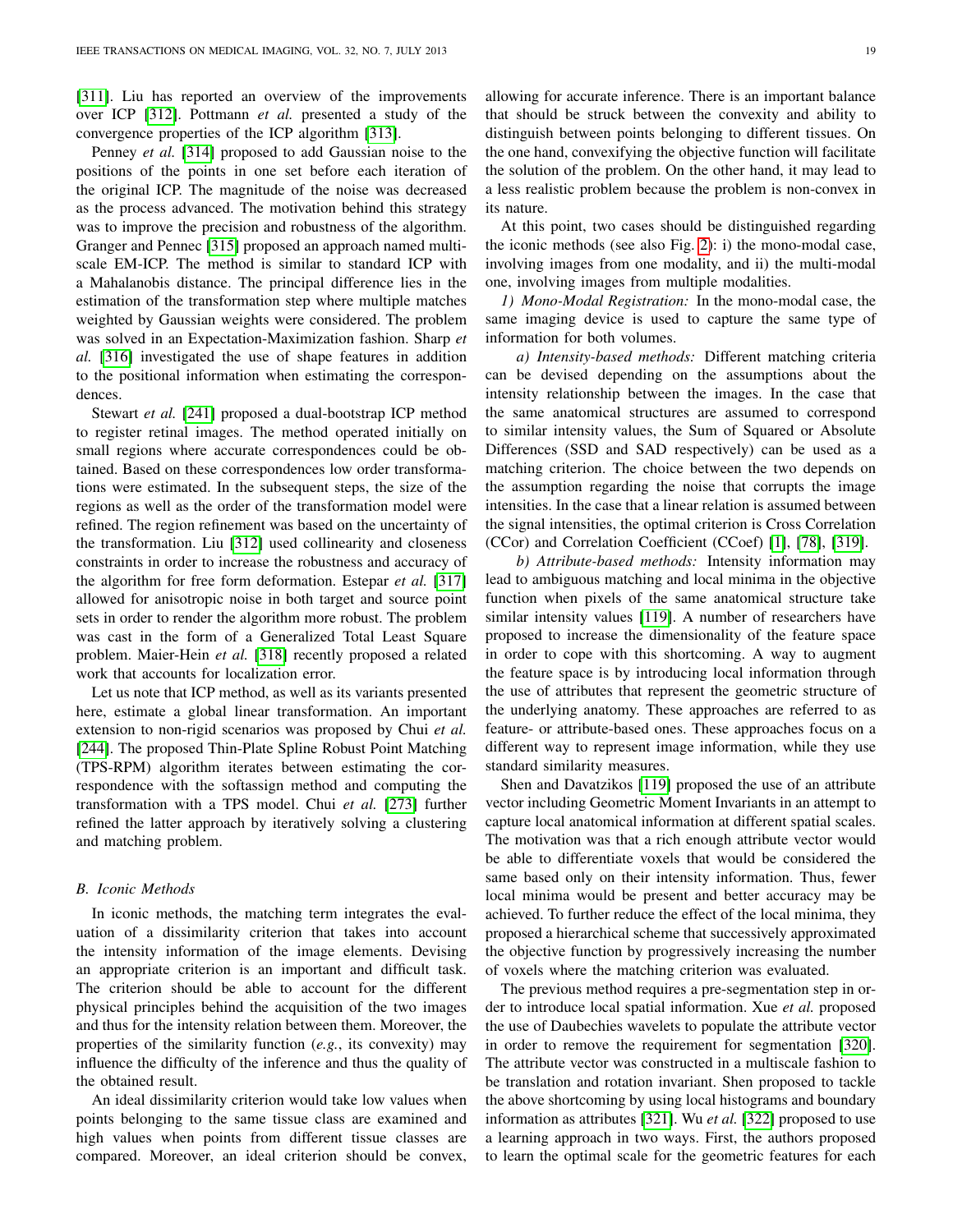voxel. Second, they proposed to learn which voxels should be used to drive the registration process. They proposed to take into account the saliency and the consistency of the description of the voxels across the training data.

Local information may also be incorporated by exploiting the local frequency representations obtained as response to Gabor filters [323], [324]. Gabor features have proven successful for both mono-modal and multi-modal image registration as they are able to capture information across different scales and orientations. Ou *et al.* [323] optimized the Gabor features to be more distinctive and employed the notion of mutual saliency to let the most reliable points drive the registration process. However, Liao and Chung [325] argued that frequency spectra of MRI brain images often exhibit non-Gaussian behavior and thus the choice of Gabor filters is not optimal. They proposed the use of symmetric alpha stable filters and showed experimentally that they outperform Gabor features in nonrigid MRI brain registration. Liao and Chung proposed a new feature for non-rigid registration in [326]. The feature is a uniform spherical region descriptor and is invariant with respect to rotation as well as monotonic gray-level transformation. Thus, it is able to account for the presence of a bias field. Myronenko and Song proposed to use Residual Complexity (RC) to account for complex spatially-varying intensity distortions [327]. This method attempts to register two images by minimizing the number of basis functions that are required to code the residual image.

*2) Multi-Modal Registration:* Multi-modal registration is more challenging as the choice of an appropriate matching criterion is a harder task. Two main approaches have been proposed to solve the problem (see also Fig. 2): i) use of information theoretic measures, and ii) reduction of the multimodal problem to a mono-modal problem. The latter can be achieved by either a) simulating one modality from another, or b) mapping both modalities to a common domain. Here, we are going to focus primarily on information theoretic approaches as they constitute the most frequently used way to tackle the challenges posed by multi-modal registration. Reduction techniques will also be briefly discussed.

*a) Information theoretic approaches:* Information theoretic approaches were popularized by two different groups, one in US [328], [329], and one in Belgium [330], [331]. Both teams investigated the use of Mutual Information (MI) in multi-modal image registration. The difference between their approaches is the way entropy is estimated. Wells *et al.* [328] and Viola and Wells [329] used a non-parametric estimator. Collignon *et al.* [330] and Maes *et al.* [331] used histograms instead. An important property of MI is its generality. MI does not assume any relationship between the image intensities. For a survey on MI-based registration methods, the interested reader is referred to the review by Pluim *et al.* [332].

The widespread use and study of MI has revealed some of its shortcomings. Primarily, it is not overlap invariant. Thus, in certain cases it may be possible for mutual information to be maximized when the images get misaligned. Studholme *et al.* proposed a Normalized version of Mutual Information (NMI) in order to remedy this shortcoming [333]. Recently, Cahill and co-workers elaborated upon the idea of overlap invariance and showed that neither NMI, MI, CR, CCor nor CCoef are invariant to changes of overlap and proposed appropriate invariant versions of the previous similarity measures in [334].

The success of MI paved the way for the introduction of an important number of statistical criteria in image registration. Roche *et al.* [335] argued that the generality of mutual information can be a drawback when a reasonable hypothesis can be made regarding the relationship between the intensities. They proposed to use the Correlation Ratio (CR) as the appropriate similarity measure when the assumption of functional dependence between the image intensities is valid.

Pluim *et al.* [336] compared the performance of a number of f-information measures (including MI) in medical image registration. In the context of registration, f-measures quantify the difference between the joint distribution of the intensities and the joint distribution that would arise if images were independent. The most important finding of the study was that there are f-measures that were able to perform better than MI at the cost of more difficult inference.

The idea to use divergence measures to compare joint intensity distributions has attracted significant attention and different divergence measures have been proposed for multimodal image registration. Chung *et al.* [337] and Guetter *et al.* [338] used Kullback-Leibler Divergence (KLD) to register multi-modal images. The joint intensity distribution was either learned from aligned pairs of images or by segmenting corresponding anatomical structures. Images got aligned by minimizing the divergence between the observed and estimated distributions. Liao *et al.* used Jensen-Shannon Divergence (JSD) to compare learned distributions in [339]. JSD is symmetric, bounded and true metric.

Another family of information theoretic approaches is built upon Renyi Entropy (RE) [340]. Let p be a random variable with *n* possible outcomes, then RE is defined as  $R_{\alpha}(\mathbf{p}) =$  $\frac{1}{1-\alpha}log(\sum_{i=1}^n p_i^{\alpha}), \alpha \geq 0$  and  $\alpha \neq 1$ .  $p_i$  denotes the probability of the outcome  $i$ . Based on this entropy, the Jensen-Renyi divergence can be defined. It is symmetric, convex for  $\alpha \in (0,1)$  and is maximum when the distributions are degenerate. He *et al.* proposed its use for image registration [341]. Neemuchwala *et al.* [342] used a Minimum Spanning Tree (MST) to estimate the RE. Spanning graphs were also used by Sabuncu and Ramadge [343]. Martin and Durrani introduced a generalization of KLD in [344]. The new divergence measure was based on modified Bessel functions of the second kind and allowed for an efficient recursive computation. The generalization of KLD was shown to perform better than the standard measures of divergence.

Most of the aforementioned approaches share a common drawback; they are based on a single pixel joint probability model. As a consequence, by changing the positions of the pixels in a random way and evaluating the statistical criterion, the same similarity is obtained [345]. This extreme case demonstrates that when spatial information is ignored, registration may fail because the matching criterion is not able to quantify the difference between the two images. Shading artifacts pose a more reasonable challenge where information theoretic measures may fail [345]. To rectify this shortcoming, local context can be introduced in the used criterion.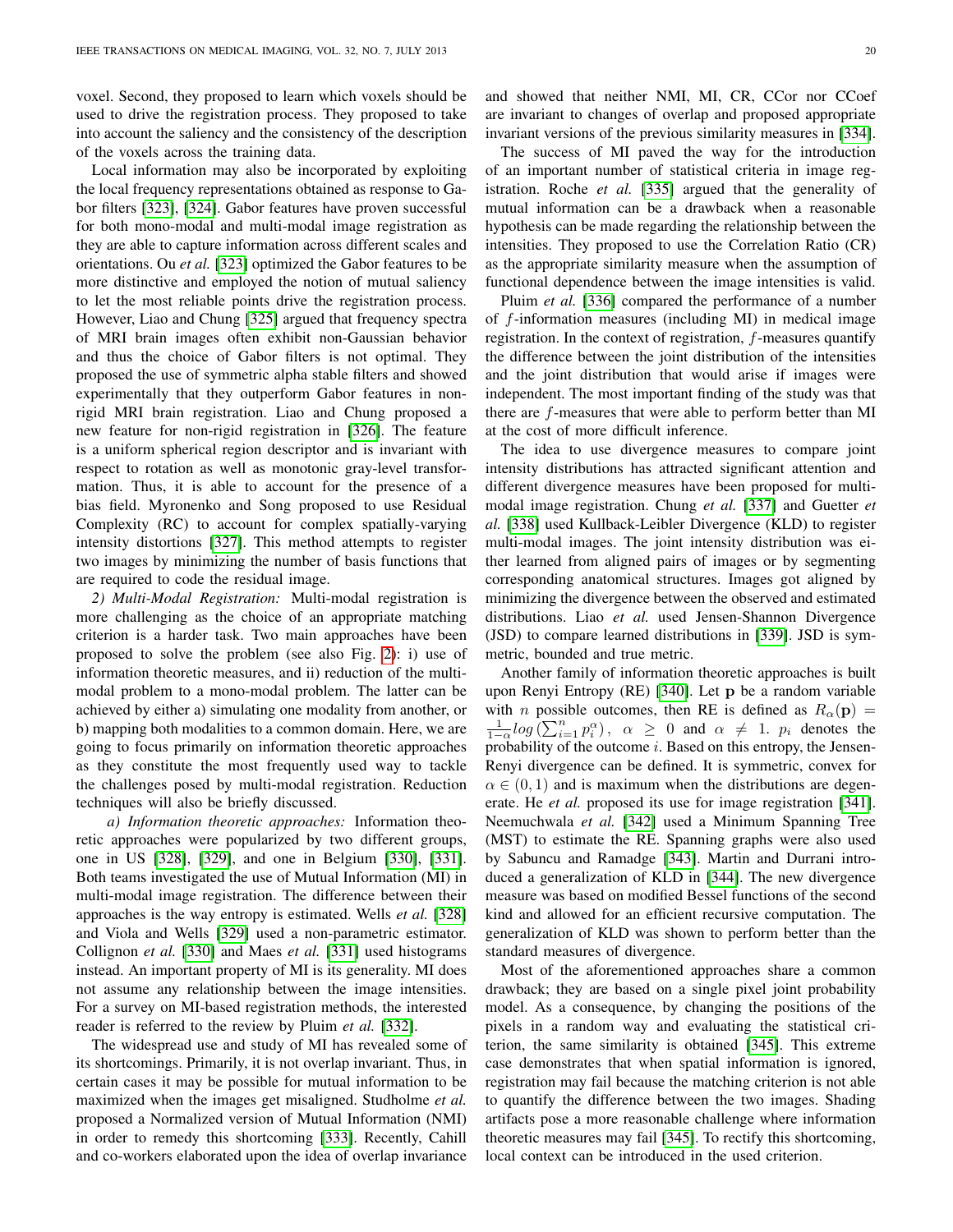One way to relax the way statistical criteria are globally taken into account consists of computing them locally, thus coping with the fact that the relation between the two image intensities is non stationary. This approach was investigated by Hermosillo *et al.* [191] and Karaçali [346]. Hermossilo *et al.* derived the Euler-Lagrange equations for MI, CR and CCoef based on locally estimated probability distribution functions. Karacali followed a deterministic rationale to express the mutual information, joint entropy and the sum of marginal entropies over small spherical regions in closed form.

Local evaluation of mutual information has also been proposed by other researchers. For instance, Studholme *et al.* [347] investigated the use of Regional Mutual Information (RMI). The proposed similarity function is a linear weighted sum of local evaluations of MI and aims to reduce the error caused by local intensity changes. Sundar *et al.* proposed a robust way to compute MI [348]. The authors proposed to adaptively parcel late the image using octrees. The size of the octants is proportional to the homogeneity of the underlying image. These octant define the sampling strategy that is used to estimate the entropy. More samples are taken in regions where the density of octants is higher. In this case, the octree parcelation changes when objects move in the image and thus the estimation of the entropy changes. The method was applied in rigid registration. Loeckx *et al.* [349] proposed to condition the evaluation of MI upon the position. More recently, Zhuang *et al.* used locally evaluated MI in combination with standard global MI [350]. Under their approach, the local evaluation of the probability distribution function assesses pixels relatively to their distance from the FFD control points.

An alternative way to introduce local context is by inserting spatial information. This has been mainly achieved by incorporating additional features that capture local geometric information, which results in higher order entropic measures.

Pluim *et al.* [351] used the intensity image gradient as an additional cue. The proposed algorithm sought not only to maximize NMI but also intensity gradient information. This was simply achieved by multiplying NMI with a measure that takes into consideration both the intensity gradient magnitude and its orientation. This measure encourages the alignment of strong intensity gradients.

Rueckert *et al.* [345] proposed to use second-order MI to encode local information by considering co-occurrences of intensities between neighboring voxels. That approach requires a 4D-histogram to estimate the information measures. To account for the high dimension of the histogram and the curse of dimensionality, the number of bins was kept reasonably small.

Russakoff *et al.* [352] proposed Regional Mutual Information that pushed forward the previous idea by taking into account co-occurrences between regions. Moreover, an efficient way to deal with the curse of dimensionality was presented. Assuming a high-dimensional distribution, the data points were transformed so that they were independent in each dimension. Then, the entropy was estimated by summing the distributed 1D entropies. Bardera *et al.* [353] investigated NMI between blocks of image elements. The high-dimensional NMI was estimated using random lines and a reduced number of bins. Recently, a similar approach was presented by Yi and Soatto [354]. Their approach is based upon learning a dictionary of image patches. Each image patch is represented by the label of its closest dictionary element. Then, higherorder mutual information can be estimated by using this label representation while accounting for the euclidean transformation that maps the patch to the label.

Instead of explicitly taking into account neighboring voxels, another way to consider local information is by extracting features that concisely describe regional characteristics. Holden *et al.* [355] employed Gaussian scale space derivatives and incorporated them as an additional information channel in a higher dimensional MI criterion. Gan *et al.* also employed a multi-dimensional NMI criterion [356]. The authors proposed to construct a new feature field by considering the average rate of intensity change between any two points in the images. The proposed feature, named Maximum Distance-Gradient, is calculated for a set of special points placed in important gradient areas by finding for which point the average rate of intensity change is maximized. This feature contains information regarding the local edge content, the maximum rate of intensity change as well as the direction in which this change happens. The magnitude of the MDG vector field formed the supplementary channel, while its orientation was used as a second element in the similarity function.

The approaches that employ a higher dimensional statistical criterion are troubled by the curse of dimensionality. There are not enough samples to accurately calculate higher dimensional statistical criteria. To be able to handle such calculations, most researchers resort to crude implementation approximations such as limiting the number of histogram bins. Nevertheless, ways to estimate high dimensional entropies have been proposed and used to perform image registration.

Sabuncu and Ramadge [357] introduced spatial information through the construction of feature vectors. The resulting high dimensional entropy was estimated with the use of the MST estimator. Neemuchwala *et al.* used entropic graphs to tackle high dimensional  $\alpha$ -MI registration of ultrasound images [358]. Both approaches coped with global linear registration. Staring *et al.* tackled deformable registration of Cervical MRI using high-dimensional MI in [359]. Features were used to describe local geometric information and a k-nearest neighbor graph was used to estimate the multi-dimensional MI.

Spatial information is not the only type of information that can be used to endow registration with increased robustness and accuracy. Assuming that a prior step of segmentation has been performed, tissue classification information may also help disambiguate between voxels that belong to different tissues but share common appearance properties.

Studholme *et al.* [360] segmented regions by thresholding and labeling connected components. The labels were used as an additional image and the matching criterion took into account the difference between the entropies of each image and the joint entropy.

Knops *et al.* [361] performed a k-means clustering before registration. Based on this clustering, voxels that shared similar intensity profiles but belonged to different anatomical structures were mapped to different intensity bins during the con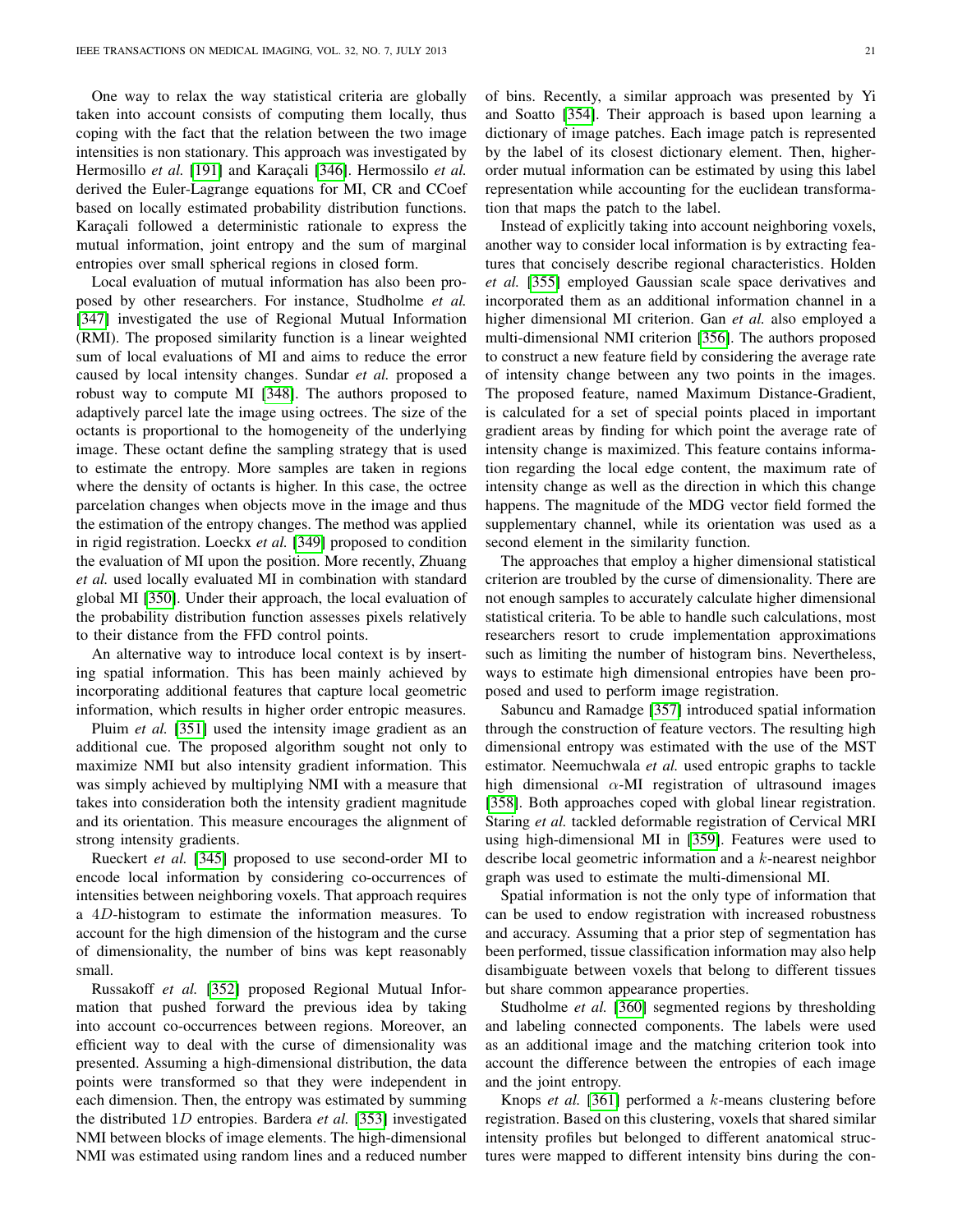struction of the histogram. The new remapped intensities along with the initial one contributed to an NMI-based similarity criterion.

D'Agostino *et al.* [362] took into account voxel class probabilities in the matching criterion in order to tackle the labeled-to-labeled and intensity-to-labeled image registration. For the labeled-to-labeled case, KLD was used to compare the distribution of the joint classes. For the intensity-to-labeled registration, a version of MI was used with the difference that one of the features is a class probability and not intensity.

*b) Reduction to mono-modal registration:* An alternative way to proceed with multi-modal registration is to reduce the problem to a mono-modal one. By this reduction, one aims to simplify the problem and facilitate its solution. There are two possible ways to perform such a task. First, one can simulate one modality from another so that at the end both images come from the same modality. Second, one can map both images to a third domain where the registration will take place.

Simulating one modality from another can be achieved by taking advantage of the available knowledge regarding the physical properties of the imaging device. In this case, the goal is to model the imaging process. An alternative way is to exploit available co-registered pairs of images. In this case, machine learning techniques can be used to capture the relation between the intensities.

Roche *et al.* [363] tackled ultrasound (US) to MR rigid registration by simulating an US image from the MR one. The authors exploited MR intensities and MR gradient magnitude information in order to predict US intensities. Complex phenomena such as US signal attenuation and speckle were neglected. As a consequence, the simulated images roughly resembled actual US images. Wein *et al.* [364] simulated an US image in order to tackle the problem of CT-to-US rigid/affine registration. In order to simulate the US image, the authors employed a model that was based on the physical principles of ultrasound. A locally evaluated statistical criterion was used to drive the registration.

Michel and Paragios [365] used the mixture of experts methods to learn the conditional probability of the target intensity given a source patch. The conditional probability was then used to drive a Markov Random Field to regularize the simulated image.

In the second case, both modalities are mapped to a common space. As both modalities image the same anatomical structure, the assumption can be made that the local geometry would be helpful to establish meaningful correspondences. Thus, in principle, most methods apply filters to extract geometrical information. This information is subsequently used in a mono-modal registration setting.

Maintz *et al.* [366] tackled rigid multi-modal registration by using morphological tools to create new gray-value intensity images. The proposed method applied morphological opening and closing to extract edge information and then cross-correlation to align the images. It resembles a surface registration with the difference that instead of having binary values, real ones were used.

Droske and Rumpf [26] proposed an approach that was motivated by the mathematical morphology theory that states that an image can be characterized uniquely by the entity of its level sets. The common space was defined by mapping every point to its normalized intensity gradient. The registration was formulated in a variational framework where a morphological, contrast invariant, matching criterion was minimized under the influence of an appropriate regularization term. Haber and Modersitzki [367] assumed that borders of anatomical structures correspond to intensity changes and thus opted to exploit intensity gradient information. An intermediate image domain was created by taking into account the normalized intensity gradient field. This field conveys purely geometric information and accounts for the fact that the gradient magnitude may vary among different modalities. The similarity function was based on the difference in angles between the normalized gradient vectors.

Butz and Thiran [368] investigated the use of edge related information to cope with affine multi-modal registration. They used an edgeness operator that takes into account the local edge variance to map both images to a common space. Mutual information driven registration was then performed coupled with a multi-scale genetic optimization. Depending on the nature of the images, other operators may be applied. Penney *et al.* used the probability of vessel presence along with normalized cross-correlation to rigidly register MRI with ultrasound images [369].

Gabor filtering has also been used to map the images to a common domain because of their ability to capture local edge and texture information [370]. Liu *et al.* used local frequency representations to tackle rigid/affine multi-modal registration [324]. These representations are robust to edge strength and contrast differences. They were estimated by calculating the local phase gradient of the most significant Gabor filter response. Then, the integral squared error was chosen as the matching criterion. Jian *et al.* used local frequency maps for deformable registration [371]. The authors used the Riesz transform to estimate the local frequency information. Ou *et al.* used Gabor filters in deformable image registration [323]. Specifically, the responses of the filters were used to construct a rich vector descriptor. The images were aligned by minimizing a weighted sum of the vector differences.

Andronache *et al.* tackled the problems related to the estimation of MI in small patches in [372]. Their strategy consisted of identifying the patches where the estimation of MI becomes unreliable and then mapping them to a common pseudo-modality. The pseudo-modality depicted only common structures in both images and was constructed by decreasing the variance of the mapped intensities. In the intermediate domain, simpler criteria may be used to drive registration.

Recently, Heinrich *et al.* [373] presented a new descriptor for multi-modal registration. The driving idea behind the new descriptor is the use of similarities between neighboring patches as features. This idea is borrowed from the image denoising literature. Once the descriptor is constructed a vectordifference can be used as a matching criterion. Wachinger *et al.* [374] proposed two techniques that derive from information theory and manifold learning to create the intermediate structural representation. The first one used the entropy of a patch centered around the voxel to assign a new intensity value.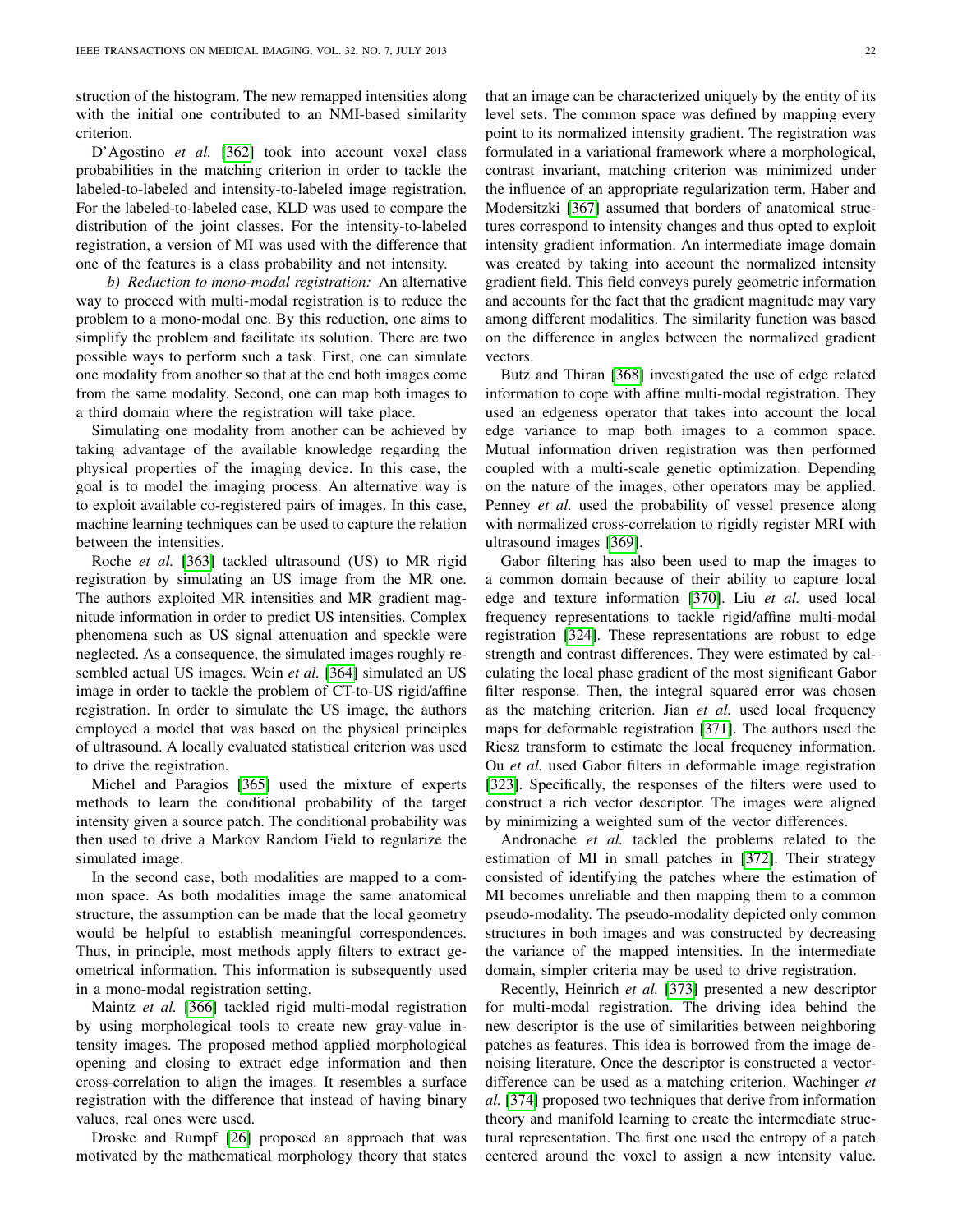The second method used Laplacian Eigenmaps to embed the patches in a lower-dimensional manifold that preserves local distances.

Lee *et al.* presented a supervised technique to learn the similarity measure for multi-modal image registration [375]. The approach was formulated in a discriminative setting where the goal is to optimize a similarity function so that correct correspondences are assigned high values and erroneous ones low. Support vector machine regression was employed to learn the metric.

Bronstein *et al.* presented a supervised technique whose aim was to learn a similarity metric that discerns between corresponding and non-corresponding points [376]. This technique maps both modalities to a Hamming metric space where true correspondences are likely to have the same code, while wrong ones are not. The embedding was constructed by using AdaBoost. Michel *et al.* investigated the application of the previous method to the problem of  $3D$  deformable registration [377].

It should also be noted that some of the techniques that were previously presented under the *information theoretic* class of methods learn a similarity measure. The difference is that a generative framework is employed. Given co-registered data, the joint distribution of the intensities is learned. Then, either a maximum likelihood approach [378] or a divergence criterion [337]–[339], [343] is used to compare the estimated and learned distributions.

#### *C. Hybrid Methods*

Iconic and geometric registration methods each bear certain advantages while suffering from shortcomings. Hybrid methods try to capitalize on the advantages of each by using complementary information in an effort to get the best of both worlds. Among hybrid methods, the following subclasses may be distinguished based on the way the geometric information is exploited, that is (see also Fig. 2): i) as initialization, ii) as constraint, or iii) in a coupled fashion.

*1) Additional information used independently:* In the first subclass, each type of information is taken into account in a separate and sequential way. Registration is decomposed into two independent steps, each one acting on a different type of information. Typically, geometric registration precedes, resulting in a rough alignment of the two images. Subsequently, iconic registration is performed to refine the result.

*a) Exploiting landmarks information:* Johnson and Christensen initialized their consistent intensity algorithm with the result of a consistent landmark approach in [379]. The landmark and intensity registration were solved independently in an iterative way until a criterion on the number of iterations was met. Paquin *et al.* proposed a multiscale approach for hybrid image registration [380]. The authors identified bony structure landmarks and used them to coarsely align the images. In the finer levels, intensity-based deformable registration was performed. Yin *et al.* [381] inferred the optimal displacements of a cubic B-spline FFD model by alternately minimizing the sum of squared intensity differences and the distance between corresponding landmarks.

*b) Exploiting surface information:* Liu *et al.* [274] proposed a hybrid algorithm that combined surface and volume information to register cortical structures. The algorithm was initialized with the result of a volumetric approach [119] and was subsequently refined using a surface warping method. Postelnicu *et al.* [382] started from the geometric registration, propagated the result to the whole volume using a biophysical model of the brain and refined it with a non-linear optical flow registration algorithm. Gibson *et al.* [383] presented an approach where brain images are initially registered using an intensity-based method [67] and the result is refined by cortical surface registration [57]. Auzias *et al.* investigated the use of the diffeomorphic sulcal-based cortical registration (DISCO) [92] in collaboration with an intensity method (DARTEL [97]). The methods were used in a sequential manner.

*c) Exploiting segmented structures information:* Camara *et al.* [384] presented an approach where the result of the registration of segmented structures is refined by iconic registration.

*2) Additional information used as constraint:* Using one type of information independently of the other to initialize the following step usually results in an increase of the robustness of the registration procedure. However, there is no guarantee that the correspondences that were established during the previous step will be preserved. To overcome this limitation, a number of researchers have proposed to use the correspondences that were estimated during the first step to constrain the estimation of the correspondences during the following step. The spatial influence of these constraints varies from pointwise to global.

*a) Additional information used as soft constraint:* The Hellier and Barillot proposed to couple dense and landmarkbased approaches for non-rigid brain registration in [272]. In a first step, sulci were extracted and modeled as active ribbons. Then, a matching point algorithm was used to establish geometric correspondences. These correspondences were subsequently used in a robust function as constraints with local spatial support. Hartkens *et al.* combined normalized mutual information with geometric cues to tackle brain registration in [385]. Two kinds of geometric cues were employed, landmarks and surfaces. The correspondences for the landmarks were fixed while the surface correspondences were estimated in an ICP fashion. The ratio between the iconic and geometric terms was calculated automatically based on their derivatives. Papademetris *et al.* [386] used sulcal constraints to constrain iconic registration. A robust point matching method was used to establish correspondences between the sulcal landmarks while accounting for outliers. The matching criterion comprised an intensity similarity term and a term ensuring that the estimated deformation field adhered to the point correspondences.

Rohr *et al.* [387] used the local correlation coefficient as intensity similarity criterion along with the adherence to point correspondences to register 2D electrophoresis images. Avants *et al.* [91] added a landmark inexact matching term in the LDDMM framework in order to compare human and chimpanzee cortices. Landmarks were provided manually to establish either anatomical or functional correspondences be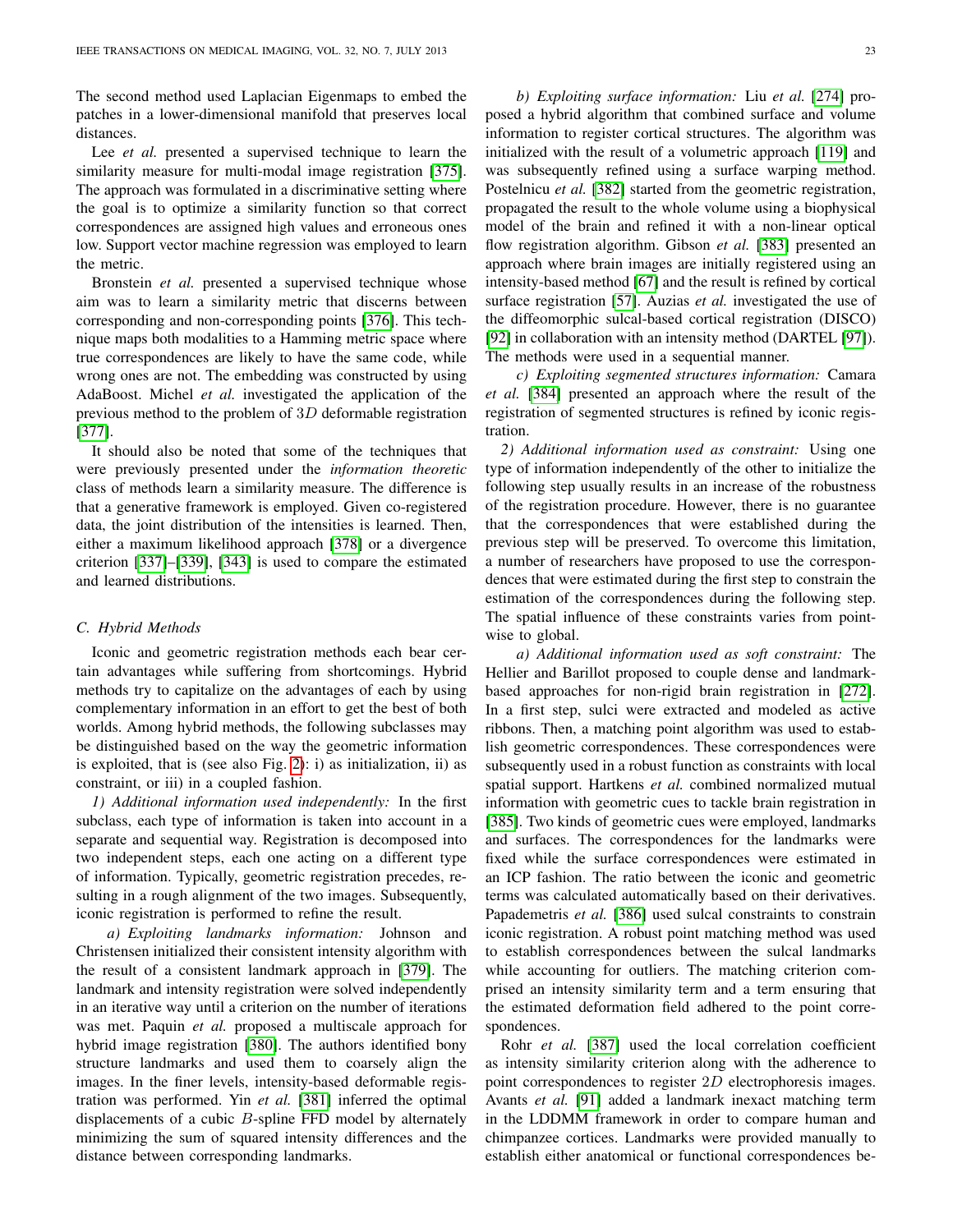tween the two species.

Azar *et al.* proposed a user-guided registration method [388]. The proposed algorithm iterated between estimating the transformation W that maps one image to another and the estimation of two dense deformation fields. The landmarkbased deformation field was initialized by using the user provided landmark correspondences and TPS interpolation. In subsequent iterations it was estimated by taking into account the landmark correspondences and the transformation  $W$  of the previous iteration. The intensity-based deformation field was estimated by minimizing an intensity based similarity criterion while taking into account the transformation  $W$  of the previous iteration. The transformation  $W$  was given as an adaptive combination of the intensity- and landmark-based deformation fields. Landmark information was weighted more in their vicinity of landmarks. This method was able to incorporate any intensity-based algorithm though it could not guarantee convergence.

Wörz and Rohr proposed a spline-based registration framework that uses both intensity and landmark information [389]. The authors proposed to estimate a dense deformation field by using a set of corresponding landmarks and their localization uncertainties. The solution of the registration problem was a compromise between matching the image data, being regular and being close to the landmark-based deformation field. Biesdorf *et al.* presented a similar approach in [390]. The difference was that a local measure of mutual information was used as an intensity criterion. Lu *et al.* [391] incorporated landmark information in the diffeomorphic Demons registration algorithm [99]. The authors proposed to include the sum of squared landmark Euclidean distances in the matching criterion along with point-wise mutual information [392].

*b) Additional information used as hard constraint:* While most methods establish geometric correspondences and then encourage the intensity driven deformation field to comply with them without guaranteeing their preservation, Joshi *et al.* [393] imposed geometric correspondences as hard constraints. First correspondences were established between the cortical gray/white matter and gray/CSF surfaces using sulcal constraints. The correspondences were then propagated to the whole cortical volume with the use of an harmonic map. Following that, the dense deformation field was refined by considering image intensity information under the hard constraint that the deformation is zero for the previously registered surfaces.

*3) Coupled approaches:* In the previous approaches, the information flows in one direction. By formulating the problems in a decoupled way, iconic registration may profit from geometric methods either by being initialized closer to the solution or by being driven by an extra force of adherence to correspondences. However, geometric registration does not benefit from iconic registration because its solution is independently obtained. In this class of methods, the two problems are unified and solved by minimizing a single objective function simultaneously. As a consequence, the solution of each problem takes advantage of the information coming from the other problem, and the final solution of the registration is consistent with both types of information.

Cachier *et al.* [271] proposed such a universal energy function for the problem of deformable registration. The coupling of the two problems was performed through the introduction of an auxiliary smooth deformation field. The authors proposed to extract sulci modeled as point distributions and use them in the coupled formulation to accomplish brain registration. The problem was solved by iterating between three steps: i) solving for the deformation that minimizes the iconic criterion, ii) solving the geometric problem by establishing correspondences between the closest points of the geometrical structures, iii) and finally opting for a smooth deformation that respects both iconic and geometric constraints.

Joshi *et al.* [394] proposed an approach to couple surfaceand intensity-based registration. An approach to tackle surface registration is to map both surfaces to a sphere and perform registration there. Joshi *et al.* proposed to additionally map the interior brain volumes to the interior of the spheres through harmonic maps. Then, correspondences can be established by involving the complete sphere domain, or both the surface and iconic information at the same time.

Sotiras *et al.* [148] presented a coupled approach that aims to simultaneously estimate the correspondences between two landmark sets, and a dense displacement field parametrized by cubic B-splines that maps one image space to another. The problem was formulated as a first-order Markov Random Field described by a two-layer undirected graph. The graph nodes represent the latent variables (displacement parameters and landmark correspondences), while the edges represent the relationships between the variables. The first layer of the graph modeled the iconic registration problem, while the second layer modeled the geometric correspondence problem. Interlayer edges imposed the consistency between the two problems by approximating a coupling constraint.

Some of the limitations of this work were addressed in subsequent attempts. Honnorat *et al.* [395] used the exact  $L_2$  distance to couple the geometric and iconic information for the problem of guide-wire tracking. The inner product was developed to allow its modeling by pairwise relations. Kurkure *et al.* [396] used learned higher-order potential for the layer of the graph that models the geometric problem. As a consequence, the requirement for a global linear registration was reduced.

Siless *et al.* [397] proposed a coupled approach based on the diffeomorphic Demons algorithm [99]. The authors proposed to define the update field as the addition of an intensitybased update field and a geometric-based update field. The intensity-based update field was calculated as in [99]. The geometric-based update field was estimated by minimizing the squared Euclidean distance between each point and its closest one. In a subsequent work, Siless *et al.* extended log-domain diffeomorphic demons [47] to take into account geometric information represented in the space of currents [398]. Cifor *et al.* [399] also extended [47] to take into account geometric information.

#### IV. OPTIMIZATION METHODS

The aim of optimization is to infer the optimal transformation (see Sec. II) that best aligns two images according to an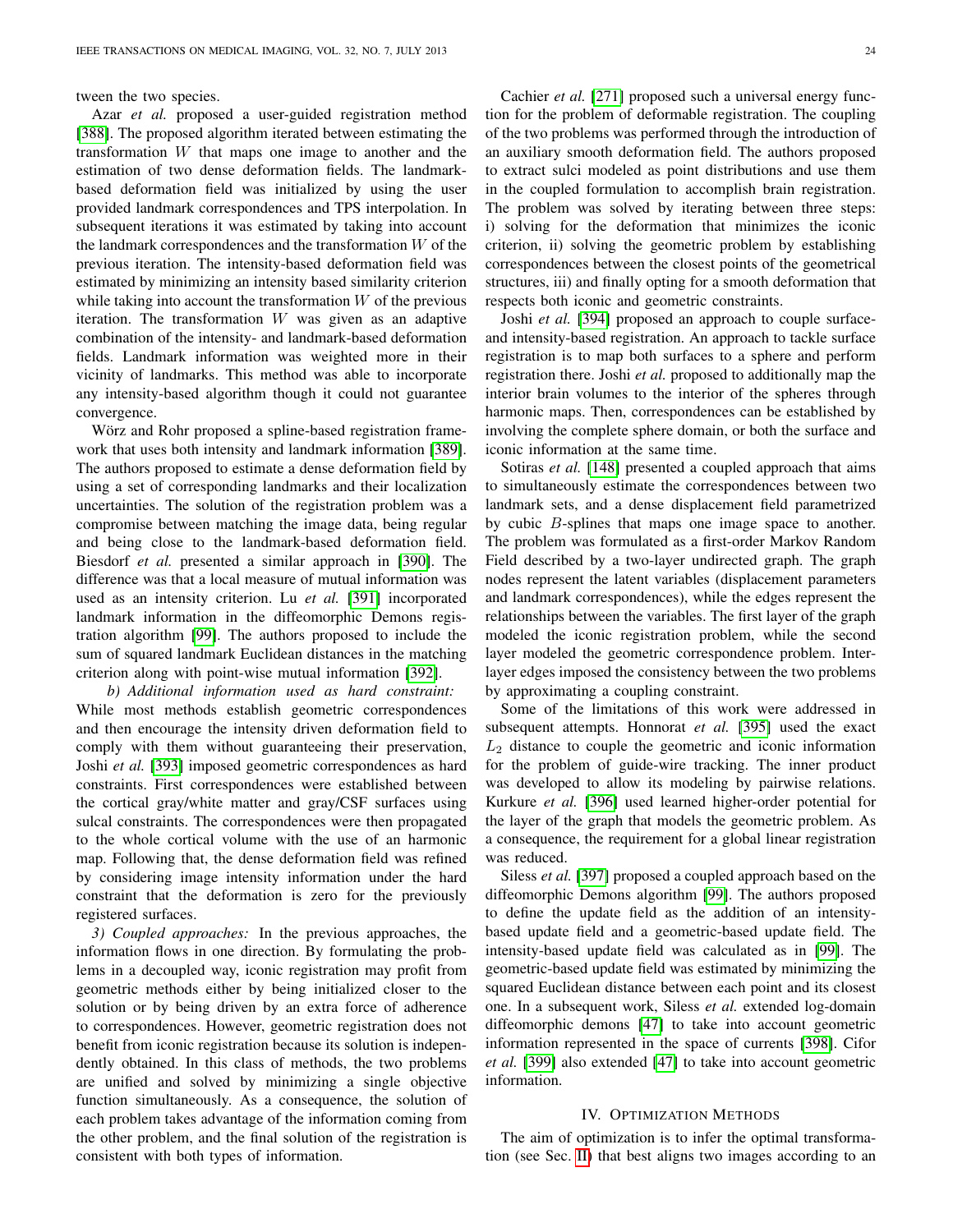objective function comprising a matching term (see Sec. III) and a regularization term (see Eq. 1). As a consequence, the choice of the optimization methods impacts the quality of the obtained result.

Optimization methods may be separated into two categories based on the nature of the variables that they try to infer (see Fig. 3): i) continuous, and ii) discrete. The first class of methods solves optimization problems where the variables assume real values. On the contrary, methods in the second class solve problem the variables take values from a discrete set. Both classes of methods are constrained with respect to the nature of the objective function as well as the structure to be optimized. Heuristic and metaheuristic methods do not bear the previous constraints. However, they do not enjoy theoretical guarantees regarding the optimality of the solution.

#### *A. Continuous Optimization*

Continuous optimization methods are constrained to problems where the variables take real values and the objective function is differentiable. Image registration is a problem where the application of continuous optimization methods has been studied. Continuous optimization methods estimate the optimal parameters following an update rule of the following form:

$$
\boldsymbol{\theta}_{t+1} = \boldsymbol{\theta}_t + \alpha_t \mathbf{g}_t(\boldsymbol{\theta}_t), \tag{9}
$$

where  $\theta$  denotes the vector of parameters of the transformation, t indexes the number of iteration,  $\alpha_t$  is the step size or gain factor, and g defines the search direction. The search direction is calculated by taking into account both the matching and the regularization term. Therefore, it should be written as  $\mathbf{g}_t(\mathcal{M}(\boldsymbol{\theta}_t) + \mathcal{R}(\boldsymbol{\theta}_t))$ . Nonetheless, we prefer the use of  $\mathbf{g}_t(\theta_t)$  in order to reduce the clutter of unnecessary notation.

There are various ways to define the previous parameters. For example, the step size may be constant, decrease with each iteration or such that it minimizes the objective function along the search direction (exact or inexact line search). The search direction can be specified by exploiting only first-order information or, for example, by also taking into consideration second-order information. It is the choice of these parameters that distinguishes different methods.

Commonly used methods include (see also Fig. 3): i) Gradient Descent (GD), ii) Conjugate Gradient (CG), iii) Powell's conjugate directions, iv) Quasi-Newton (QN), v) Levenberg-Marquardt (LM), and vi) Stochastic gradient descent. Klein *et al.* [400] reported a study comparing optimization strategies in image registration using mutual information as similarity metric and cubic B-spline FFDs as deformation model.

*1) Gradient descent methods:* An approach to optimize the objective function is by following the direction that decreases the energy, or its negative gradient. In other words, the direction is given as  $\mathbf{g} = -\nabla_{\theta}(\boldsymbol{\theta})$ . Klein *et al.* [400] studied two variants of gradient descent. The first employed a function of the step size that decayed with each iteration, while the second was based on the inexact line search algorithm of Moré and Thuente [401]. Other line strategies include keeping the step size fixed, monotone line search [402], line search and golden section search [403].

Gradient descent has been used to solve various registration problems. In the LDDMM framework, usually posed in a variational setting, gradient descent is often used to solve the problem [67], [72], [80]. Johnson and Christensen's consistent registration approach [379] as well as Rueckert *et al.*'s FFD registration algorithm [135] were also based on a gradient descent optimization scheme. Without trying to give a full account of all registration methods that employ gradient descent, let us also cite two more variational approaches [26], [307].

*2) Conjugate gradient methods:* Techniques that have better convergence rates than gradient descent have also been tested. Conjugate gradient descent methods try to exploit the knowledge conveyed by the previous gradients and propose a search direction that does not follow the new gradient but is conjugate to the previous direction. Thus, the direction now is given as  $\mathbf{g}_t = f(\nabla_{\theta}(\theta_t), \mathbf{g}_{t-1})$ , where f usually denotes a linear combination,  $\mathbf{g}_t = -\nabla_{\theta}(\theta_t) + \beta_t \mathbf{g}_{t-1}$ . Different ways to define the weighting factor  $\beta_t$ . Among the well-known formulas for  $\beta_t$ , one may cite the Fletcher-Reeves [404], the Polak-Ribière [405], the Polak-Ribière-Polyak [406] and the Hestenes-Stiefel [407]. For a review on CG methods, the interested reader is referred to the work of Hager and Zhang [408].

Some examples of registration methods that use conjugate gradient descent as an optimizer are [71], [82], [382], [393]. An interesting approach tailored for FFD image registration using a preconditioned gradient scheme was presented in [409]. Tustison *et al.* [409] observed that problematic energy topologies appear in the standard gradient schemes for FFD image registration. This is caused by the nature of the uniform B-splines that leads to disproportionate weighting of the control points. The authors proposed an approach to account for this fact by normalizing the gradient based on the spline basis functions.

*3) Powell's conjugate directions method:* Powell's optimization approach or the Direction Set method [403] is another method that has been used in image registration. Powell's method aims to minimize the objective function by following conjugate directions. Contrary to the CG methods, the conjugate directions are calculated without the use of gradient information. The basic procedure that Powell proposed sets the initial direction to the basis vectors  $g^i = e^i$ ,  $i = 1, \dots, N$ ; optimizes along each parameter axis independently from the rest; performs the replacement  $\mathbf{g}_t^i = \mathbf{g}_{t-1}^{i+1}$  while adding  $\mathbf{g}_t^N = \theta_{t-1} - \theta_0$  and iterates until convergence.

Powell's method is gradient free and has been applied in low degrees of freedom registration tasks *e.g.*, [331], [336], [337], [351], [356]. A drawback of Powell's method is that it tends to find search directions that are linearly dependent [403]. As a consequence, the optimization fails even for moderate scale problems.

*4) Quasi-Newton methods:* Another class of optimization methods that has been tested in registration applications is that of Quasi-Newton (QN) methods [403]. This class of methods aims to accumulate information from the previous iterations and take advantage of it in order to achieve better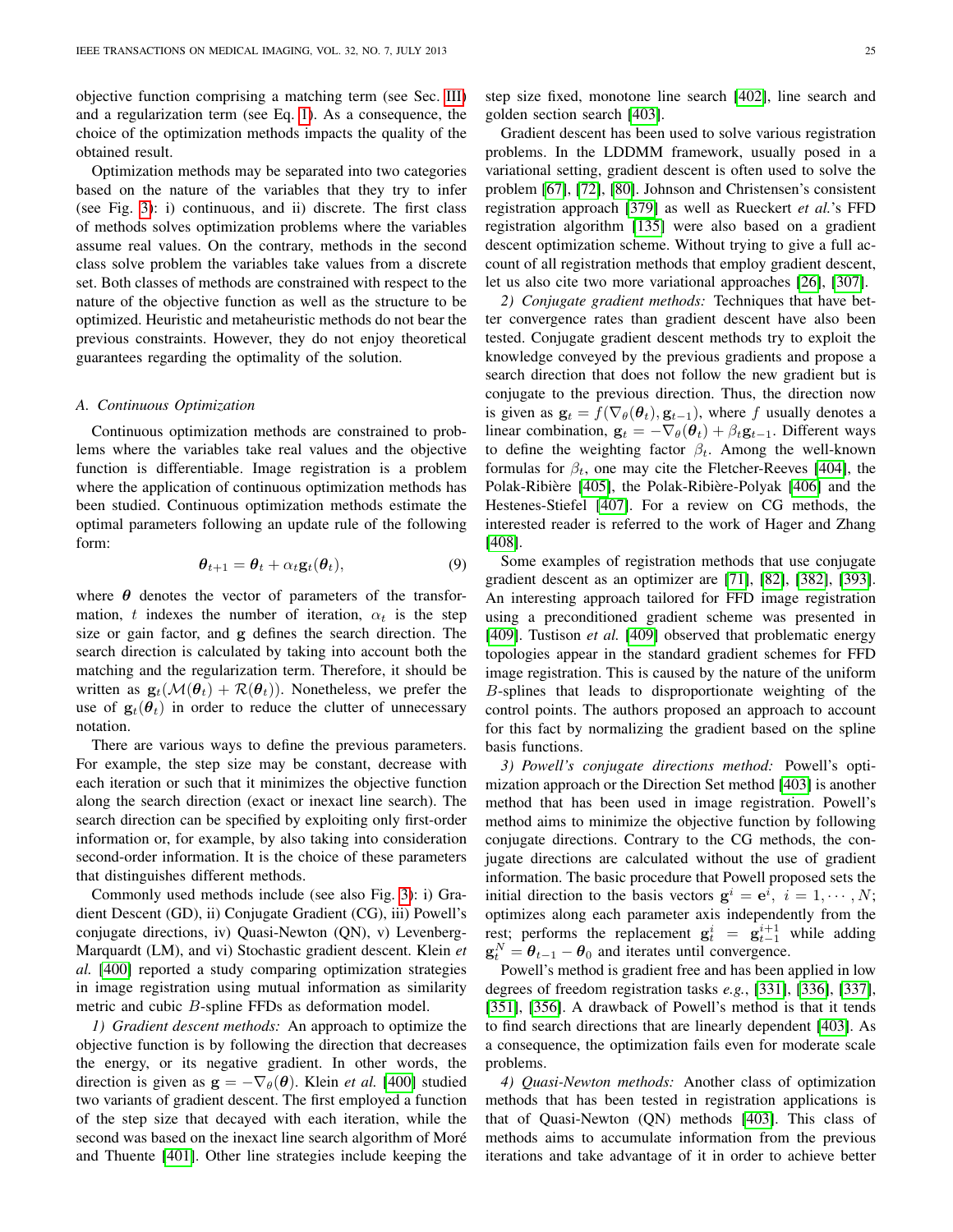

Fig. 3. Classification of optimization methods.

convergence. More specifically, these methods aim to estimate the inverse Hessian matrix  $H^{-1}(\theta)$  and use it to define the search direction. Thus, the search direction is defined as  $g =$  $-\hat{H}^{-1}(\theta)\nabla_{\theta}(\theta)$ , where the  $\hat{ }$  denotes that an approximation is used (the true Hessian is used in the case of Newton's or the Newton-Raphson method). Two main algorithms exist in this category, the Davidon-Fletcher-Powell (DFP) and the Broyden-Fletcher-Goldfarb-Shanno (BFGS). BFGS is considered to be more efficient than DFP [410], [411].

A version of BFGS that uses less memory (L-BFGS) was tested in [400]. Other efforts where researchers have investigated the use of Quasi-Newton methods in image registration can be found in [100], [152], [303], [349].

*5) Gauss-Newton method:* An optimization method of the same family is the Gauss-Newton (GN) algorithm. It is devised to solve optimization problems involving sum of squared function values. This is of particular interest for image registration as this type of objective function is common when aligning images of the same modality. This algorithm does not require the computation of second derivatives. Instead, the Hessian is approximated by ignoring derivatives higher than first order with  $\hat{H} = 2J^T J$  where J denotes the Jacobian. The search direction is now given as  $\mathbf{g} = -(J^T(\boldsymbol{\theta})J(\boldsymbol{\theta}))^{-1} \nabla_{\boldsymbol{\theta}}(\boldsymbol{\theta}).$ 

The Gauss-Newton optimizer has been used in [79], [230], [240]. The Gauss-Newton algorithm is frequently used in the Demons registration framework to optimize the similarity measure when tackling mono-modal registration [41], [44], [56], [57], [99]. In the demons registration setting, an extension of Gauss-Newton by Malis [43] was employed to derive the symmetric demons forces [47], [50]. This algorithm exploits more knowledge with respect to the problem at hand. More specifically, it takes advantage of the fact that when the images are aligned, the gradient of the source can be approximated by the gradient of the target. Recently, Zikic *et al.* [412] proposed a preconditioning scheme that improves the convergence speed of registration algorithms. The scheme is based on normalizing the length of the point force vectors.

*6) Levenberg-Marquardt algorithm:* A method related to the previous one that has been applied to the problem of image registration is the Levenberg-Marquardt algorithm. The search direction in this case is given by:  $g =$  $-\left(\hat{H}^{-1}(\theta)+\zeta I\right)\nabla_{\theta}(\theta)$ . I is the identity matrix and  $\zeta$  is a weighting factor that regulates the performance of the optimizer with respect to its speed and stability. By decreasing its value, greater speed may be achieved. At the limit, when  $\zeta$  equals to zero, we fall to the previous algorithm. On the contrary, when its value increases, the stability increases as well.

For some applications of the LM approach the interested reader is referred to [97], [136], [155], [156]. Based on the LM algorithm, Thevanez and Unser [413] proposed an efficient optimizer for mutual information driven registration. Kybic and Unser [136] compared the LM algorithm with GD, GD with a quadratic step size estimation and CG to find that it performs the best for an FFD registration task.

*7) Stochastic gradient descent methods:* The aforementioned techniques cover the deterministic gradient methods that are used most often to solve the optimization problems that arise when tackling image registration. In medical image registration, the computation of the derivative information can be computationally demanding because of the great dimensionality of both the data and the search space. Thus, to alleviate the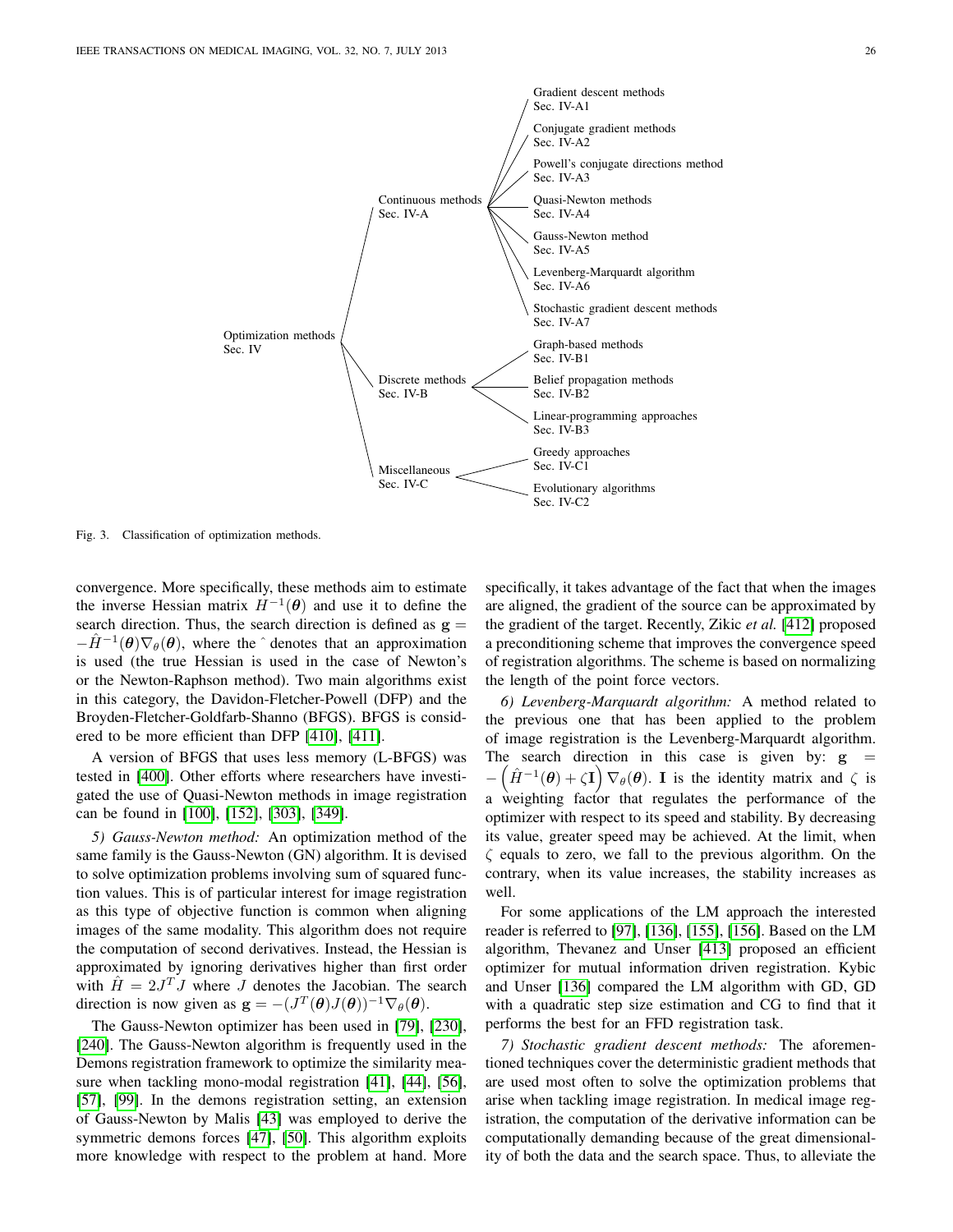computational burden, researchers have investigated the use of stochastic gradient approaches. Their update rule is based on an approximation of the gradient, or  $\theta_{t+1} = \theta_t + \alpha_t \hat{\mathbf{g}}_t(\theta_t)$ .

The variants of the stochastic gradient approach differ with respect to how the gradient is approximated. In [400], three approaches were discussed. The first one, referred to as Kiefer-Wolfowitz (KW), approximates the gradient by a finite difference scheme. The second one, known as Simultaneous Perturbation (SP), estimates the gradient by perturbing it not along the basis axis but instead along a random perturbation vector  $\Delta$  whose elements are independent and symmetrically Bernoulli distributed. The last method was proposed by Robbins and Monro (RM). It is more general, in the sense that it only assumes that an approximation of the gradient exists. This method uses a step-size that decreases with time in order to decrease the inaccuracy. [400] estimated the gradient by using a subset of the image voxels sampled uniformly. The conclusion of [400] is that the RM method performs best.

The RM method was extended in two subsequent works by employing adaptive image-driven strategies. Klein *et al.* [414] presented an adaptive step mechanism, while Bhagalia *et al.* [415] proposed an edge-driven importance sampling to improve the gradient approximation. Stochastic gradient descent schemes have been applied in image registration settings that employ lower degrees of freedom deformation models (*e.g.*, global linear or cubic B-spline FFDs). For some applications of stochastic gradient see [147], [328], [329], [359].

*8) Constrained optimization methods:* All the previous approaches aim to solve an unconstrained optimization problem. As discussed in Sec. II-D, constrained optimization problems arise when trying to impose task-specific conditions on the deformation field. The solution of such optimization problems is more challenging. The optimization strategies that are usually employed transform the constrained to an unconstrained one that can be solved efficiently. For example, a log-barrier method was used in [230]. Another way to solve the problem is by augmenting the dimensionality of the problem using the method of Lagrange multipliers [235], [237].

#### *B. Discrete Optimization*

Discrete optimization methods are constrained to problems where the variables take discrete values. Recently, discrete Markov Random Field (MRF) formulations have been investigated to tackle image registration.

An MRF is a probabilistic graphical model represented by an undirected graph  $G$ , consisting of set of vertices  $V$  and a set of edges  $\mathcal{E}$  ( $\mathcal{G} = \{V, \mathcal{E}\}\)$ ). The set of nodes encodes the random variables, while the set of edges represents the relationships between the variables. The random variables take values in a discrete label set  $\mathcal{L}$ . The corresponding energy is the sum of all unary potentials  $\mathcal{U}_p$  of the nodes  $p \in \mathcal{V}$  (*i.e.*, data cost) along with the pairwise potentials  $\mathcal{P}_{pq}$  (*i.e.*, regularization cost) modeled by the edges connecting nodes p and q (*i.e.*,  $pq \in \mathcal{E}$ ). Minimizing the previous energy results in an assigning to each random variable p an optimal label  $l_p^*$ .

Discrete optimization methods can be classified according to the techniques they employ into three categories (see also Fig. 3): i) graph-based methods, ii) message passing methods, and iii) Linear-Programming (LP) approaches.

*1) Graph-based methods:* The first class of methods is based on the max-flow min-cut principle [416] that states that the maximum amount of flow that can pass from the source to the sink is equal to the minimum cut that separates the two terminal nodes. The two terminal nodes are defined as source and sink depending on the direction of their edges. The cost of a cut is given by the sum of the weights of the edges that were removed.

Greig *et al.* [417] showed how to calculate the exact maximum a posteriori estimation for the case of the Ising model through a single graph cut computation. Boykov *et al.* [418] proposed the  $\alpha$ -expansion algorithm that extended [417] to the multi-label case. This algorithm starts from an initial labeling and then checks every label to see if the energy may be decreased by allowing any set of nodes to change their label to the one under study. The optimal labeling at each iteration is estimated by performing a single graph cut.

In medical image registration,  $\alpha$ -expansion is the optimizer used by Tang and Chung [419], So *et al.* [420]–[422] and Liao and Chung [326]. The authors constructed a graph the size of the image assuming a 6-connectivity scheme and densely sampled the solution space resulting in a large set of candidate solutions. The size of the graph as well as the large label set resulted in important computational times.

*2) Belief propagation methods:* Belief Propagation (BP) methods [423] constitute the second class of methods. These methods are based on local message exchange between the nodes of the graph and then backtracking to recover the best solution to the problem. Belief propagation methods can provide an exact inference for chain and tree-structured graphs. In the case of graphs that contain loops, Loopy Belief propagation methods have been shown to converge to satisfactory solutions [424], [425].

A drawback related to the messages is the large storage requirement when a large set of solutions is involved. Yang *et al.* [426] proposed a constant space  $O(1)$  BP method that does not depend on the number of labels. The basic idea of the method was to a apply a coarse-to-fine strategy to the solution space so that the overall complexity remains constant. The numbers of labels decreased from coarser to finer levels by keeping only the ones for whose the cost was the smallest. Heinrich *et al.* [427] applied this technique in a discrete registration setting to recover respiratory motion.

Shekhovtsov *et al.* [428] proposed an efficient MRF deformation model for non-rigid  $2D$  image matching by decomposing the original grid graph into two isomorphic layers. The nodes of each layer modeled the displacement along each axis. Nodes placed at corresponding positions in each layer were connected with an edge that modeled the data matching term. Intra-layer edges encoded the regularization term. This decomposition reduced the number of operations required to update the messages. Lee *et al.* extended this model to the 3D case [429]. The graph was decomposed into three layers and ternary interactions were used to model the data cost.

Liu *et al.* [430] used the 2D decomposed model [428] along with loopy BP to match SIFT-descriptors along the flow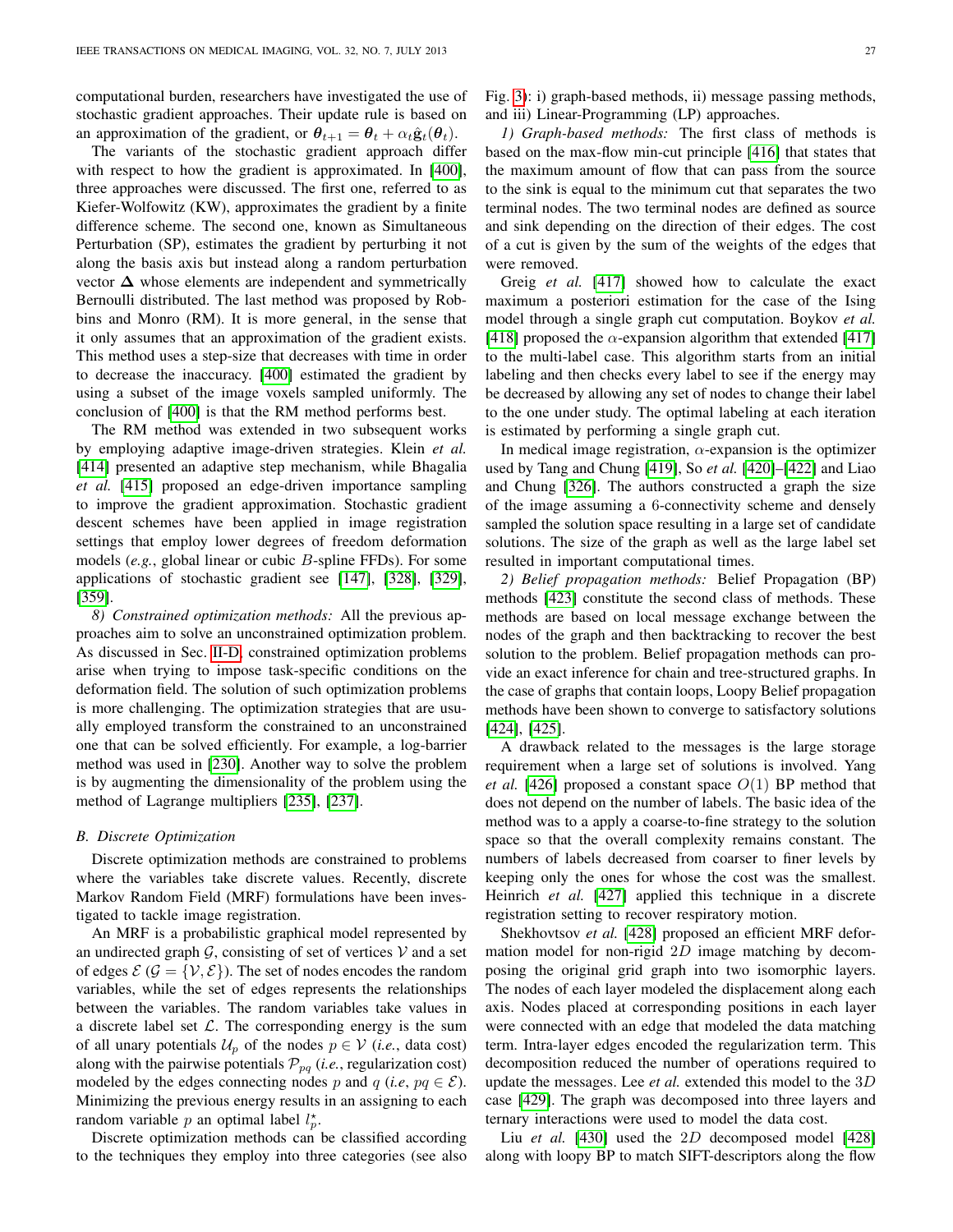vectors. Kwon *et al.* proposed a similar approach that matches dense local descriptors using a higher-order smoothness prior [431].

*3) Linear-Programming approaches:* The last class of methods comprises techniques that are based on Linear Programming. These approaches aim to solve an LP relaxation of the original problem that is in general  $NP$ -hard. Komodakis *et al.* [432], [433] cast the original problem as a linear integer program and proposed a method (FastPD) that takes into account the primal and dual LP relaxations.

Glocker *et al.* [434], [435] used FastPD to infer the displacements of a grid-based deformation model in image registration. Hard constraints on the set of solutions, imposed through the construction of the label set, enforced the diffeomorphic property on the deformation field despite the use of a simple first-order regularization term. Glocker *et al.* extended this method to tackle atlas-based registration in [436], and to knowledge-based registration with the use of learned pairwise relations in [177]. Ou *et al.* [323] used it to solve featurebased registration, while Sotiras *et al.* to solve diffusion tensor registration [437] and symmetric iconic registration [145].

Sotiras *et al.* used this optimizer to tackle group-wise registration [438], [439]. Savinaud *et al.* extended this method to multi-channel images [440]. These methods modeled the registration problem with the use of an  $n$ -layer graph where intra-layer edges encoded a smoothing term and inter-layer edges encoded the data matching term. Zikic *et al.* [441] tackled linear registration by using FastPD to perform inference in a graph where each node encoded a different parameter of the transformation, while the edges relating them modeled their interactions.

TRW-S or sequential tree-reweighted message passing is also based on an LP relaxation. The algorithm aims to solve the dual of the relaxation that provides a lower bound of the optimal MRF energy. The goal is to maximize the lower bound that is given by a convex combination of trees.

Shekhovtsov *et al.* [428] used it to optimize their efficient decomposed MRF deformation model. Kwon *et al.* [442] used TRW-S to perform inference in a factor graph that models higher-order spatial smoothness constraints for image registration. Sotiras *et al.* used it to perform hybrid registration [148]. Lee *et al.* [443] used TRW-S to solve the optical flow estimation problem based on an adaptive convolution kernel prior.

#### *C. Miscellaneous*

The continuous and discrete methods are limited regarding what objective functions and structures they can optimize. Heuristic and metaheuristic methods, on the contrary, can handle a wide range of problems and explore large solution spaces. Nevertheless, they are not able to provide any guarantee with respect to the optimality of the solution.

*1) Greedy approaches:* Making at each step the locally optimal choice is an approach that has been used in image registration. This greedy strategy requires the definition of a set of plausible solutions and a score function. Being gradient free and intuitive, it was applied to tackle the problem of feature-driven image registration. The candidate sets were constructed in a multi-resolution fashion while a standard similarity measure was used. More information about the practical implementation of this strategy can be found in [119], [274], [320]–[322].

*2) Evolutionary algorithms:* Evolutionary algorithms have been used in medical image registration to mainly tackle linear registration [444]. These algorithms derive from the theory of evolution and natural selection. They start from an initial set of solutions that are ranked according to a fitness measure and a subset of them is chosen in a stochastic fashion to generate a new set of solutions. The new set of solutions is generated by adapting the current set following a naturemotivated strategy such as mutation. In [400], the covariance matrix adaptation method was investigated [445] and found to converge slowly. For a more elaborated presentation and comparison of state-of-the-art evolutionary methods for image registration the interested reader is referred to the work of Santamaria *et al.* [444].

#### V. DISCUSSION

Deformable registration is a mature field that has been extensively studied. As a consequence, an important body of research work has been devoted to its improvement and application in clinical settings. In this review, we have made an effort to provide a comprehensive survey of the recent developments in the field of deformable medical image registration. Our approach was structured around the three core registration components, i) deformation models, ii) matching criteria, and iii) optimization methods. For every component, particular emphasis was placed on classifying the methods appertaining to it according to their theoretical foundations. We focused our presentation on giving an account of recent approaches that have not be be covered in previous reviews. Let us now summarize the contents of this paper.

In Sec. II we have presented the transformation models for deformable image registration. We discussed physics-based models (see Sec. II-A) which provide transformations that comply with a physical model. The transformation is estimated through the solution of a PDE that can be computationally demanding. Interpolation-based methods were presented in Sec. II-B). These models do not assume, in general, that the deformed object behaves according to a natural law. Instead, they exploit interpolation and approximation theory to construct the deformation field. In Sec. II-C we discussed knowledge-based approaches that exploit our knowledge regarding the problem through the use of more informed priors at the cost of being constrained to well-defined settings. We concluded this section by presenting constraints (see Sec. II-D) that have been devised to enforce certain properties on the resulting transformation.

In Sec. III we have classified similarity criteria based on the type of information they exploit. We have presented intensitybased matching criteria in Sec. III-B according to whether they tackle mono-modal or multi-modal registration problems. In the mono-modal case, the use of standard similarity criteria (*e.g.*, SSD or SAD) involving either intensities or multichannel data extracted from the image through the application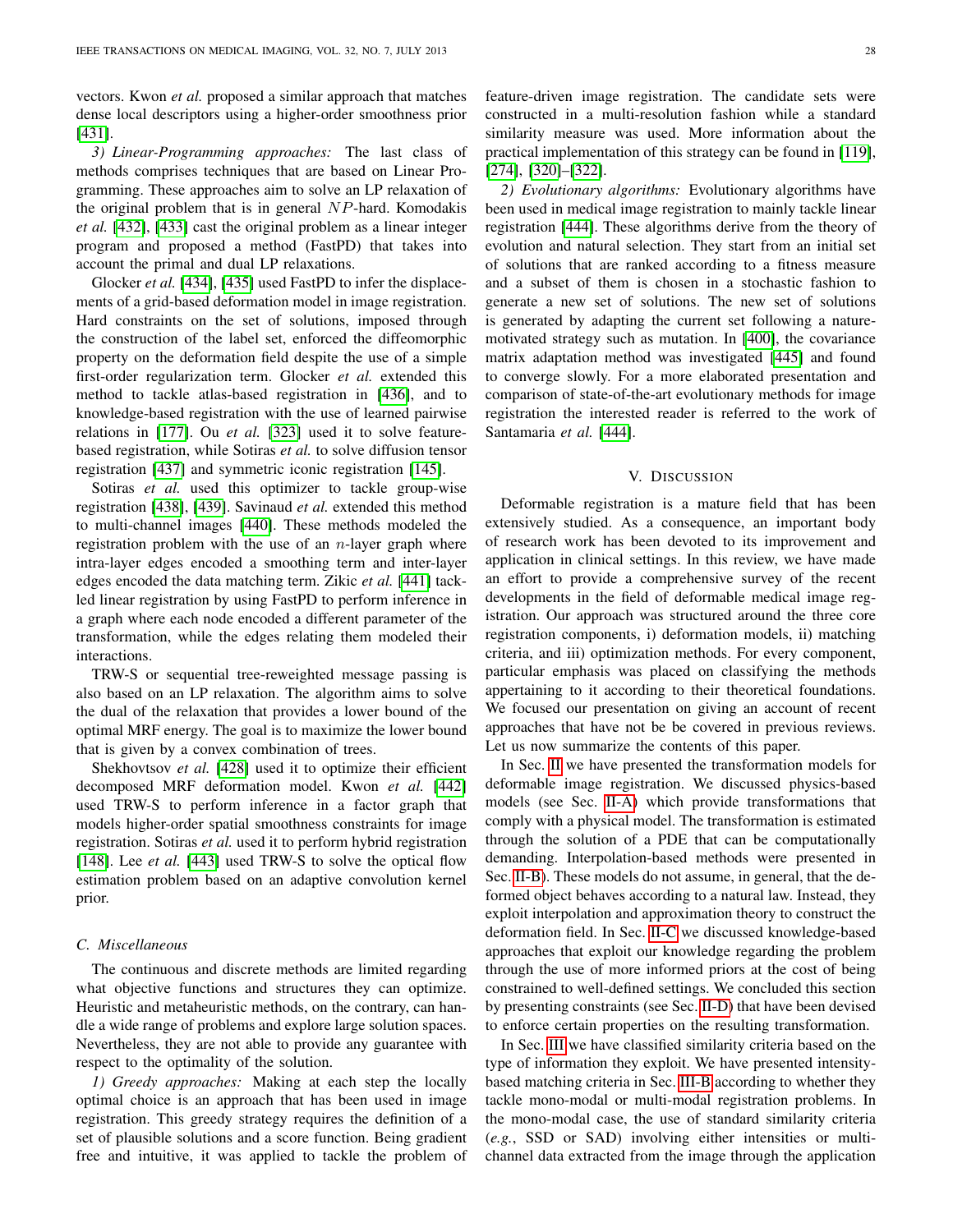of filters is well-accepted by the community. In the multimodal case, the use of information theoretic measures has become the prevalent solution. In Sec. III-A, we presented registration approaches that exploit geometric information. The presentation was organized according to the unknown variables the methods estimate. We concluded the section by presenting coupled approaches that opt to bridge the gap between the iconic and the geometric methods (see Sec. III-C).

The third component of registration, optimization, is discussed in Sec. IV. Registration is an inherently continuous problem. As a consequence, continuous optimization methods have been the main driving force behind registration algorithms. These methods are presented in Sec. IV-A. Recently, discrete optimization techniques have been proposed to tackle deformable registration. We discuss these approaches in Sec. IV-B. Heuristic and metaheuristic approaches are briefly introduced in Sec. IV-C.

Image registration is a particularly active field of research. New methods, spanning all aspects of registration, are devised that tackle the shortcomings of the existing ones resulting in a fluid research domain. In this review, we opted to map the research field by reporting the recent advances related to the methodological aspects of registration.

An important topic that was not covered is the evaluation of registration methods. Evaluation of registration methods is a particularly difficult problem because of the lack of a "ground truth". The absence of knowledge of correspondences between images makes the quantitative validation of the registration performance a challenging task. Moreover, because of the different requirements of the applications that are based on deformable registration, the notion of correspondence should vary according to application context, aiming to properly characterize error [446].

Nonetheless, the increasing availability of annotated data sets (*e.g.*, the LONI Probabilistic Brain Atlas [447], the Internet Brain Segmentation Repository - IBSR [448], the CUMC12 dataset<sup>2</sup> acquired at the Columbia University Medical Center, the MGH10 dataset<sup>2</sup> scanned at the MGH/MIT/HMS Athinoula A. Martinos Center for Biomedical Imaging) has made possible evaluation studies like the one by Klein *et al.* [449]. Moreover, the development of evaluation projects for image registration (*i.e.*, Non-rigid Image Registration Evaluation Project - NIREP [450]) and the increasing understanding regarding the use of surrogate measures for the measurement of the accuracy of registration [451] will further facilitate the comparison between different algorithms.

Landmark correspondences can also be used for the evaluation of registration accuracy. Manual identification and matching of landmarks across scans is a tedious task. As a consequence few datasets are available providing such reference standards. One may cite the POPI model [452] containing 40 landmarks in every frame of a 4D lung CT acquisition, or the 4D CT dataset made available by Castillo *et al.* [453] with landmarks in the maximum inhale and exhale phase. The development of dedicated methods for reference standard construction [454] and the organization of registration

<sup>2</sup>[http://www.mindboggle.info/papers/evaluation](http://www.mindboggle.info/papers/evaluation_NeuroImage2009/data/)\_NeuroImage2009/data/

challenges [455] create the necessary conditions for objective comparison of registration methods.

The increased availability of data along with the publication of the source code of the methods will lead to evaluation studies that will allow us to quantify the performance of the registration components and draw conclusions regarding their applicability in specific registration settings.

#### **ACKNOWLEDGMENTS**

The authors would like to thank the anonymous reviewers for their helpful and constructive comments that greatly improved the paper.

#### **REFERENCES**

- [1] L. G. Brown, "A survey of image registration techniques," *ACM Computing Surveys*, vol. 24, no. 4, pp. 325–376, 1992.
- [2] J. A. Maintz and M. A. Viergever, "A survey of medical image registration," *Medical Image Analysis*, vol. 2, no. 1, pp. 1–36, 1998.
- [3] J. V. Hajnal, D. L. Hill, and D. J. Hawkes, Eds., *Medical image registration*. Boca Raton, FL: CRC Press, 2001.
- [4] B. Zitova and J. Flusser, "Image registration methods: a survey," *Image and Vision Computing*, vol. 21, no. 11, pp. 977–1000, 2003.
- [5] J. Modersitzki, *Numerical methods for image registration*. New York: Oxford University Press, 2004.
- [6] A. Goshtasby, *2-D and 3-D image registration for medical, remote sensing, and industrial applications*. Hoboken, NJ: John Wiley & Sons, Inc., 2005.
- [7] R. Szeliski, "Image alignment and stitching: A tutorial," *Foundations* and Trends<sup>(R)</sup> in Computer Graphics and Vision, vol. 2, no. 1, pp. 1–104, 2006.
- [8] B. Fischer and J. Modersitzki, "Ill-posed medicine–an introduction to image registration," *Inverse Problems*, vol. 24, no. 3, p. 034008, 2008.
- [9] J. Modersitzki, *FAIR: Flexible algorithms for image registration*. Philadelphia: SIAM, 2009.
- [10] A. A. Goshtasby, *Image registration: Principles, tools and methods*. Springer, 2012.
- [11] J. Hadamard, *Lectures on the Cauchy's Problem in Linear Partial Differential Equations*. New Haven, CT: Yale University Press, 1923.
- [12] D. Fleet and Y. Weiss, "Optical flow estimation," in *Handbook of Mathematical Models in Computer Vision*. Springer Verlag, 2006, pp. 237–257.
- [13] S. Baker, D. Scharstein, J. P. Lewis, S. Roth, M. J. Black, and R. Szeliski, "A Database and Evaluation Methodology for Optical Flow," *International Journal of Computer Vision*, vol. 92, no. 1, pp. 1–31, 2010.
- [14] M. Holden, "A review of geometric transformations for nonrigid body registration," *IEEE Transactions on Medical Imaging*, vol. 27, no. 1, pp. 111–128, 2008.
- [15] C. Broit, "Optimal registration of deformed images," Ph.D. dissertation, University of Pennsylvania, 1981.
- [16] R. Bajcsy and S. Kovačič, "Multiresolution elastic matching," Com*puter Vision, Graphics, and Image Processing*, vol. 46, no. 1, pp. 1–21, 1989.
- [17] J. C. Gee and R. Bajcsy, "Elastic matching: Continuum mechanical and probabilistic analysis," *Brain Warping*, pp. 183–197, 1999.
- [18] C. Davatzikos, "Spatial transformation and registration of brain images using elastically deformable models," *Computer Vision and Image Understanding*, vol. 66, no. 2, pp. 207–222, 1997.
- [19] G. E. Christensen and H. J. Johnson, "Consistent image registration," *IEEE Transactions on Medical Imaging*, vol. 20, no. 7, pp. 568–582, 2001.
- [20] A. Leow, S.-C. Huang, A. Geng, J. Becker, S. Davis, A. Toga, and P. Thompson, "Inverse consistent mapping in 3D deformable image registration: its construction and statistical properties," in *International Conference on Information Processing in Medical Imaging*, 2005, pp. 493–503.
- [21] J. He and G. E. Christensen, "Large deformation inverse consistent elastic image registration," in *International Conference on Information Processing in Medical Imaging*, 2003, pp. 438–449.
- [22] R. D. Rabbitt, J. A. Weiss, G. E. Christensen, and M. I. Miller, "Mapping of hyperelastic deformable templates using the finite element method," in *Proceedings SPIE Vision Geometry*, 1995, pp. 252–265.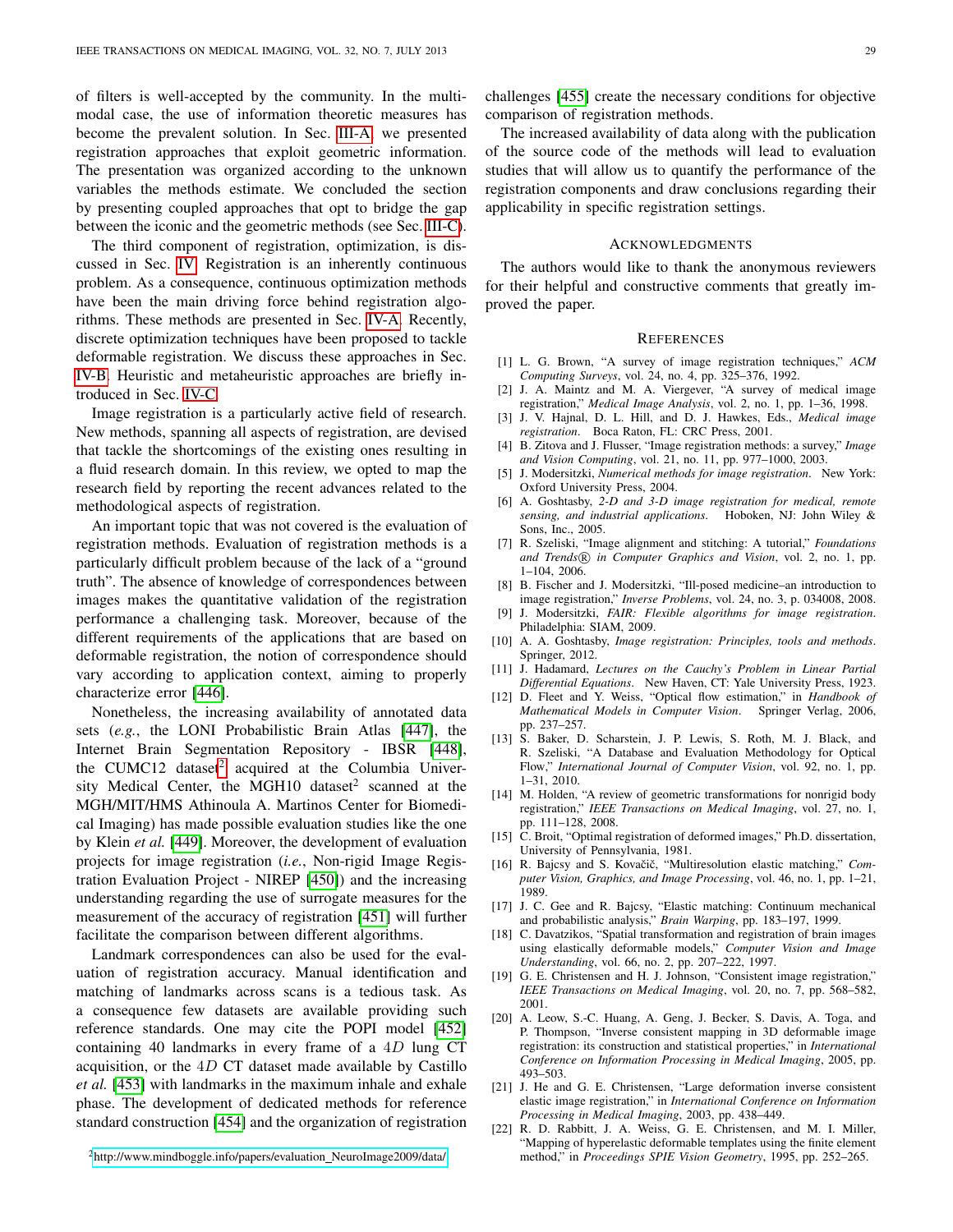- [23] X. Pennec, R. Stefanescu, V. Arsigny, P. Fillard, and N. Ayache, "Riemannian elasticity: A statistical regularization framework for nonlinear registration," in *International Conference on Medical Image Computing and Computer-Assisted Intervention*, 2005, pp. 943–950.
- [24] I. Yanovsky, C. Le Guyader, A. Leow, A. W. Toga, P. M. Thompson, and L. Vese, "Unbiased volumetric registration via nonlinear elastic regularization," in *Workshop on Mathematical Foundations of Computational Anatomy: Medical Image Computing and Computer-Assisted Intervention*, New York, 2008, pp. 1–8.
- [25] A. D. Leow, I. Yanovsky, M.-C. Chiang, A. D. Lee, A. D. Klunder, A. Lu, J. T. Becker, S. W. Davis, A. W. Toga, and P. M. Thompson, "Statistical properties of Jacobian maps and the realization of unbiased large-deformation nonlinear image registration," *IEEE Transactions on Medical Imaging*, vol. 26, no. 6, pp. 822–832, 2007.
- [26] M. Droske and M. Rumpf, "A variational approach to nonrigid morphological image registration," *SIAM Journal on Applied Mathematics*, vol. 64, no. 2, pp. 668–687, 2004.
- [27] C. Le Guyader and L. A. Vese, "A combined segmentation and registration framework with a nonlinear elasticity smoother," *Computer Vision and Image Understanding*, vol. 115, no. 12, pp. 1689–1709, 2011.
- [28] P. G. Ciarlet and G. Geymonat, "Sur les lois de comportement en élasticité non linéaire compressible," C. R. Acad. Sci. Paris Sér. II, vol. 295, pp. 423–426, 1982.
- [29] M. Burger, J. Modersitzki, and L. Ruthotto, "A hyperelastic regularization energy for image registration," *SIAM Journal on Scientific Computing*, vol. 35, no. 1, pp. B132–B148, 2013.
- [30] G. E. Christensen, R. D. Rabbitt, and M. I. Miller, "Deformable templates using large deformation kinematics," *IEEE Transactions on Image Processing*, vol. 5, no. 10, pp. 1435–1447, 1996.
- [31] G. E. Christensen, S. C. Joshi, and M. I. Miller, "Volumetric transformation of brain anatomy," *IEEE Transactions on Medical Imaging*, vol. 16, no. 6, pp. 864–877, 1997.
- [32] M. Bro-Nielsen and C. Gramkow, "Fast fluid registration of medical images," in *Visualization in Biomedical Computing*, 1996, pp. 265–276.
- [33] W. R. Crum, C. Tanner, and D. J. Hawkes, "Anisotropic multi-scale fluid registration: evaluation in magnetic resonance breast imaging," *Physics in Medicine and Biology*, vol. 50, no. 21, pp. 5153–5174, 2005.
- [34] N. D. Cahill, J. A. Noble, and D. J. Hawkes, "Fourier methods for nonparametric image registration," in *International Conference on Computer Vision and Pattern Recognition*, 2007, pp. 1–8.
- [35] Y. Wang and L. H. Staib, "Physical model-based non-rigid registration incorporating statistical shape information," *Medical Image Analysis*, vol. 4, no. 1, pp. 7–20, 2000.
- [36] E. D'Agostino, F. Maes, D. Vandermeulen, and P. Suetens, "A viscous fluid model for multimodal non-rigid image registration using mutual information," *Medical Image Analysis*, vol. 7, no. 4, pp. 565–575, 2003.
- [37] M.-C. Chiang, A. D. Leow, A. D. Klunder, R. A. Dutton, M. Barysheva, S. E. Rose, K. L. McMahon, G. I. De Zubicaray, A. W. Toga, and P. M. Thompson, "Fluid registration of diffusion tensor images using information theory," *IEEE Transactions on Medical Imaging*, vol. 27, no. 4, pp. 442–456, 2008.
- [38] J.-P. Thirion, "Image matching as a diffusion process: an analogy with Maxwell's demons," *Medical Image Analysis*, vol. 2, no. 3, pp. 243– 260, 1998.
- [39] B. Fischer and J. Modersitzki, "Fast diffusion registration," *AMS Contemporary Mathematics, Inverse Problems, Image Analysis, and Medical Imaging*, vol. 313, pp. 117–127, 2002.
- [40] X. Pennec, P. Cachier, and N. Ayache, "Understanding the "Demon's algorithm": 3D non-rigid registration by gradient descent," in *International Conference on Medical Image Computing and Computer-Assisted Intervention*, 1999, pp. 597–606.
- [41] T. Vercauteren, X. Pennec, E. Malis, A. Perchant, and N. Ayache, "Insight into efficient image registration techniques and the Demons algorithm," in *International Conference on Information Processing in Medical Imaging*, 2007, pp. 495–506.
- [42] P. Cachier, E. Bardinet, D. Dormont, X. Pennec, and N. Ayache, "Iconic feature based nonrigid registration: the PASHA algorithm," *Computer Vision and Image Understanding*, vol. 89, no. 2-3, pp. 272–298, 2003.
- [43] E. Malis, "Improving vision-based control using efficient second-order minimization techniques," in *International Conference on Robotics and Automation*, 2004, pp. 1843–1848.
- [44] T. Vercauteren, X. Pennec, A. Perchant, and N. Ayache, "Nonparametric diffeomorphic image registration with the demons algorithm," in *International Conference on Medical Image Computing and Computer-Assisted Intervention*, 2007, pp. 319–326.
- [45] N. J. Higham, "The scaling and squaring method for the matrix exponential revisited," *SIAM Journal on Matrix Analysis and Applications*, vol. 26, no. 4, pp. 1179–1193, 2005.
- [46] C. Moler and C. Van Loan, "Nineteen dubious ways to compute the exponential of a matrix, twenty-five years later," *SIAM Review*, vol. 45, no. 1, pp. 3–49, 2003.
- [47] T. Vercauteren, X. Pennec, A. Perchant, and N. Ayache, "Symmetric log-domain diffeomorphic registration: A demons-based approach," in *International Conference on Medical Image Computing and Computer-Assisted Intervention*, 2008, pp. 754–761.
- [48] N. D. Cahill, J. A. Noble, and D. J. Hawkes, "Demons algorithms for fluid and curvature registration," in *International Symposium on Biomedical Imaging*, 2009, pp. 730–733.
- [49] —, "A Demons algorithm for image registration with locally adaptive regularization," in *International Conference on Medical Image Computing and Computer-Assisted Intervention*, 2009, pp. 574–581.
- [50] T. Mansi, X. Pennec, M. Sermesant, H. Delingette, and N. Ayache, "ilogdemons: A demons-based registration algorithm for tracking incompressible elastic biological tissues," *International Journal of Computer Vision*, vol. 92, no. 1, pp. 92–111, 2011.
- [51] R. Stefanescu, X. Pennec, and N. Ayache, "Grid powered nonlinear image registration with locally adaptive regularization," *Medical Image Analysis*, vol. 8, no. 3, pp. 325–342, 2004.
- [52] A. Guimond, A. Roche, N. Ayache, and J. Meunier, "Threedimensional multimodal brain warping using the demons algorithm and adaptive intensity corrections," *IEEE Transactions on Medical Imaging*, vol. 20, no. 1, pp. 58–69, 2001.
- [53] A. Tristán-Vega, G. Vegas-Sánchez-Ferrero, and A.-F. Santiago, "Local similarity measures for demons-like registration algorithms," in *International Symposium on Biomedical Imaging*, 2008, pp. 1087–1090.
- [54] M. Modat, T. Vercauteren, G. R. Ridgway, D. J. Hawkes, N. C. Fox, and S. Ourselin, "Diffeomorphic Demons using normalized mutual information, evaluation on multimodal brain MR images," in *Proceedings SPIE Medical Imaging: Image Processing*, 2010, pp. 76 232K–1– 76 232K–8.
- [55] J.-M. Peyrat, H. Delingette, M. Sermesant, X. Pennec, C. Xu, and N. Ayache, "Registration of 4D time-series of cardiac images with multichannel diffeomorphic Demons," in *International Conference on Medical Image Computing and Computer-Assisted Intervention*, 2008, pp. 972–979.
- [56] B. T. T. Yeo, T. Vercauteren, P. Fillard, J.-M. Peyrat, X. Pennec, P. Golland, N. Ayache, and O. Clatz, "DT-REFinD: Diffusion tensor registration with exact finite-strain differential," *IEEE Transactions on Medical Imaging*, vol. 28, no. 12, pp. 1914–1928, 2009.
- [57] B. T. T. Yeo, M. R. Sabuncu, T. Vercauteren, N. Ayache, B. Fischl, and P. Golland, "Spherical Demons: fast diffeomorphic landmark-free surface registration," *IEEE Transactions on Medical Imaging*, vol. 29, no. 3, pp. 650–668, 2010.
- [58] B. Fischer and J. Modersitzki, "Curvature based image registration," *Journal of Mathematical Imaging and Vision*, vol. 18, no. 1, pp. 81–85, 2003.
- [59] -, "A unified approach to fast image registration and a new curvature based registration technique," *Linear Algebra and its Applications*, vol. 380, pp. 107–124, 2004.
- [60] S. Henn, "A full curvature based algorithm for image registration," *Journal of Mathematical Imaging and Vision*, vol. 24, no. 2, pp. 195– 208, 2006.
- [61] B. Glocker, N. Komodakis, N. Paragios, and N. Navab, "Approximated curvature penalty in non-rigid registration using pairwise mrfs," in *Advances in Visual Computing*, 2009, pp. 1101–1109.
- [62] B. Beuthien, A. Kamen, and B. Fischer, "Recursive greens function registration," in *International Conference on Medical Image Computing and Computer-Assisted Intervention*, 2010, pp. 546–553.
- [63] P. Dupuis, U. Grenander, and M. I. Miller, "Variational problems on flows of diffeomorphisms for image matching," *Quarterly of Applied Mathematics*, vol. 56, no. 3, pp. 587–600, 1998.
- [64] A. Trouvé, "Diffeomorphisms groups and pattern matching in image analysis," *International Journal of Computer Vision*, vol. 28, no. 3, pp. 213–221, 1998.
- [65] L. Risser, F. Vialard, R. Wolz, M. Murgasova, D. D. Holm, and D. Rueckert, "Simultaneous multi-scale registration using large deformation diffeomorphic metric mapping," *IEEE Transactions on Medical Imaging*, vol. 30, no. 10, pp. 1746–1759, 2011.
- [66] S. Sommer, M. Nielsen, F. Lauze, and X. Pennec, "A multi-scale kernel bundle for lddmm: towards sparse deformation description across space and scales," in *International Conference on Information Processing in Medical Imaging*, 2011, pp. 624–635.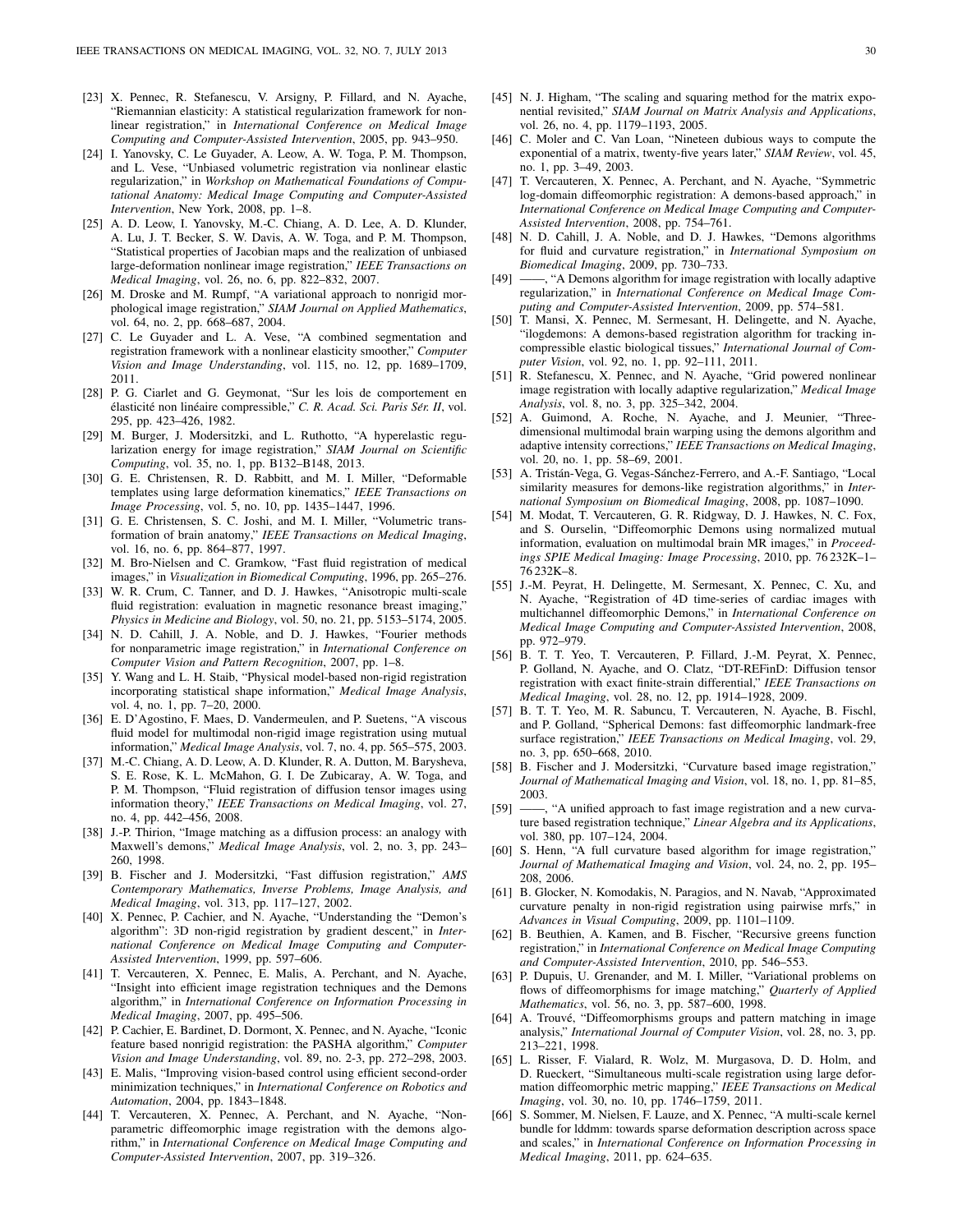- [67] M. F. Beg, M. I. Miller, A. Trouvé, and L. Younes, "Computing large deformation metric mappings via geodesic flows of diffeomorphisms," *International Journal of Computer Vision*, vol. 61, no. 2, pp. 139–157, 2005.
- [68] S. C. Joshi and M. I. Miller, "Landmark matching via large deformation diffeomorphisms," *IEEE Transactions on Image Processing*, vol. 9, no. 8, pp. 1357–1370, 2000.
- [69] S. Marsland and C. J. Twining, "Constructing diffeomorphic representations for the groupwise analysis of nonrigid registrations of medical images," *IEEE Transactions on Medical Imaging*, vol. 23, no. 8, pp. 1006–1020, 2004.
- [70] M. I. Miller, A. Trouvé, and L. Younes, "On the metrics and Euler-Lagrange equations of computational anatomy," *Annual Review of Biomedical Engineering*, vol. 4, no. 1, pp. 375–405, 2002.
- [71] M. I. Miller and L. Younes, "Group actions, homeomorphisms, and matching: A general framework," *International Journal of Computer Vision*, vol. 41, no. 1–2, pp. 61–84, 2001.
- [72] M. Vaillant, M. I. Miller, L. Younes, A. Trouvé et al., "Statistics on diffeomorphisms via tangent space representations," *NeuroImage*, vol. 23, Supplement 1, pp. S161–S169, 2004.
- [73] A. Trouvé and L. Younes, "Metamorphoses through lie group action," *Foundations of Computational Mathematics*, vol. 5, no. 2, pp. 173–198, 2005.
- [74] M. I. Miller, A. Trouvé, and L. Younes, "Geodesic shooting for computational anatomy," *Journal of Mathematical Imaging and Vision*, vol. 24, no. 2, pp. 209–228, 2006.
- [75] L. Younes, A. Qiu, R. L. Winslow, and M. I. Miller, "Transport of relational structures in groups of diffeomorphisms," *Journal of Mathematical Imaging and Vision*, vol. 32, no. 1, pp. 41–56, 2008.
- [76] L. Younes, F. Arrate, and M. I. Miller, "Evolutions equations in computational anatomy," *NeuroImage*, vol. 45, no. 1, Supplement 1, pp. S40–S50, 2009.
- [77] M. F. Beg and A. Khan, "Symmetric data attachment terms for large deformation image registration," *IEEE Transactions on Medical Imaging*, vol. 26, no. 9, pp. 1179–1189, 2007.
- [78] B. B. Avants, C. L. Epstein, M. Grossman, and J. C. Gee, "Symmetric diffeomorphic image registration with cross-correlation: Evaluating automated labeling of elderly and neurodegenerative brain," *Medical Image Analysis*, vol. 12, no. 1, pp. 26–41, 2008.
- [79] J. Ashburner and K. J. Friston, "Diffeomorphic registration using geodesic shooting and gauss–newton optimisation," *NeuroImage*, vol. 55, no. 3, pp. 954–967, 2011.
- [80] Y. Cao, M. I. Miller, R. L. Winslow, and L. Younes, "Large deformation diffeomorphic metric mapping of vector fields," *IEEE Transactions on Medical Imaging*, vol. 24, no. 9, pp. 1216–1230, 2005.
- [81] Y. Cao, M. I. Miller, S. Mori, R. L. Winslow, and L. Younes, "Diffeomorphic matching of diffusion tensor images," in *Computer Vision and Pattern Recognition Workshop*, 2006, p. 67.
- [82] J. Glaunès, M. Vaillant, and M. I. Miller, "Landmark matching via large deformation diffeomorphisms on the sphere," *Journal of Mathematical Imaging and Vision*, vol. 20, no. 1-2, pp. 179–200, 2004.
- [83] A. Leow, R. Thompson, H. Protas, and S.-C. Huang, "Brain warping with implicit representations," in *International Symposium on Biomedical Imaging*, 2004, pp. 603–606.
- [84] J. Glaunès, A. Trouvé, and L. Younes, "Diffeomorphic matching of distributions: A new approach for unlabelled point-sets and submanifolds matching," in *International Conference on Computer Vision and Pattern Recognition*, 2004, pp. 712–718.
- [85] A. Leow, C. L. Yu, S. J. Lee, S. C. Huang, H. Protas, R. Nicolson, K. M. Hayashi, A. W. Toga, and P. M. Thompson, "Brain structural mapping using a novel hybrid implicit/explicit framework based on the level-set method," *NeuroImage*, vol. 24, no. 3, pp. 910–927, 2005.
- [86] M. Vaillant and J. Glaunès, "Surface matching via currents," in Inter*national Conference on Information Processing in Medical Imaging*, 2005, pp. 381–392.
- [87] A. Qiu, L. Younes, L. Wang, J. T. Ratnanather, S. K. Gillepsie, G. Kaplan, J. Csernansky, and M. I. Miller, "Combining anatomical manifold information via diffeomorphic metric mappings for studying cortical thinning of the cingulate gyrus in schizophrenia," *NeuroImage*, vol. 37, no. 3, pp. 821–833, 2007.
- [88] J. Glaunès, A. Qiu, M. I. Miller, and L. Younes, "Large deformation diffeomorphic metric curve mapping," *International Journal of Computer Vision*, vol. 80, no. 3, pp. 317–336, 2008.
- [89] S. Durrleman, X. Pennec, A. Trouvé, P. Thompson, and N. Ayache, "Inferring brain variability from diffeomorphic deformations of currents: an integrative approach," *Medical Image Analysis*, vol. 12, no. 5, pp. 626–637, 2008.
- [90] S. Durrleman, X. Pennec, A. Trouvé, and N. Ayache, "Statistical models of sets of curves and surfaces based on currents," *Medical Image Analysis*, vol. 13, no. 5, pp. 793–808, 2009.
- [91] B. B. Avants, P. T. Schoenemann, and J. C. Gee, "Lagrangian frame diffeomorphic image registration: Morphometric comparison of human and chimpanzee cortex," *Medical Image Analysis*, vol. 10, no. 3, pp. 397–412, 2006.
- [92] G. Auzias, O. Colliot, J. A. Glaunès, M. Perrot, J.-F. Mangin, A. Trouvé, and S. Baillet, "Diffeomorphic brain registration under exhaustive sulcal constraints," *IEEE Transactions on Medical Imaging*, vol. 30, no. 6, pp. 1214–1227, 2011.
- [93] L. Younes, "Jacobi fields in groups of diffeomorphisms and applications," *Quarterly of Applied Mathematics*, vol. 65, no. 1, pp. 113–134, 2007.
- [94] S. Marsland and R. McLachlan, "A Hamiltonian particle method for diffeomorphic image registration," in *International Conference on Information Processing in Medical Imaging*, 2007, pp. 396–407.
- [95] C. J. Cotter and D. D. Holm, "Singular solutions, momentum maps and computational anatomy," *Arxiv preprint nlin/0605020*, 2006.
- [96] V. Arsigny, O. Commowick, X. Pennec, and N. Ayache, "A log-Euclidean framework for statistics on diffeomorphisms," in *International Conference on Medical Image Computing and Computer-Assisted Intervention*, 2006, pp. 924–931.
- [97] J. Ashburner, "A fast diffeomorphic image registration algorithm," *NeuroImage*, vol. 38, no. 1, pp. 95–113, 2007.
- [98] M. Bossa, M. Hernandez, and S. Olmos, "Contributions to 3D diffeomorphic atlas estimation: application to brain images," in *International Conference on Medical Image Computing and Computer-Assisted Intervention*, 2007, pp. 667–674.
- [99] T. Vercauteren, X. Pennec, A. Perchant, and N. Ayache, "Diffeomorphic Demons: Efficient non-parametric image registration," *NeuroImage*, vol. 45, no. 1, Supplement 1, pp. S61–S72, 2009.
- [100] M. De Craene, O. Camara, B. H. Bijnens, and A. F. Frangi, "Large diffeomorphic FFD registration for motion and strain quantification from 3D-US sequences," in *International Conference on Functional Imaging and Modeling of the Heart*, 2009, pp. 437–446.
- [101] M. Hernandez, M. N. Bossa, and S. Olmos, "Registration of anatomical images using paths of diffeomorphisms parameterized with stationary vector field flows," *International Journal of Computer Vision*, vol. 85, no. 3, pp. 291–306, 2009.
- [102] L. Zagorchev and A. Goshtasby, "A comparative study of transformation functions for nonrigid image registration," *IEEE Transactions on Image Processing*, vol. 15, no. 3, pp. 529–538, 2006.
- [103] X. Yang, Z. Xue, X. Liu, and D. Xiong, "Topology preservation evaluation of compact-support radial basis functions for image registration," *Pattern Recognition Letters*, vol. 32, no. 8, pp. 1162–1177, 2011.
- [104] F. L. Bookstein, "Principal warps: Thin-plate splines and the decomposition of deformations," *IEEE Transactions on Pattern Analysis and Machine Intelligence*, vol. 11, no. 6, pp. 567–585, 1989.
- [105] ——, "Thin-plate splines and the atlas problem for biomedical images," in *International Conference on Information Processing in Medical Imaging*, 1991, pp. 326–342.
- [106] H. J. Johnson and G. E. Christensen, "Landmark and intensity-based, consistent thin-plate spline image registration," in *International Conference on Information Processing in Medical Imaging*, 2001, pp. 329– 343.
- [107] J. Li, X. Yang, and J. Yu, "Compact support thin plate spline algorithm," *Journal of Electronics (China)*, vol. 24, no. 4, pp. 515–522, 2007.
- [108] X. Yang, Z. Zhang, and J. Pei, "Elastic image deformation using adaptive support radial basic function," *International Conference on Wavelet Analysis and Pattern Recognition*, pp. 158–162, 2008.
- [109] K. Rohr and S. Wörz, "An extension of thin-plate splines for image registration with radial basis functions," in *International Symposium on Biomedical Imaging*, 2012, pp. 442–445.
- [110] K. Rohr, H. S. Stiehl, R. Sprengel, T. M. Buzug, J. Weese, and M. Kuhn, "Landmark-based elastic registration using approximating thin-plate splines," *IEEE Transactions on Medical Imaging*, vol. 20, no. 6, pp. 526–534, 2001.
- [111] G. Donato and S. Belongie, "Approximate thin plate spline mappings," in *European Conference on Computer Vision*, 2002, pp. 13–31.
- [112] S. Marsland, C. Twining, and C. Taylor, "Groupwise non-rigid registration using polyharmonic clamped-plate splines," in *International Conference on Medical Image Computing and Computer-Assisted Intervention*, 2003, pp. 771–779.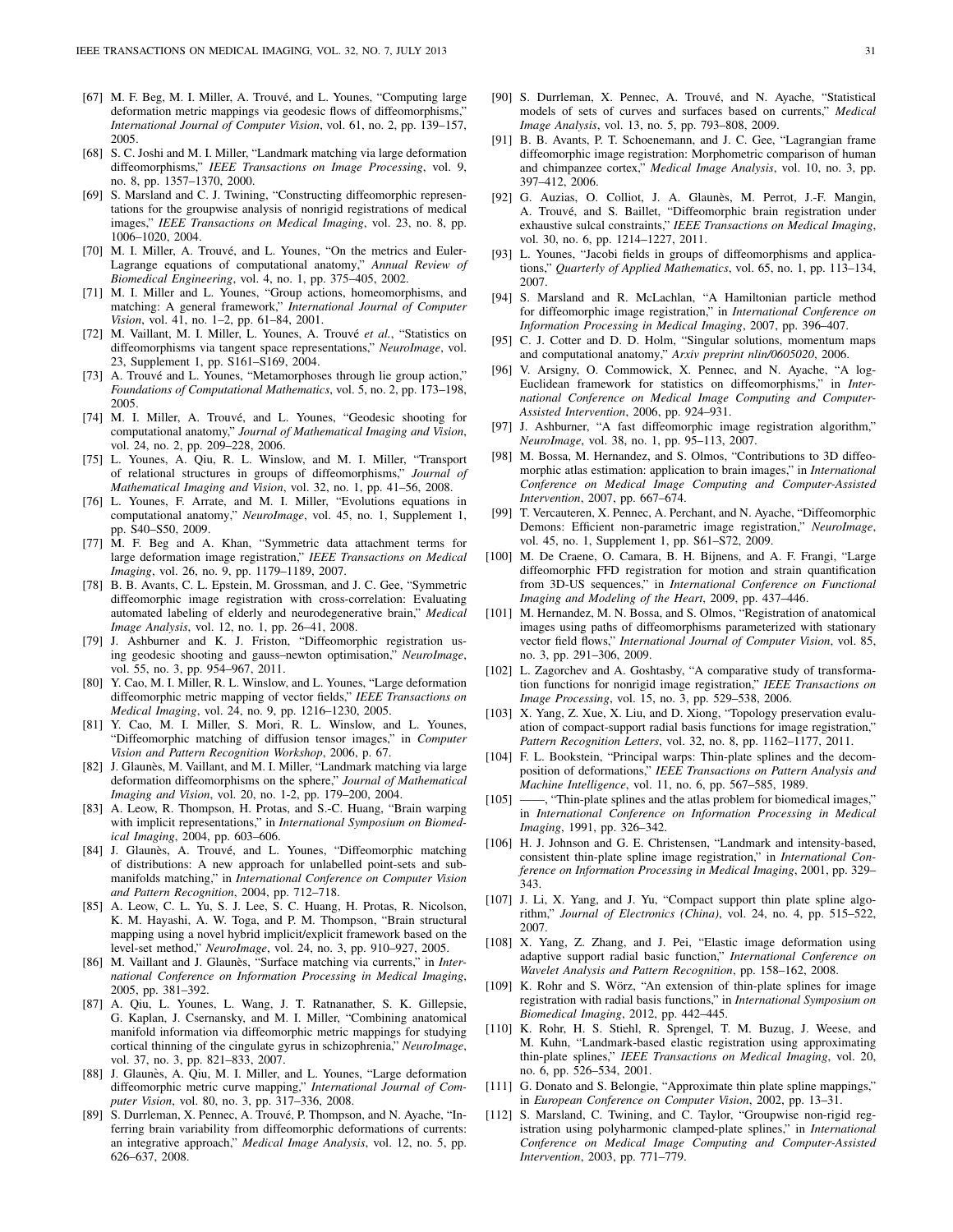- [113] V. Camion and L. Younes, "Geodesic interpolating splines," in *Workshop on Energy Minimization Methods in Computer Vision and Pattern Recognition*, 2001, pp. 513–527.
- [114] L. Younes, "Combining geodesic interpolating splines and affine transformations," *IEEE Transactions on Image Processing*, vol. 15, no. 5, pp. 1111–1119, 2006.
- [115] A. Mills, T. Shardlow, and S. Marsland, "Computing the geodesic interpolating spline," in *International Workshop on Biomedical Image Registration*, 2006, pp. 169–177.
- [116] D. Ruprecht, R. Nagel, and H. Müller, "Spatial free-form deformation with scattered data interpolation methods," *Computer & Graphics*, vol. 19, no. 1, pp. 63–71, 1995.
- [117] J. A. Little, D. L. G. Hill, and D. J. Hawkes, "Deformations incorporating rigid structures," *Computer Vision and Image Understanding*, vol. 66, no. 2, pp. 223-232, 1997.
- [118] N. Arad, N. Dyn, D. Reisfeld, and Y. Yeshurun, "Image warping by radial basis functions: Application to facial expressions," *CVGIP: Graphical Models and Image Processing*, vol. 56, no. 2, pp. 161–172, 1994.
- [119] D. Shen and C. Davatzikos, "HAMMER: hierarchical attribute matching mechanism for elastic registration," *IEEE Transactions on Medical Imaging*, vol. 21, no. 11, pp. 1421–1439, 2002.
- [120] M. Fornefett, K. Rohr, and H. S. Stiehl, "Radial basis functions with compact support for elastic registration of medical images," *Image and Vision Computing*, vol. 19, no. 1-2, pp. 87–96, 2001.
- [121] H. Wendland, "Piecewise polynomial, positive definite and compactly supported radial functions of minimal degree," *Advances in Computational Mathematics*, vol. 4, no. 1, pp. 389–396, 1995.
- [122] ——, "Error estimates for interpolation by compactly supported radial basis functions of minimal degree," *Journal of Approximation Theory*, vol. 93, no. 2, pp. 258–272, 1998.
- [123] Z. Wu, "Compactly supported positive definite radial functions," *Advances in Computational Mathematics*, vol. 4, no. 1, pp. 283–292, 1995.
- [124] M. D. Buhmann, "A new class of radial basis functions with compact support," *Mathematics of Computation*, vol. 70, no. 233, pp. 307–318, 2001.
- [125] G. K. Rohde, A. Aldroubi, and B. M. Dawant, "The adaptive bases algorithm for intensity-based nonrigid image registration," *IEEE Transactions on Medical Imaging*, vol. 22, no. 11, pp. 1470–1479, 2003.
- [126] A. M. Siddiqui, A. Masood, and M. Saleem, "A locally constrained radial basis function for registration and warping of images," *Pattern Recognition Letters*, vol. 30, no. 4, pp. 377–390, 2009.
- [127] A. Tristán-Vega and V. García-Pérez, "Comments on: A locally constrained radial basis function for registration and warping of images," *Pattern Recognition Letters*, vol. 32, no. 4, pp. 586–589, 2011.
- [128] S. Lowitzsch, "Approximation and interpolation employing sivergencefree radial basis functions with applications," Ph.D. dissertation, Texas A&M University, 2002.
- [129] M. H. Davis, A. Khotanzad, D. P. Flamig, and S. E. Harms, "A physics-based coordinate transformation for 3-D image matching," *IEEE Transactions on Medical Imaging*, vol. 16, no. 3, pp. 317–328, 1997.
- [130] J. Kohlrausch, K. Rohr, and H. S. Stiehl, "A new class of elastic body splines for nonrigid registration of medical images," *Journal of Mathematical Imaging and Vision*, vol. 23, no. 3, pp. 253–280, 2005.
- [131] S. Wörz and K. Rohr, "Physics-based elastic registration using nonradial basis functions and including landmark localization uncertainties," *Computer Vision and Image Understanding*, vol. 111, no. 3, pp. 263–274, 2008.
- [132] T. W. Sederberg and S. R. Parry, "Free-form deformation of solid geometric models," *SIGGRAPH Computer Graphics*, vol. 20, no. 4, pp. 151–160, 1986.
- [133] W. M. Hsu, J. F. Hughes, and H. Kaufman, "Direct manipulation of free-form deformations," *SIGGRAPH Computer Graphics*, vol. 26, no. 2, pp. 177–184, 1992.
- [134] J. Declerck, J. Feldmar, M. L. Goris, and F. Betting, "Automatic registration and alignment on a template of cardiac stress and rest reoriented SPECT images," *IEEE Transactions on Medical Imaging*, vol. 16, no. 6, pp. 727–737, 1997.
- [135] D. Rueckert, L. I. Sonoda, C. Hayes, D. L. G. Hill, M. O. Leach, and D. J. Hawkes, "Nonrigid registration using free-form deformations: application to breast MR images," *IEEE Transactions on Medical Imaging*, vol. 18, no. 8, pp. 712–721, 1999.
- [136] J. Kybic and M. Unser, "Fast parametric elastic image registration," *IEEE Transactions on Image Processing*, vol. 12, no. 11, pp. 1427– 1442, 2003.
- [137] M. Sdika, "A fast nonrigid image registration with constraints on the jacobian using large scale constrained optimization," *IEEE Transactions on Medical Imaging*, vol. 27, no. 2, pp. 271–281, 2008.
- [138] D. Rueckert, P. Aljabar, R. A. Heckemann, J. V. Hajnal, and A. Hammers, "Diffeomorphic registration using B-splines," in *International Conference on Medical Image Computing and Computer-Assisted Intervention*, 2006, pp. 702–709.
- [139] Y. Choi and S. Lee, "Injectivity conditions of 2d and 3d uniform cubic b-spline functions," *Graphical Models*, vol. 62, no. 6, pp. 411–427, 2000.
- [140] J. Schnabel, D. Rueckert, M. Quist, J. M. Blackall, A. D. Castellano-Smith, T. Hartkens, G. P. Penney, W. A. Hall, H. Liu, C. L. Truwit, F. A. Gerritsen, D. L. G. Hill, and D. J. Hawkes, "A generic framework for non-rigid registration based on non-uniform multi-level free-form deformations," in *International Conference on Medical Image Computing and Computer-Assisted Intervention*, 2001, pp. 573–581.
- [141] J. Wang and T. Jiang, "Nonrigid registration of brain MRI using NURBS," *Pattern Recognition Letters*, vol. 28, no. 2, pp. 214–223, 2007.
- [142] W. Shi, X. Zhuang, L. Pizarro, W. Bai, H. Wang, K.-P. Tung, P. Edwards, and D. Rueckert, "Registration using sparse free-form deformations," in *International Conference on Medical Image Computing and Computer-Assisted Intervention*, 2012, pp. 659–66.
- [143] V. Noblet, C. Heinrich, F. Heitz, and J.-P. Armspach, "Symmetric nonrigid image registration: application to average brain templates construction," in *International Conference on Medical Image Computing and Computer-Assisted Intervention*, 2008, pp. 897–904.
- [144] W. Feng, S. J. Reeves, T. S. Denney Jr, S. Lloyd, L. Dell'Italia, and H. Gupta, "A new consistent image registration formulation with Bspline deformation model," in *International Symposium on Biomedical Imaging*, 2009, pp. 2–5.
- [145] A. Sotiras and N. Paragios, "Discrete symmetric image registration," in *International Symposium on Biomedical Imaging*, 2012, pp. 342–345.
- [146] K. K. Bhatia, J. V. Hajnal, B. K. Puri, A. D. Edwards, and D. Rueckert, "Consistent groupwise non-rigid registration for atlas construction," in *International Symposium on Biomedical Imaging*, 2004, pp. 908–911.
- [147] S. K. Balci, P. Golland, M. Shenton, and W. M. Wells III, "Free-form b-spline deformation model for groupwise registration," in *Statistical Registration Workshop: Medical Image Computing and Computer-Assisted Intervention*, 2007, pp. 23–30.
- [148] A. Sotiras, Y. Ou, B. Glocker, C. Davatzikos, and N. Paragios, "Simultaneous geometric–iconic registration," in *International Conference on Medical Image Computing and Computer-Assisted Intervention*, 2010, pp. 676–683.
- [149] C. T. Metz, S. Klein, M. Schaap, T. Van Walsum, and W. J. Niessen, "Nonrigid registration of dynamic medical imaging data using nd + t b-splines and a groupwise optimization approach," *Medical Image Analysis*, vol. 15, no. 2, pp. 238–249, 2011.
- [150] D. Perperidis, R. H. Mohiaddin, and D. Rueckert, "Spatio-temporal free-form registration of cardiac MR image sequences," *Medical Image Analysis*, vol. 9, no. 5, pp. 441–456, 2005.
- [151] M. J. Ledesma-Carbayo, J. Kybic, M. Desco, A. Santos, M. Sühling, P. Hunziker, and M. Unser, "Spatio-temporal nonrigid registration for ultrasound cardiac motion estimation," *IEEE Transactions on Medical Imaging*, vol. 24, no. 9, pp. 1113–1126, 2005.
- [152] J. Vandemeulebroucke, S. Rit, J. Kybic, P. Clarysse, and D. Sarrut, "Spatiotemporal motion estimation for respiratory-correlated imaging of the lungs," *Medical Physics*, vol. 38, no. 1, pp. 166–178, 2011.
- [153] J. Ashburner and K. J. Friston, "Nonlinear spatial normalization using basis functions," *Human Brain Mapping*, vol. 7, no. 4, pp. 254–266, 1999.
- [154] Y. Amit, "A nonlinear variational problem for image matching," *SIAM Journal on Scientific Computing*, vol. 15, no. 1, pp. 207–224, 1994.
- [155] Y.-T. Wu, T. Kanade, C.-C. Li, and J. Cohn, "Image registration using wavelet-based motion model," *International Journal of Computer Vision*, vol. 38, no. 2, pp. 129–152, 2000.
- [156] S. Gefen, O. Tretiak, and J. Nissanov, "Elastic 3-D alignment of rat brain histological images," *IEEE Transactions on Medical Imaging*, vol. 22, no. 11, pp. 1480–1489, 2003.
- [157] O. Musse, F. Heitz, and J.-P. Armspach, "Topology preserving deformable image matching using constrained hierarchical parametric models," *IEEE Transactions on Image Processing*, vol. 10, no. 7, pp. 1081–1093, 2001.
- [158] V. Noblet, C. Heinrich, F. Heitz, and J.-P. Armspach, "3-D deformable image registration: A topology preservation scheme based on hierarchical deformation models and interval analysis optimization," *IEEE Transactions on Image Processing*, vol. 14, no. 5, pp. 553–566, 2005.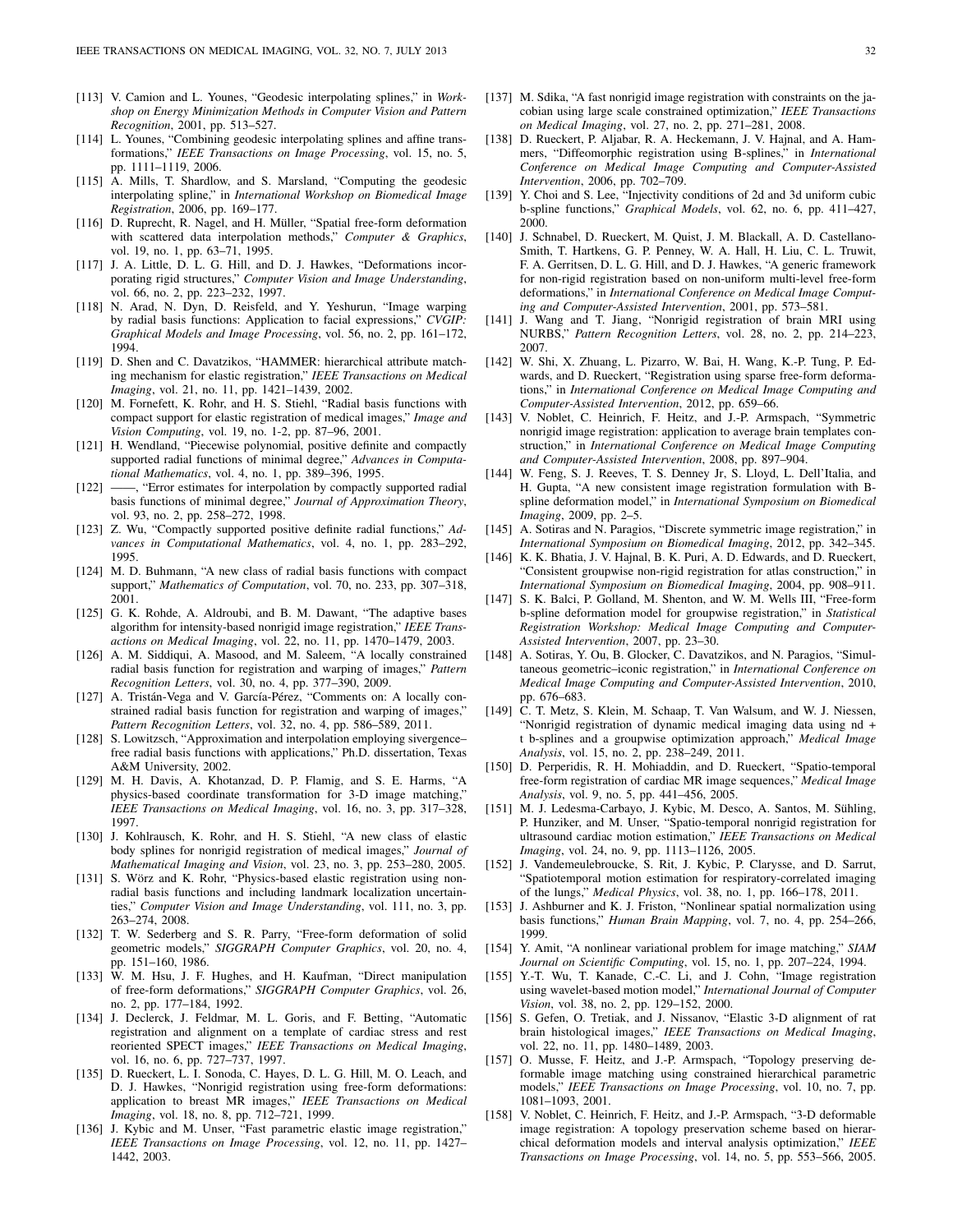- [159] -, "Retrospective evaluation of a topology preserving non-rigid registration method," *Medical Image Analysis*, vol. 10, no. 3, pp. 366– 384, 2006.
- [160] P. Cathier, "Iconic feature registration with sparse wavelet coefficients," in *International Conference on Medical Image Computing and Computer-Assisted Intervention*, 2006, pp. 694–701.
- [161] P. Hellier, C. Barillot, É. Mémin, and P. Pérez, "Hierarchical estimation of a dense deformation field for 3-D robust registration," *IEEE Transactions on Medical Imaging*, vol. 20, no. 5, pp. 388–402, 2001.
- [162] H. Zhang, P. A. Yushkevich, D. C. Alexander, and J. C. Gee, "Deformable registration of diffusion tensor MR images with explicit orientation optimization," *Medical Image Analysis*, vol. 10, no. 5, pp. 764–785, 2006.
- [163] A. Pitiot, E. Bardinet, P. M. Thompson, and G. Malandain, "Piecewise affine registration of biological images for volume reconstruction," *Medical Image Analysis*, vol. 10, no. 3, pp. 465–483, 2006.
- [164] O. Commowick, V. Arsigny, A. Isambert, J. Costa, F. Dhermain, F. Bidault, P.-Y. Bondiau, N. Ayache, and G. Malandain, "An efficient locally affine framework for the smooth registration of anatomical structures," *Medical Image Analysis*, vol. 12, no. 4, pp. 427–441, 2008.
- [165] T. F. Cootes, C. J. Twining, V. S. Petrović, K. O. Babalola, and C. J. Taylor, "Computing accurate correspondences across groups of images," *IEEE Transactions on Pattern Analysis and Machine Intelligence*, vol. 32, no. 11, pp. 1994–2005, 2010.
- [166] C. Buerger, T. Schaeffter, and A. P. King, "Hierarchical adaptive local affine registration for fast and robust respiratory motion estimation," *Medical Image Analysis*, vol. 15, no. 4, pp. 551–564, 2011.
- [167] R. Narayanan, J. A. Fessler, H. Park, and C. R. Meyer, "Diffeomorphic nonlinear transformations: a local parametric approach for image registration," in *International Conference on Information Processing in Medical Imaging*, 2005, pp. 174–185.
- [168] V. Arsigny, X. Pennec, and N. Ayache, "Polyrigid and polyaffine transformations: A novel geometrical tool to deal with non-rigid deformations – Application to the registration of histological slices," *Medical Image Analysis*, vol. 9, no. 6, pp. 507–523, 2005.
- [169] V. Arsigny, O. Commowick, N. Ayache, and X. Pennec, "A fast and logeuclidean polyaffine framework for locally linear registration," *Journal of Mathematical Imaging and Vision*, vol. 33, no. 2, pp. 222–238, 2009.
- [170] T. F. Cootes, C. J. Taylor, D. H. Cooper, and J. Graham, "Active shape models – their training and application," *Computer Vision and Image Understanding*, vol. 61, no. 1, pp. 38–59, 1995.
- [171] J. Wouters, E. D'Agostino, F. Maes, D. Vandermeulen, and P. Suetens, "Non-rigid brain image registration using a statistical deformation model," in *Proceedings SPIE Medical Imaging: Image Processing*, 2006, pp. 614 411–1–614 411–8.
- [172] S. Tang, Y. Fan, G. Wu, M. Kim, and D. Shen, "Rabbit: Rapid alignment of brains by building intermediate templates," *NeuroImage*, vol. 47, no. 4, pp. 1277–1287, 2009.
- [173] M. Kim, G. Wu, P.-T. Yap, and D. Shen, "A general fast registration framework by learning deformation–appearance correlation," *IEEE Transactions on Image Processing*, vol. 21, no. 4, pp. 1823–1833, 2012.
- [174] D. Rueckert, A. F. Frangi, and J. A. Schnabel, "Automatic construction of 3-D statistical deformation models of the brain using nonrigid registration," *IEEE Transactions on Medical Imaging*, vol. 22, no. 8, pp. 1014–1025, 2003.
- [175] D. Loeckx, F. Maes, D. Vandermeulen, and P. Suetens, "Temporal subtraction of thorax cr images using a statistical deformation model," *IEEE Transactions on Medical Imaging*, vol. 22, no. 11, pp. 1490– 1504, 2003.
- [176] S. Pszczolkowski, L. Pizarro, R. Guerrero, and D. Rueckert, "Nonrigid free-form registration using landmark-based statistical deformation models," in *Proceedings SPIE Medical Imaging: Image Processing*, 2012, pp. 831 418–1–831 418–9.
- [177] B. Glocker, N. Komodakis, N. Navab, G. Tziritas, and N. Paragios, "Dense registration with deformation priors," in *International Conference on Information Processing in Medical Imaging*, 2009, pp. 540– 551.
- [178] Z. Xue, D. Shen, and C. Davatzikos, "Statistical representation of high-dimensional deformation fields with application to statistically constrained 3d warping," *Medical Image Analysis*, vol. 10, no. 5, pp. 740–751, 2006.
- [179] Z. Xue and D. Shen, "Statistically-constrained deformable registration of mr brain images," in *International Symposium on Biomedical Imaging*, 2007, pp. 25–28.
- [180] C. C. Brun, N. Leporé, X. Pennec, Y.-Y. Chou, A. D. Lee, G. De Zubicaray, K. L. McMahon, M. J. Wright, J. C. Gee, and P. M. Thompson,

"A nonconservative lagrangian framework for statistical fluid registration – safira," *IEEE Transactions on Medical Imaging*, vol. 30, no. 2, pp. 184–202, 2011.

- [181] H. Lester, S. Arridge, K. Jansons, L. Lemieux, J. Hajnal, and A. Oatridge, "Non-linear registration with the variable viscosity fluid algorithm," in *International Conference on Information Processing in Medical Imaging*, 1999, pp. 238–251.
- [182] O. Commowick, R. Stefanescu, P. Fillard, V. Arsigny, N. Ayache, X. Pennec, and G. Malandain, "Incorporating statistical measures of anatomical variability in atlas-to-subject registration for conformal brain radiotherapy," in *International Conference on Medical Image Computing and Computer-Assisted Intervention*, 2005, pp. 927–934.
- [183] B. T. T. Yeo, M. R. Sabuncu, T. Vercauteren, D. J. Holt, K. Amunts, K. Zilles, P. Golland, and B. Fischl, "Learning task-optimal registration cost functions for localizing cytoarchitecture and function in the cerebral cortex," *IEEE Transactions on Medical Imaging*, vol. 29, no. 7, pp. 1424–1441, 2010.
- [184] O. Clatz, M. Sermesant, P.-Y. Bondiau, H. Delingette, S. K. Warfield, G. Malandain, and N. Ayache, "Realistic simulation of the 3-d growth of brain tumors in mr images coupling diffusion with biomechanical deformation," *IEEE Transactions on Medical Imaging*, vol. 24, no. 10, pp. 1334–1346, 2005.
- [185] C. Hogea, G. Biros, F. Abraham, and C. Davatzikos, "A robust framework for soft tissue simulations with application to modeling brain tumor mass effect in 3d mr images," *Physics in Medicine and Biology*, no. 23, pp. 6893–6908, 2007.
- [186] C. Hogea, C. Davatzikos, and G. Biros, "An image-driven parameter estimation problem for a reaction–diffusion glioma growth model with mass effects," *Journal of Mathematical Biology*, vol. 56, no. 6, pp. 793–825, 2008.
- [187] E. Konukoglu, O. Clatz, B. H. Menze, B. Stieltjes, M.-A. Weber, E. Mandonnet, H. Delingette, and N. Ayache, "Image guided personalization of reaction-diffusion type tumor growth models using modified anisotropic eikonal equations," *IEEE Transactions on Medical Imaging*, vol. 29, no. 1, pp. 77–95, 2010.
- [188] S. K. Kyriacou, C. Davatzikos, J. S. Zinreich, and N. R. Bryan, "Nonlinear elastic registration of brain images with tumor pathology using a biomechanical model," *IEEE Transactions on Medical Imaging*, vol. 18, no. 7, pp. 580–592, 1999.
- [189] M. Bach Cuadra, C. Pollo, A. Bardera, O. Cuisenaire, J.-G. Villemure, and J.-P. Thiran, "Atlas-based segmentation of pathological mr brain images using a model of lesion growth," *IEEE Transactions on Medical Imaging*, vol. 23, no. 10, pp. 1301–1314, 2004.
- [190] M. Bach Cuadra, M. De Craene, V. Duay, B. Macq, C. Pollo, and J.-P. Thiran, "Dense deformation field estimation for atlas-based segmentation of pathological mr brain images," *Computer Methods and Programs in Biomedicine*, vol. 84, no. 2-3, pp. 66–75, 2006.
- [191] G. Hermosillo, C. Chefd'Hotel, and O. Faugeras, "Variational methods for multimodal image matching," *International Journal of Computer Vision*, vol. 50, no. 3, pp. 329–343, 2002.
- [192] K. A. Ganser, H. Dickhaus, R. Metzner, and C. R. Wirtz, "A deformable digital brain atlas system according to talairach and tournoux," *Medical Image Analysis*, vol. 8, no. 1, pp. 3–22, 2004.
- [193] W. L. Nowinski and D. Belov, "Toward atlas-assisted automatic interpretation of mri morphological brain scans in the presence of tumor," *Academic Radiology*, vol. 12, no. 8, pp. 1049–1057, 2005.
- [194] A. Mohamed, E. I. Zacharaki, D. Shen, and C. Davatzikos, "Deformable registration of brain tumor images via a statistical model of tumor-induced deformation," *Medical Image Analysis*, vol. 10, no. 5, pp. 752–763, 2006.
- [195] E. I. Zacharaki, D. Shen, S.-K. Lee, and C. Davatzikos, "Orbit: a multiresolution framework for deformable registration of brain tumor images," *IEEE Transactions on Medical Imaging*, vol. 27, no. 8, pp. 1003–1017, 2008.
- [196] E. I. Zacharaki, C. S. Hogea, D. Shen, G. Biros, and C. Davatzikos, "Non-diffeomorphic registration of brain tumor images by simulating tissue loss and tumor growth," *NeuroImage*, vol. 46, no. 3, pp. 762–774, 2009.
- [197] A. Gooya, G. Biros, and C. Davatzikos, "Deformable registration of glioma images using em algorithm and diffusion reaction modeling," *IEEE Transactions on Medical Imaging*, vol. 30, no. 2, pp. 375–390, 2011.
- [198] F. S. Azar, D. N. Metaxas, and M. D. Schnall, "A deformable finite element model of the breast for predicting mechanical deformations under external perturbations," *Academic Radiology*, vol. 8, no. 10, pp. 965–975, 2001.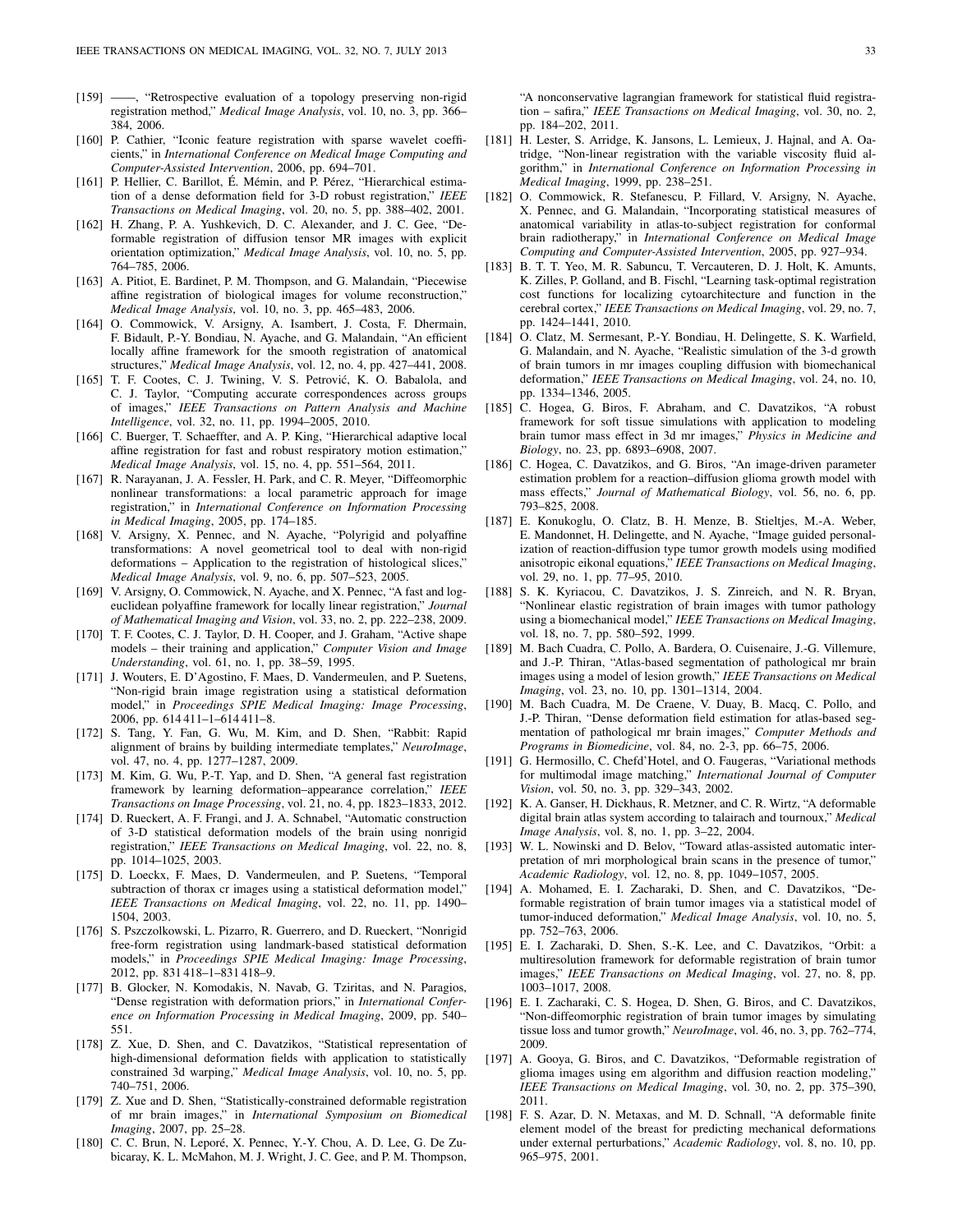- [199] N. V. Ruiter, T.-O. Müller, R. Stotzka, H. Gemmeke, J. R. Reichenbach, and W. A. Kaiser, "Automatic image matching for breast cancer diagnostics by a 3d deformation model of the mamma," *Biomedizinische Technik/Biomedical Engineering*, vol. 47, no. s1b, pp. 644–647, 2002.
- $[200]$  A. P. del Palomar, B. Calvo, J. Herrero, J. López, and M. Doblaré, "A finite element model to accurately predict real deformations of the breast," *Medical Engineering & Physics*, vol. 30, no. 9, pp. 1089–1097, 2008.
- [201] J. A. Schnabel, C. Tanner, A. D. Castellano-Smith, A. Degenhard, M. O. Leach, D. R. Hose, D. L. G. Hill, and D. J. Hawkes, "Validation of nonrigid image registration using finite-element methods: application to breast mr images," *IEEE Transactions on Medical Imaging*, vol. 22, no. 2, pp. 238–247, 2003.
- [202] F. J. Richard, P. R. Bakic, and A. D. Maidment, "Mammogram registration: a phantom-based evaluation of compressed breast thickness variation effects," *IEEE Transactions on Medical Imaging*, vol. 25, no. 2, pp. 188–197, 2006.
- [203] J. H. Hipwell, C. Tanner, W. R. Crum, J. A. Schnabel, and D. J. Hawkes, "A new validation method for x-ray mammogram registration algorithms using a projection model of breast x-ray compression," *IEEE Transactions on Medical Imaging*, vol. 26, no. 9, pp. 1190–1200, 2007.
- [204] V. Rajagopal, A. Lee, J.-H. Chung, R. Warren, R. Highnam, P. Nielsen, and M. Nash, "Towards tracking breast cancer across medical images using subject-specific biomechanical models," in *International Conference on Medical Image Computing and Computer-Assisted Intervention*, 2007, pp. 651–658.
- [205] A. Lee, J. Schnabel, V. Rajagopal, P. Nielsen, and M. Nash, "Breast image registration by combining finite elements and free-form deformations," in *Workshop on Digital Mammography*, 2010, pp. 736–743.
- [206] T. Carter, C. Tanner, N. Beechey-Newman, D. Barratt, and D. Hawkes, "Mr navigated breast surgery: method and initial clinical experience," in *International Conference on Medical Image Computing and Computer-Assisted Intervention*, 2008, pp. 356–363.
- [207] L. Han, J. Hipwell, T. Mertzanidou, T. Carter, M. Modat, S. Ourselin, and D. Hawkes, "A hybrid fem-based method for aligning prone and supine images for image guided breast surgery," in *International Symposium on Biomedical Imaging*, 2011, pp. 1239–1242.
- [208] A. Samani, J. Bishop, M. J. Yaffe, and D. B. Plewes, "Biomechanical 3-d finite element modeling of the human breast using mri data," *IEEE Transactions on Medical Imaging*, vol. 20, no. 4, pp. 271–279, 2001.
- [209] P. Pathmanathan, D. J. Gavaghan, J. P. Whiteley, S. J. Chapman, and J. M. Brady, "Predicting tumor location by modeling the deformation of the breast," *IEEE Transactions on Biomedical Engineering*, vol. 55, no. 10, pp. 2471–2480, 2008.
- [210] N. V. Ruiter, R. Stotzka, T.-O. Müller, H. Gemmeke, J. R. Reichenbach, and W. A. Kaiser, "Model-based registration of x-ray mammograms and mr images of the female breast," *IEEE Transactions on Nuclear Science*, vol. 53, no. 1, pp. 204–211, 2006.
- [211] J. Chung, V. Rajagopal, P. Nielsen, and M. Nash, "A biomechanical model of mammographic compressions," *Biomechanics and Modeling in Mechanobiology*, vol. 7, no. 1, pp. 43–52, 2008.
- [212] A. L. Kellner, T. R. Nelson, L. I. Cerviño, and J. M. Boone, "Simulation of mechanical compression of breast tissue," *IEEE Transactions on Biomedical Engineering*, vol. 54, no. 10, pp. 1885–1891, 2007.
- [213] J. J. Ou, R. E. Ong, T. E. Yankeelov, and M. I. Miga, "Evaluation of 3d modality-independent elastography for breast imaging: a simulation study," *Physics in Medicine and Biology*, vol. 53, no. 1, pp. 147–163, 2008.
- [214] C. Tanner, M. White, D. J. Hawkes, G. Salvatore, D. Michael, and M. A. Hall-Craggs, "Large breast compressions: Observations and evaluation of simulations," *Medical Physics*, vol. 38, no. 2, pp. 682– 690, 2011.
- [215] L. Han, J. H. Hipwell, C. Tanner, Z. Taylor, T. Mertzanidou, J. Cardoso, S. Ourselin, and D. J. Hawkes, "Development of patient-specific biomechanical models for predicting large breast deformation," *Physics in Medicine and Biology*, vol. 57, no. 2, pp. 455–472, 2012.
- [216] A. Bharatha, M. Hirose, N. Hata, S. K. Warfield, M. Ferrant, K. H. Zou, E. Suarez-Santana, J. Ruiz-Alzola, A. D'Amico, R. A. Cormack, R. Kikinis, F. A. Jolesz, and C. M. C. Tempany, "Evaluation of threedimensional finite element-based deformable registration of pre- and intraoperative prostate imaging," *Medical Physics*, vol. 28, no. 12, pp. 2551–2560, 2001.
- [217] J. M. Hensel, C. Ménard, P. W. Chung, M. F. Milosevic, A. Kirilova, J. L. Moseley, M. A. Haider, and K. K. Brock, "Development of multiorgan finite element-based prostate deformation model enabling registration of endorectal coil magnetic resonance imaging

for radiotherapy planning," *International Journal of Radiation Oncology\*Biology\*Physics*, vol. 68, no. 5, pp. 1522–1528, 2007.

- [218] A. Mohamed, C. Davatzikos, and R. Taylor, "A combined statistical and biomechanical model for estimation of intra-operative prostate deformation," in *International Conference on Medical Image Computing and Computer-Assisted Intervention*, 2002, pp. 452–460.
- [219] R. Alterovitz, K. Goldberg, J. Pouliot, I.-C. J. Hsu, Y. Kim, S. M. Noworolski, and J. Kurhanewicz, "Registration of mr prostate images with biomechanical modeling and nonlinear parameter estimation," *Medical Physics*, vol. 33, no. 2, pp. 446–454, 2006.
- [220] J. R. Crouch, S. M. Pizer, E. L. Chaney, Y.-C. Hu, G. S. Mageras, and M. Zaider, "Automated finite-element analysis for deformable registration of prostate images," *IEEE Transactions on Medical Imaging*, vol. 26, no. 10, pp. 1379–1390, 2007.
- [221] X. Papademetris, A. J. Sinusas, D. P. Dione, R. T. Constable, and J. S. Duncan, "Estimation of 3-d left ventricular deformation from medical images using biomechanical models," *IEEE Transactions on Medical Imaging*, vol. 21, no. 7, pp. 786–800, 2002.
- [222] M. Sermesant, C. Forest, X. Pennec, H. Delingette, and N. Ayache, "Deformable biomechanical models: Application to 4d cardiac image analysis," *Medical Image Analysis*, vol. 7, no. 4, pp. 475–488, 2003.
- [223] A. I. Veress, G. T. Gullberg, and J. A. Weiss, "Measurement of strain in the left ventricle during diastole with cine-mri and deformable image registration," *Journal of Biomechanical Engineering*, vol. 127, pp. 1195–1207, 2005.
- [224] P. Moireau, D. Chapelle, and P. L. Tallec, "Joint state and parameter estimation for distributed mechanical systems," *Computer Methods in Applied Mechanics and Engineering*, vol. 197, no. 6-8, pp. 659–677, 2008.
- [225] N. S. Phatak, S. A. Maas, A. I. Veress, N. A. Pack, E. V. Di Bella, and J. A. Weiss, "Strain measurement in the left ventricle during systole with deformable image registration," *Medical Image Analysis*, vol. 13, no. 2, pp. 354–361, 2009.
- [226] H. Sundar, C. Davatzikos, and G. Biros, "Biomechanically-constrained 4d estimation of myocardial motion," in *International Conference on Medical Image Computing and Computer-Assisted Intervention*, 2009, pp. 257–265.
- [227] O. Škrinjar, A. Nabavi, and J. Duncan, "Model-driven brain shift compensation," *Medical Image Analysis*, vol. 6, no. 4, pp. 361–373, 2002.
- [228] R. Werner, J. Ehrhardt, R. Schmidt, and H. Handels, "Patient-specific finite element modeling of respiratory lung motion using 4d ct image data," *Medical Physics*, vol. 36, no. 5, pp. 1500–1511, 2009.
- [229] A. Al-Mayah, J. Moseley, and K. K. Brock, "Contact surface and material nonlinearity modeling of human lungs," *Physics in Medicine and Biology*, vol. 53, no. 1, pp. 305–317, 2008.
- [230] E. Haber and J. Modersitzki, "Image registration with guaranteed displacement regularity," *International Journal of Computer Vision*, vol. 71, no. 3, pp. 361–372, 2007.
- [231] S. Y. Chun and J. A. Fessler, "Regularized methods for topologypreserving smooth nonrigid image registration using b-spline basis, in *International Symposium on Biomedical Imaging*, 2008, pp. 1099– 1102.
- [232] C. Tanner, J. A. Schnabel, D. Chung, M. J. Clarkson, D. Rueckert, D. L. G. Hill, and D. J. Hawkes, "Volume and shape preservation of enhancing lesions when applying non-rigid registration to a time series of contrast enhancing mr breast images," in *International Conference on Medical Image Computing and Computer-Assisted Intervention*, 2000, pp. 327–337.
- [233] W. H. Greene, S. Chelikani, K. Purushothaman, J. P. S. Knisely, Z. Chen, X. Papademetris, L. H. Staib, and J. S. Duncan, "Constrained non-rigid registration for use in image-guided adaptive radiotherapy," *Medical Image Analysis*, vol. 13, no. 5, pp. 809–817, 2009.
- [234] T. Rohlfing, C. R. Maurer Jr, D. A. Bluemke, and M. A. Jacobs, "Volume-preserving nonrigid registration of MR breast images using free-form deformation with an incompressibility constraint," *IEEE Transactions on Medical Imaging*, vol. 22, no. 6, pp. 730–741, 2003.
- [235] E. Haber and J. Modersitzki, "Numerical methods for volume preserving image registration," *Inverse Problems*, vol. 20, no. 5, pp. 1621– 1638, 2004.
- [236] A. Bistoquet, J. Oshinski, and O. Skrinjar, "Myocardial deformation recovery from cine MRI using a nearly incompressible biventricular model," *Medical Image Analysis*, vol. 12, no. 1, pp. 69–85, 2008.
- J. Dauguet, A.-S. Herard, J. Declerck, and T. Delzescaux, "Locally constrained cubic b-spline deformations to control volume variations," in *International Symposium on Biomedical Imaging*, 2009, pp. 983– 986.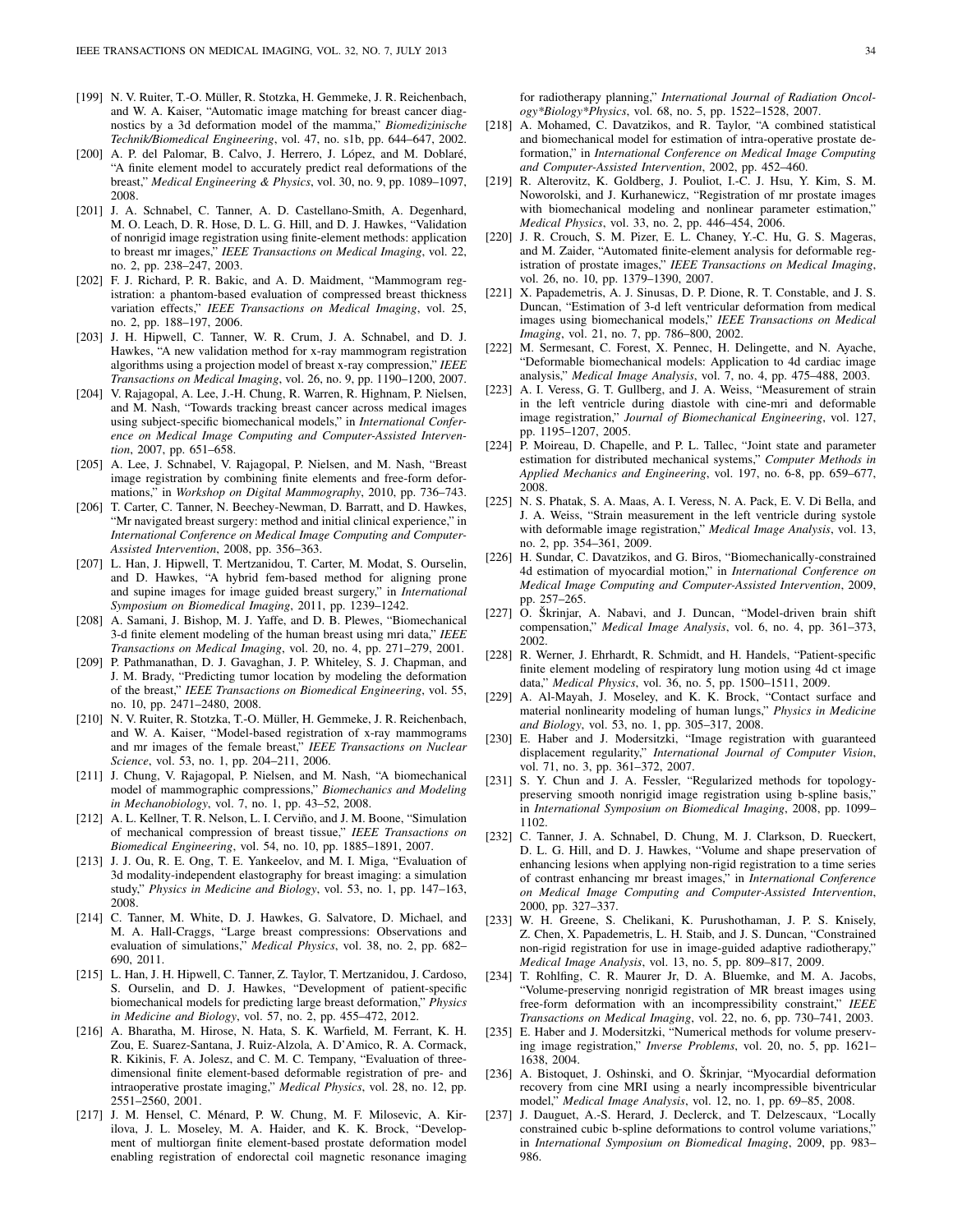- [238] D. Loeckx, F. Maes, D. Vandermeulen, and P. Suetens, "Nonrigid image registration using free-form deformations with a local rigidity constraint," in *International Conference on Medical Image Computing and Computer-Assisted Intervention*, 2004, pp. 639–646.
- [239] M. Staring, S. Klein, and J. P. W. Pluim, "A rigidity penalty term for nonrigid registration," *Medical Physics*, vol. 34, no. 11, pp. 4098–4108, 2007.
- [240] J. Modersitzki, "Flirt with rigidity–image registration with a local nonrigidity penalty," *International Journal of Computer Vision*, vol. 76, no. 2, pp. 153–163, 2008.
- [241] C. V. Stewart, C.-L. Tsai, and B. Roysam, "The dual-bootstrap iterative closest point algorithm with application to retinal image registration,' *IEEE Transactions on Medical Imaging*, vol. 22, no. 11, pp. 1379– 1394, 2003.
- [242] J. M. Fitzpatrick, J. B. West, and C. R. Maurer Jr, "Predicting error in rigid-body point-based registration," *IEEE Transactions on Medical Imaging*, vol. 17, no. 5, pp. 694–702, 1998.
- [243] D. Tomazevic, B. Likar, T. Slivnik, and F. Pernus, "3-d/2-d registration of ct and mr to x-ray images," *IEEE Transactions on Medical Imaging*, vol. 22, no. 11, pp. 1407–1416, 2003.
- [244] H. Chui and A. Rangarajan, "A new point matching algorithm for nonrigid registration," *Computer Vision and Image Understanding*, vol. 89, no. 2-3, pp. 114–141, 2003.
- [245] C. Harris and M. Stephens, "A combined corner and edge detector," in *Alvey Vision Conference*, 1988, pp. 147–151.
- [246] J. Shi and C. Tomasi, "Good features to track," in *International Conference on Computer Vision and Pattern Recognition*, 1994, pp. 593–600.
- [247] B. Triggs, "Detecting keypoints with stable position, orientation, and scale under illumination changes," in *European Conference on Computer Vision*, 2004, pp. 100–113.
- [248] K. Mikolajczyk and C. Schmid, "Scale & affine invariant interest point detectors," *International Journal of Computer Vision*, vol. 60, no. 1, pp. 63–86, 2004.
- [249] K. Mikolajczyk, T. Tuytelaars, C. Schmid, A. Zisserman, J. Matas, F. Schaffalitzky, T. Kadir, and L. V. Gool, "A comparison of affine region detectors," *International Journal of Computer Vision*, vol. 65, no. 1-2, pp. 43–72, 2005.
- [250] C. Schmid, R. Mohr, and C. Bauckhage, "Evaluation of interest point detectors," *International Journal of Computer Vision*, vol. 37, no. 2, pp. 151–172, 2000.
- [251] F. Mokhtarian and F. Mohanna, "Performance evaluation of corner detectors using consistency and accuracy measures," *Computer Vision and Image Understanding*, vol. 102, no. 1, pp. 81–94, 2006.
- [252] T. Lindeberg, "Feature detection with automatic scale selection," *International Journal of Computer Vision*, vol. 30, no. 2, pp. 79–116, 1998.
- [253] T. Kadir and M. Brady, "Saliency, scale and image description," *International Journal of Computer Vision*, vol. 45, no. 2, pp. 83–105, 2001.
- [254] J. Matas, O. Chum, M. Urban, and T. Pajdla, "Robust wide-baseline stereo from maximally stable extremal regions," *Image and Vision Computing*, vol. 22, no. 10, pp. 761–767, 2004.
- [255] D. G. Lowe, "Distinctive image features from scale-invariant keypoints," *International Journal of Computer Vision*, vol. 60, no. 2, pp. 91–110, 2004.
- [256] Y. Ke and R. Sukthankar, "Pca-sift: A more distinctive representation for local image descriptors," in *International Conference on Computer Vision and Pattern Recognition*, 2004, pp. 506–513.
- [257] K. Mikolajczyk and C. Schmid, "A performance evaluation of local descriptors," *IEEE Transactions on Pattern Analysis and Machine Intelligence*, vol. 27, no. 10, pp. 1615–1630, 2005.
- [258] H. Bay, A. Ess, T. Tuytelaars, and L. Van Gool, "Speeded-up robust features (surf)," *Computer Vision and Image Understanding*, vol. 110, no. 3, pp. 346–359, 2008.
- [259] J.-M. Morel and G. Yu, "Asift: A new framework for fully affine invariant image comparison," *SIAM Journal on Imaging Sciences*, vol. 2, no. 2, pp. 438–469, 2009.
- [260] L. Juan and O. Gwun, "A comparison of sift, pca-sift and surf," *International Journal of Image Processing*, vol. 3, no. 5, pp. 143–152, 2009.
- [261] A. Gil, O. M. Mozos, M. Ballesta, and O. Reinoso, "A comparative evaluation of interest point detectors and local descriptors for visual SLAM," *Machine Vision and Applications*, vol. 21, no. 6, pp. 905–920, 2010.
- [262] W. Cheung and G. Hamarneh, "n-SIFT: n-dimensional scale invariant feature transform," *IEEE Transactions on Image Processing*, vol. 18, no. 9, pp. 2012–2021, 2009.
- [263] D. Ni, Y. Qu, X. Yang, Y. Chui, T.-T. Wong, S. Ho, and P. Heng, "Volumetric ultrasound panorama based on 3d sift," in *International Conference on Medical Image Computing and Computer-Assisted Intervention*, 2008, pp. 52–60.
- [264] S. Allaire, J. J. Kim, S. L. Breen, D. A. Jaffray, and V. Pekar, "Full orientation invariance and improved feature selectivity of 3d sift with application to medical image analysis," in *Computer Vision and Pattern Recognition Workshop*, 2008, pp. 1–8.
- [265] G. Flitton, T. P. Breckon, and N. Megherbi, "Object recognition using 3d sift in complex ct volumes," in *British Machine Vision Conference*, 2010, pp. 11.1–11.12.
- [266] M. Niemeijer, M. K. Garvin, K. Lee, B. van Ginneken, M. D. Abrámoff, and M. Sonka, "Registration of 3d spectral oct volumes using 3d sift feature point matching," in *Proceedings SPIE Medical Imaging: Image Processing*, 2009, pp. 72 591I–1–72 591I–8.
- [267] X. Han, "Feature-constrained nonlinear registration of lung ct images," in *Medical Image Analysis for the Clinic: A Grand Challenge*, 2010, pp. 63–72.
- [268] J. Yang, J. P. Williams, Y. Sun, R. S. Blum, and C. Xu, "A robust hybrid method for nonrigid image registration," *Pattern Recognition*, vol. 44, no. 4, pp. 764–776, 2011.
- [269] M. Toews and W. M. W. III, "Efficient and robust model-to-image alignment using 3d scale-invariant features," *Medical Image Analysis*, 2012.
- [270] X. Pennec, N. Ayache, and J.-P. Thirion, "Landmark-based registration using features identified through differential geometry," in *Handbook of Medical Imaging - Processing and Analysis*. Elsevier, 2000, pp. 499–513.
- [271] P. Cachier, J.-F. Mangin, X. Pennec, D. Rivière, D. Papadopoulos-Orfanos, J. Regis, and N. Ayache, "Multisubject non-rigid registration ´ of brain MRI using intensity and geometric features," in *International Conference on Medical Image Computing and Computer-Assisted Intervention*, 2001, pp. 734–742.
- [272] P. Hellier and C. Barillot, "Coupling dense and landmark-based approaches for nonrigid registration," *IEEE Transactions on Medical Imaging*, vol. 22, no. 2, pp. 217–227, 2003.
- [273] H. Chui, L. Win, R. Schultz, J. S. Duncan, and A. Rangarajan, "A unified non-rigid feature registration method for brain mapping," *Medical Image Analysis*, vol. 7, no. 2, pp. 113–130, 2003.
- [274] T. Liu, D. Shen, and C. Davatzikos, "Deformable registration of cortical structures via hybrid volumetric and surface warping," *NeuroImage*, vol. 22, no. 4, pp. 1790–1801, 2004.
- [275] A. Qiu and M. I. Miller, "Cortical hemisphere registration via large deformation diffeomorphic metric curve mapping," in *International Conference on Medical Image Computing and Computer-Assisted Intervention*, 2007, pp. 186–193.
- [276] A. Can, C. V. Stewart, B. Roysam, and H. L. Tanenbaum, "A featurebased, robust, hierarchical algorithm for registering pairs of images of the curved human retina," *IEEE Transactions on Pattern Analysis and Machine Intelligence*, vol. 24, no. 3, pp. 347–364, 2002.
- [277] I. Reinertsen, M. Descoteaux, K. Siddiqi, and D. L. Collins, "Validation of vessel-based registration for correction of brain shift," *Medical Image Analysis*, vol. 11, no. 4, pp. 374–388, 2007.
- [278] C. Xiao, M. Staring, D. Shamonin, J. H. C. Reiber, J. Stolk, and B. C. Stoel, "A strain energy filter for 3D vessel enhancement with application to pulmonary CT images," *Medical Image Analysis*, vol. 15, no. 1, pp. 112–124, 2011.
- [279] "Comparison of vesselness functions for multiscale analysis of the liver vasculature," in *International Conference on Information Technology and Applications in Biomedicine*, 2010, pp. 1–5.
- [280] Y. Sato, S. Nakajima, N. Shiraga, H. Atsumi, S. Yoshida, T. Koller, G. Gerig, and R. Kikinis, "Three-dimensional multi-scale line filter for segmentation and visualization of curvilinear structures in medical images," *Medical Image Analysis*, vol. 2, no. 2, pp. 143–168, 1998.
- [281] A. F. Frangi, W. J. Niessen, K. L. Vincken, and M. A. Viergever, "Multiscale vessel enhancement filtering," in *International Conference on Medical Image Computing and Computer-Assisted Intervention*, 1998, pp. 130–137.
- [282] C. Cañero and P. Radeva, "Vesselness enhancement diffusion," Pattern *Recognition Letters*, vol. 24, no. 16, pp. 3141–3151, 2003.
- [283] R. Manniesing, M. A. Viergever, and W. J. Niessen, "Vessel enhancing diffusion: A scale space representation of vessel structures," *Medical Image Analysis*, vol. 10, no. 6, pp. 815–825, 2006.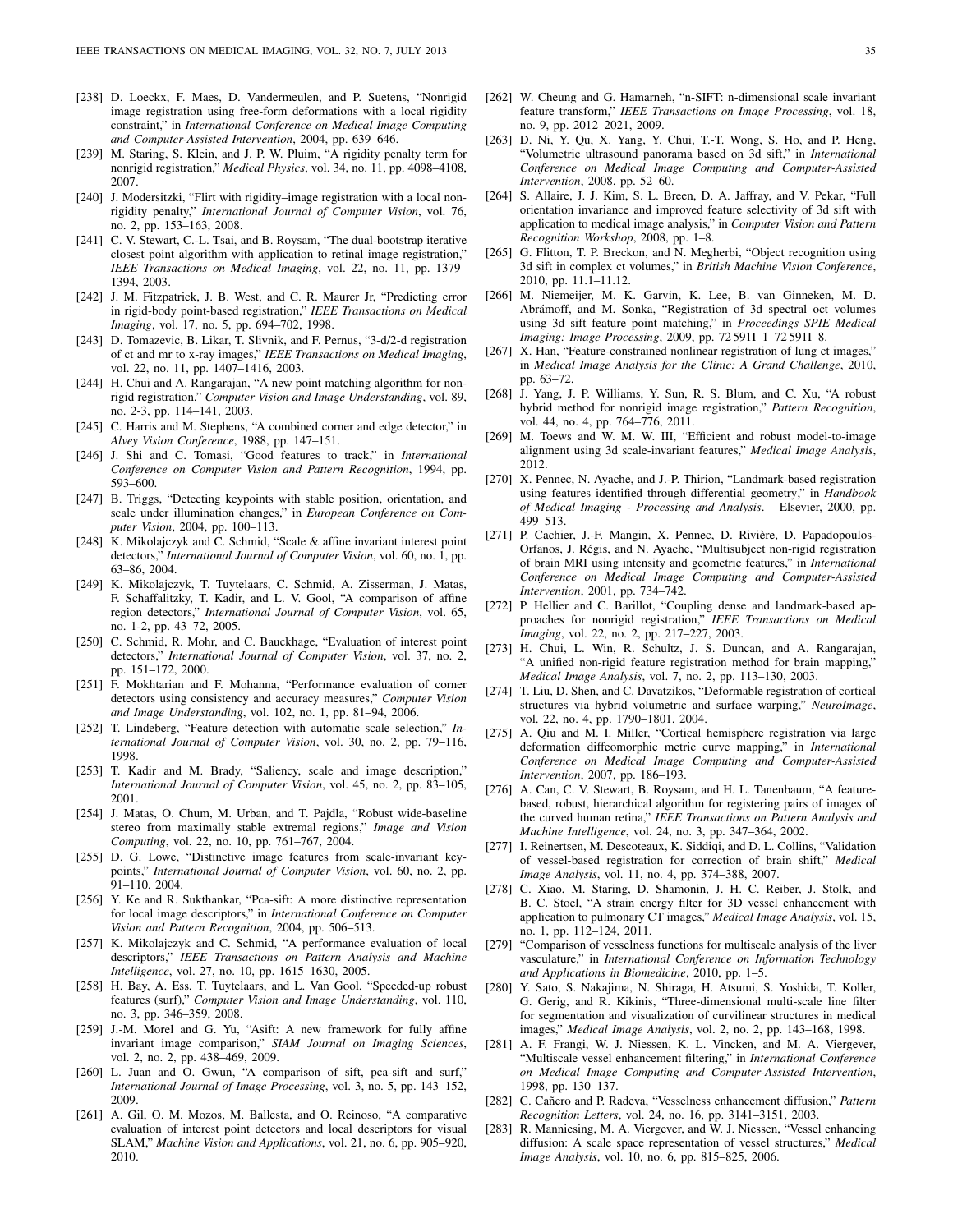- [284] J. M. Fitzpatrick and J. B. West, "The distribution of target registration error in rigid-body point-based registration," *IEEE Transactions on Medical Imaging*, vol. 20, no. 9, pp. 917–927, 2001.
- [285] A. D. Wiles, A. Likholyot, D. D. Frantz, and T. M. Peters, "A statistical model for point-based target registration error with anisotropic fiducial localizer error," *IEEE Transactions on Medical Imaging*, vol. 27, no. 3, pp. 378–390, 2008.
- [286] M. H. Moghari and P. Abolmaesumi, "Distribution of fiducial registration error in rigid-body point-based registration," *IEEE Transactions on Medical Imaging*, vol. 28, no. 11, pp. 1791–1801, 2009.
- [287] M. Leordeanu and M. Hebert, "A spectral technique for correspondence problems using pairwise constraints," in *International Conference on Computer Vision*, 2005, pp. 1482–1489.
- [288] A. C. Berg, T. L. Berg, and J. Malik, "Shape matching and object recognition using low distortion correspondences," in *International Conference on Computer Vision and Pattern Recognition*, 2005, pp. 26–33.
- [289] L. Torresani, V. Kolmogorov, and C. Rother, "Feature correspondence via graph matching: Models and global optimization," in *European Conference on Computer Vision*, 2008, pp. 596–609.
- [290] O. Duchenne, F. Bach, I.-S. Kweon, and J. Ponce, "A Tensor-Based Algorithm for High-Order Graph Matching," *IEEE Transactions on Pattern Analysis and Machine Intelligence*, vol. 33, no. 12, pp. 2383– 2395, 2011.
- [291] R. Zass and A. Shashua, "Probabilistic graph and hypergraph matching," in *International Conference on Computer Vision and Pattern Recognition*, 2008, pp. 1–8.
- [292] C. Wang, O. Teboul, F. Michel, S. Essafi, and N. Paragios, "3D knowledge-based segmentation using pose-invariant higher-order graphs," in *International Conference on Medical Image Computing and Computer-Assisted Intervention*, 2010, pp. 189–196.
- [293] N. Komodakis, N. Paragios, and G. Tziritas, "MRF energy minimization and beyond via dual decomposition," *IEEE Transactions on Pattern Analysis and Machine Intelligence*, vol. 33, no. 3, pp. 531–552, 2011.
- [294] C. Goodall, "Procrustes methods in the statistical analysis of shape," *Journal of the Royal Statistical Society. Series B (Methodological)*, vol. 53, no. 2, pp. 285–339, 1991.
- [295] T. F. Cootes and C. J. Taylor, "A mixture model for representing shape variation," *Image and Vision Computing*, vol. 17, no. 8, pp. 567–573, 1999.
- [296] N. Duta, A. K. Jain, and M.-P. Dubuisson-Jolly, "Automatic construction of 2D shape models," *IEEE Transactions on Pattern Analysis and Machine Intelligence*, vol. 23, no. 5, pp. 433–446, 2001.
- H. Guo, A. Rangarajan, and S. C. Joshi, "Diffeomorphic point matching," in *Handbook of Mathematical Models in Computer Vision*. Springer Verlag, 2006, pp. 205–219.
- [298] Y. Tsin and T. Kanade, "A correlation-based approach to robust point set registration," in *European Conference on Computer Vision*, 2004, pp. 558–569.
- [299] M. Singh, A. Himanshu, and N. Ahuja, "Robust registration and tracking using kernel density correlation," in *Computer Vision and Pattern Recognition Workshop*, Washington, DC, pp. 174–174.
- [300] B. Jian and B. Vemuri, "Robust point set registration using gaussian mixture models," *IEEE Transactions on Pattern Analysis and Machine Intelligence*, vol. 33, no. 8, pp. 1633–1645, 2011.
- [301] A. Myronenko and X. Song, "Point set registration: coherent point drift," *IEEE Transactions on Pattern Analysis and Machine Intelligence*, vol. 32, no. 12, pp. 2262–2275, 2010.
- [302] A. S. Roy, A. Gopinath, and A. Rangarajan, "Deformable density matching for 3D non-rigid registration of shapes," in *International Conference on Medical Image Computing and Computer-Assisted Intervention*, 2007, pp. 942–949.
- [303] F. Wang, B. C. Vemuri, A. Rangarajan, and S. J. Eisenschenk, "Simultaneous nonrigid registration of multiple point sets and atlas construction," *IEEE Transactions on Pattern Analysis and Machine Intelligence*, vol. 30, no. 11, pp. 2011–2022, 2008.
- [304] F. Wang, B. Vemuri, and T. Syeda-Mahmood, "Generalized L2 divergence and its application to shape alignment," in *International Conference on Information Processing in Medical Imaging*, 2009, pp. 227–238.
- [305] N. J. Tustison, S. P. Awate, G. Song, T. S. Cook, and J. C. Gee, "Point set registration using Havrda-Charvat-Tsallis entropy measures," *IEEE Transactions on Medical Imaging*, vol. 30, no. 2, pp. 451–460, 2011.
- [306] N. Paragios, M. Rousson, and V. Ramesh, "Non-rigid registration using distance functions," *Computer Vision and Image Understanding*, vol. 89, no. 2-3, pp. 142–165, 2003.
- [307] X. Huang, N. Paragios, and D. N. Metaxas, "Shape registration in implicit spaces using information theory and free form deformations," *IEEE Transactions on Pattern Analysis and Machine Intelligence*, vol. 28, no. 8, pp. 1303–1318, 2006.
- [308] M. Savinaud, N. Paragios, and S. Maitrejean, "Motion-based enhancement of optical imaging," in *International Symposium on Biomedical Imaging*, 2009, pp. 738–741.
- [309] V. Caselles, R. Kimmel, and G. Sapiro, "Geodesic active contours," *International Journal of Computer Vision*, vol. 22, no. 1, pp. 61–79, 1997.
- [310] P. J. Besl and N. D. McKay, "A method for registration of 3-D shapes," *IEEE Transactions on Pattern Analysis and Machine Intelligence*, vol. 14, no. 2, pp. 239–256, 1992.
- [311] S. Rusinkiewicz and M. Levoy, "Efficient variants of the icp algorithm," in *International Conference on 3-D Digital Imaging and Modeling*, 2001, pp. 145–152.
- [312] Y. Liu, "Improving ICP with easy implementation for free-form surface matching," *Pattern Recognition*, vol. 37, no. 2, pp. 211–226, 2004.
- [313] H. Pottmann, Q.-X. Huang, Y.-L. Yang, and S.-M. Hu, "Geometry and convergence analysis of algorithms for registration of 3d shapes, *International Journal of Computer Vision*, vol. 67, no. 3, pp. 277–296, 2006.
- [314] G. Penney, P. Edwards, A. King, J. Blackall, P. Batchelor, and D. Hawkes, "A stochastic iterative closest point algorithm (stochastICP)," in *International Conference on Medical Image Computing and Computer-Assisted Intervention*, 2001, pp. 762–769.
- [315] S. Granger and X. Pennec, "Multi-scale EM-ICP: A fast and robust approach for surface registration," in *European Conference on Computer Vision*, 2002, pp. 69–73.
- [316] G. C. Sharp, S. W. Lee, and D. K. Wehe, "ICP registration using invariant features," *IEEE Transactions on Pattern Analysis and Machine Intelligence*, vol. 24, no. 1, pp. 90–102, 2002.
- [317] R. Estépar, A. Brun, and C.-F. Westin, "Robust generalized total least squares iterative closest point registration," in *International Conference on Medical Image Computing and Computer-Assisted Intervention*, 2004, pp. 234–241.
- [318] L. Maier-Hein, A. M. Franz, T. R. dos Santos, M. Schmidt, M. Fangerau, H. Meinzer, and J. M. Fitzpatrick, "Convergent iterative closest-point algorithm to accomodate anisotropic and inhomogenous localization error," *IEEE Transactions on Pattern Analysis and Machine Intelligence*, vol. 34, no. 8, pp. 1520–1532, 2012.
- [319] J. Kim and J. A. Fessler, "Intensity-based image registration using robust correlation coefficients," *IEEE Transactions on Medical Imaging*, vol. 23, no. 11, pp. 1430–1444, 2004.
- [320] Z. Xue, D. Shen, and C. Davatzikos, "Determining correspondence in 3-D MR brain images using attribute vectors as morphological signatures of voxels," *IEEE Transactions on Medical Imaging*, vol. 23, no. 10, pp. 1276–1291, 2004.
- [321] D. Shen, "Image registration by local histogram matching," *Pattern Recognition*, vol. 40, no. 4, pp. 1161–1172, 2007.
- [322] G. Wu, F. Qi, and D. Shen, "Learning-based deformable registration of MR brain images," *IEEE Transactions on Medical Imaging*, vol. 25, no. 9, pp. 1145–1157, 2006.
- [323] Y. Ou, A. Sotiras, N. Paragios, and C. Davatzikos, "DRAMMS: Deformable registration via attribute matching and mutual-saliency weighting," *Medical Image Analysis*, vol. 15, no. 4, pp. 622–639, 2011.
- [324] J. Liu, B. C. Vemuri, and J. L. Marroquin, "Local frequency representations for robust multimodal image registration," *IEEE Transactions on Medical Imaging*, vol. 21, no. 5, pp. 462–469, 2002.
- [325] S. Liao and A. C. S. Chung, "Feature based nonrigid brain MR image registration with symmetric alpha stable filters," *IEEE Transactions on Medical Imaging*, vol. 29, no. 1, pp. 106–119, 2010.
- [326] ——, "Non-rigid brain MR image registration using uniform spherical region descriptor," *IEEE Transactions on Image Processing*, vol. 21, no. 1, pp. 157–169, 2012.
- [327] A. Myronenko and X. Song, "Intensity-based image registration by minimizing residual complexity," *IEEE Transactions on Medical Imaging*, vol. 29, no. 11, pp. 1882–1891, 2010.
- [328] W. M. Wells III, P. Viola, H. Atsumi, S. Nakajima, and R. Kikinis, "Multi-modal volume registration by maximization of mutual information," *Medical Image Analysis*, vol. 1, no. 1, pp. 35–51, 1996.
- [329] P. Viola and W. M. Wells III, "Alignment by maximization of mutual information," *International Journal of Computer Vision*, vol. 24, no. 2, pp. 137–154, 1997.
- [330] A. Collignon, F. Maes, D. Delaere, D. Vandermeulen, P. Suetens, and G. Marchal, "Automated multi-modality image registration based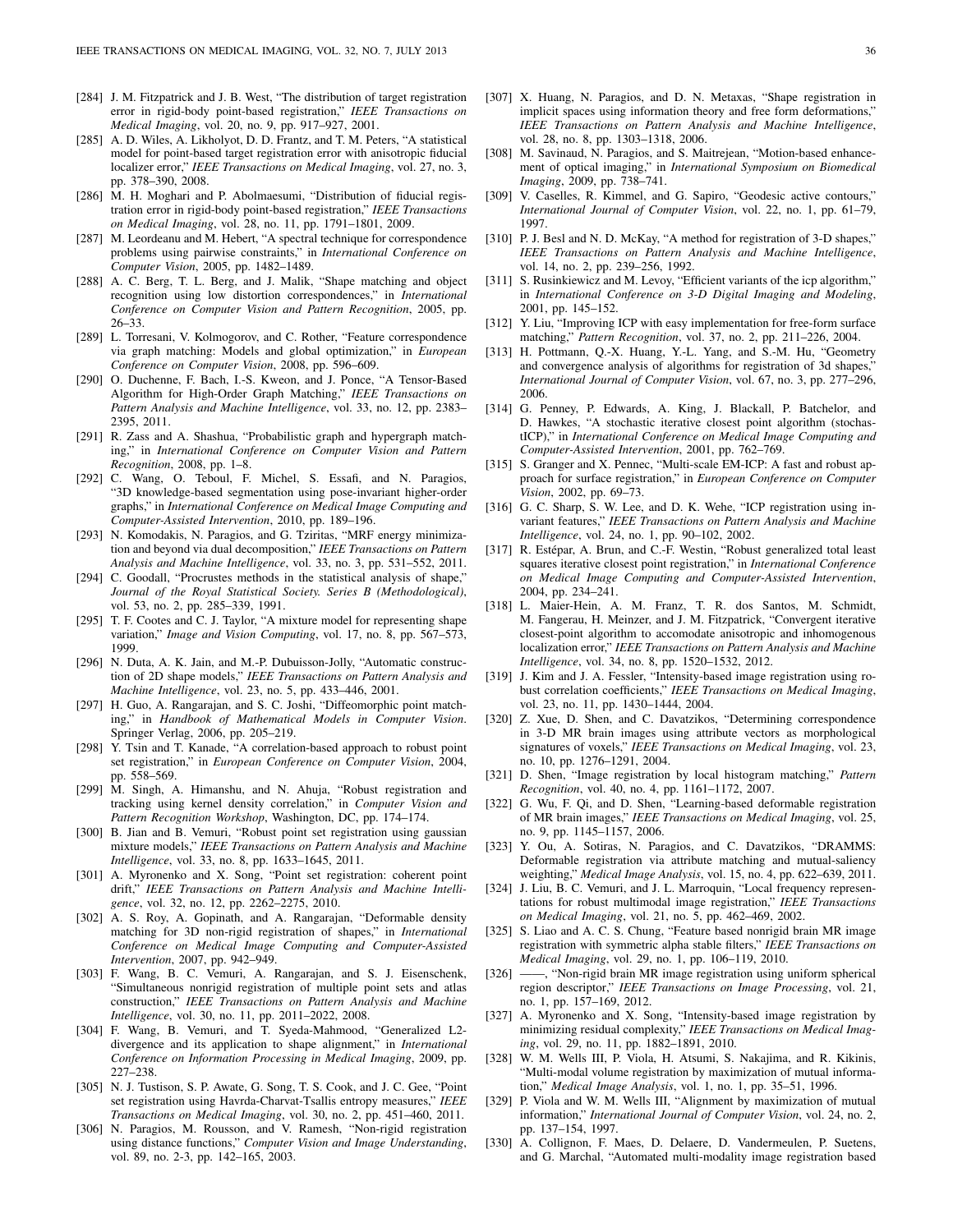on information theory," in *International Conference on Information Processing in Medical Imaging*, 1995, pp. 263–274.

- [331] F. Maes, A. Collignon, D. Vandermeulen, G. Marchal, and P. Suetens, "Multimodality image registration by maximization of mutual information," *IEEE Transactions on Medical Imaging*, vol. 16, no. 2, pp. 187–198, 1997.
- [332] J. P. W. Pluim, J. A. Maintz, and M. A. Viergever, "Mutual-informationbased registration of medical images: A survey," *IEEE Transactions on Medical Imaging*, vol. 22, no. 8, pp. 986–1004, 2003.
- [333] C. Studholme, D. L. G. Hill, and D. J. Hawkes, "An overlap invariant entropy measure of 3D medical image alignment," *Pattern Recognition*, vol. 32, no. 1, pp. 71–86, 1999.
- [334] N. D. Cahill, J. A. Schnabel, J. A. Noble, and D. J. Hawkes, "Revisiting overlap invariance in medical image alignment," in *Computer Vision and Pattern Recognition Workshop*, 2008, pp. 1–8.
- [335] A. Roche, G. Malandain, X. Pennec, and N. Ayache, "The correlation ratio as a new similarity measure for multimodal image registration," in *International Conference on Medical Image Computing and Computer-Assisted Intervention*, 1998, pp. 1115–1124.
- [336] J. P. W. Pluim, J. B. A. Maintz, and M. A. Viergever, "F-information measures in medical image registration," *IEEE Transactions on Medical Imaging*, vol. 23, no. 12, pp. 1508–1516, 2004.
- [337] A. C. Chung, W. M. Wells III, A. Norbash, and W. E. L. Grimson, "Multi-modal image registration by minimizing Kullback-Leibler distance," in *International Conference on Medical Image Computing and Computer-Assisted Intervention*, 2002, pp. 525–532.
- [338] C. Guetter, C. Xu, F. Sauer, and J. Hornegger, "Learning based nonrigid multi-modal image registration using Kullback-Leibler divergence," in *International Conference on Medical Image Computing and Computer-Assisted Intervention*, 2005, pp. 255–262.
- [339] R. Liao, C. Guetter, C. Xu, Y. Sun, A. Khamene, and F. Sauer, "Learning-based 2D/3D rigid registration using Jensen-Shannon divergence for image-guided surgery," in *Workshop on Medical Imaging and Augmented Reality*, 2006, pp. 228–235.
- [340] A. Rényi, "On measures of entropy and information," in Berkeley *Symposium on Mathematical Statistics and Probability*, 1961, pp. 547– 561.
- [341] Y. He, A. B. Hamza, and H. Krim, "A generalized divergence measure for robust image registration," *IEEE Transactions on Signal Processing*, vol. 51, no. 5, pp. 1211–1220, 2003.
- [342] H. Neemuchwala, A. O. Hero III, and P. Carson, "Image registration using entropic graph-matching criteria," in *Asilomar Conference on Signals, Systems and Computers*, 2002, pp. 134–138.
- [343] M. R. Sabuncu and P. Ramadge, "Using spanning graphs for efficient image registration," *IEEE Transactions on Image Processing*, vol. 17, no. 5, pp. 788–797, 2008.
- [344] S. Martin and T. S. Durrani, "A new divergence measure for medical image registration," *IEEE Transactions on Image Processing*, vol. 16, no. 4, pp. 957–966, 2007.
- [345] D. Rueckert, M. J. Clarkson, D. L. G. Hill, and D. J. Hawkes, "Nonrigid registration using higher-order mutual information," in *Proceedings SPIE Medical Imaging: Image Processing*, 2000, pp. 438–447.
- [346] B. Karaçali, "Information Theoretic Deformable Registration Using Local Image Information," *International Journal of Computer Vision*, vol. 72, no. 3, pp. 219–237, 2007.
- [347] C. Studholme, C. Drapaca, B. Iordanova, and V. Cardenas, "Deformation-based mapping of volume change from serial brain MRI in the presence of local tissue contrast change," *IEEE Transactions on Medical Imaging*, vol. 25, no. 5, pp. 626–639, 2006.
- [348] H. Sundar, D. Shen, G. Biros, C. Xu, and C. Davatzikos, "Robust computation of mutual information using spatially adaptive meshes," in *International Conference on Medical Image Computing and Computer-Assisted Intervention*, 2007, pp. 950–958.
- [349] D. Loeckx, P. Slagmolen, F. Maes, D. Vandermeulen, and P. Suetens, "Nonrigid image registration using conditional mutual information," *IEEE Transactions on Medical Imaging*, vol. 29, no. 1, pp. 19–29, 2010.
- [350] X. Zhuang, S. Arridge, D. J. Hawkes, and S. Ourselin, "A nonrigid registration framework using spatially encoded mutual information and free-form deformations," *Medical Imaging, IEEE Transactions on*, vol. 30, no. 10, pp. 1819–1828, 2011.
- [351] J. P. W. Pluim, J. B. A. Maintz, and M. A. Viergever, "Image registration by maximization of combined mutual information and gradient information," *IEEE Transactions on Medical Imaging*, vol. 19, no. 8, pp. 809–814, 2000.
- [352] D. Russakoff, C. Tomasi, T. Rohlfing, and C. R. Maurer Jr, "Image similarity using mutual information of regions," in *European Conference on Computer Vision*, 2004, pp. 596–607.
- [353] A. Bardera, M. Feixas, I. Boada, and M. Sbert, "High-dimensional normalized mutual information for image registration using random lines," in *International Workshop on Biomedical Image Registration*, 2006, pp. 264–271.
- [354] Z. Yi and S. Soatto, "Multimodal registration via spatial-context mutual information," in *International Conference on Information Processing in Medical Imaging*, 2011, pp. 424–435.
- [355] M. Holden, L. D. Griffin, N. Saeed, and D. L. G. Hill, "Multi-channel mutual information using scale space," in *International Conference on Medical Image Computing and Computer-Assisted Intervention*, 2004, pp. 797–804.
- [356] R. Gan, A. C. S. Chung, and S. Liao, "Maximum distance-gradient for robust image registration," *Medical Image Analysis*, vol. 12, no. 4, pp. 452–468, 2008.
- [357] M. R. Sabuncu and P. J. Ramadge, "Spatial information in entropybased image registration," in *International Workshop on Biomedical Image Registration*, 2003, pp. 132–141.
- [358] H. Neemuchwala, A. O. Hero III, and P. Carson, "Image matching using alpha-entropy measures and entropic graphs," *Signal Processing*, vol. 85, no. 2, pp. 277–296, 2005.
- [359] M. Staring, U. A. van der Heide, S. Klein, M. A. Viergever, and J. P. W. Pluim, "Registration of cervical MRI using multifeature mutual information," *IEEE Transactions on Medical Imaging*, vol. 28, no. 9, pp. 1412–1421, 2009.
- [360] C. Studholme, D. L. G. Hill, and D. J. Hawkes, "Incorporating connected region labelling into automated image registration using mutual information," in *Workshop on Mathematical Methods in Biomedical Image Analysis*, 1996, pp. 23–31.
- [361] Z. F. Knops, J. B. A. Maintz, M. A. Viergever, and J. P. W. Pluim, "Registration using segment intensity remapping and mutual information," in *International Conference on Medical Image Computing and Computer-Assisted Intervention*, 2004, pp. 805–812.
- [362] E. D'Agostino, F. Maes, D. Vandermeulen, and P. Suetens, "An information theoretic approach for non-rigid image registration using voxel class probabilities," *Medical Image Analysis*, vol. 10, no. 3, pp. 413–431, 2006.
- [363] A. Roche, X. Pennec, G. Malandain, and N. Ayache, "Rigid registration of 3-D ultrasound with MR images: a new approach combining intensity and gradient information," *IEEE Transactions on Medical Imaging*, vol. 20, no. 10, pp. 1038–1049, 2001.
- [364] W. Wein, S. Brunke, A. Khamene, M. R. Callstrom, and N. Navab, "Automatic CT-ultrasound registration for diagnostic imaging and image-guided intervention," *Medical Image Analysis*, vol. 12, no. 5, pp. 577–585, 2008.
- [365] F. Michel and N. Paragios, "Image transport regression using mixture of experts and discrete markov random fields," in *International Symposium on Biomedical Imaging*, 2010, pp. 1229–1232.
- [366] J. B. A. Maintz, P. A. van den Elsen, and M. A. Viergever, "3D multimodality medical image registration using morphological tools," *Image and Vision Computing*, vol. 19, no. 1-2, pp. 53–62, 2001.
- [367] E. Haber and J. Modersitzki, "Intensity gradient based registration and fusion of multi-modal images," *Methods of Information in Medicine*, vol. 46, no. 3, pp. 292–299, 2007.
- [368] T. Butz and J.-P. Thiran, "Affine registration with feature space mutual information," in *International Conference on Medical Image Computing and Computer-Assisted Intervention*, 2001, pp. 549–556.
- [369] G. P. Penney, J. M. Blackall, M. S. Hamady, T. Sabharwal, A. Adam, and D. J. Hawkes, "Registration of freehand 3D ultrasound and magnetic resonance liver images," *Medical Image Analysis*, vol. 8, no. 1, pp. 81–91, 2004.
- [370] A. K. Jain and F. Farrokhnia, "Unsupervised texture segmentation using gabor filters," *Pattern Recognition*, vol. 24, no. 12, pp. 1167–1186, 1991.
- [371] B. Jian, B. C. Vemuri, and J. L. Marroquin, "Robust nonrigid multimodal image registration using local frequency maps," in *International Conference on Information Processing in Medical Imaging*, 2005, pp. 504–515.
- [372] A. Andronache, M. von Siebenthal, G. Székely, and P. Cattin, "Nonrigid registration of multi-modal images using both mutual information and cross-correlation," *Medical Image Analysis*, vol. 12, no. 1, pp. 3– 15, 2008.
- [373] M. P. Heinrich, M. Jenkinson, M. Bhushan, T. Matin, F. V. Gleeson, S. M. Brady, and J. A. Schnabel, "MIND: Modality independent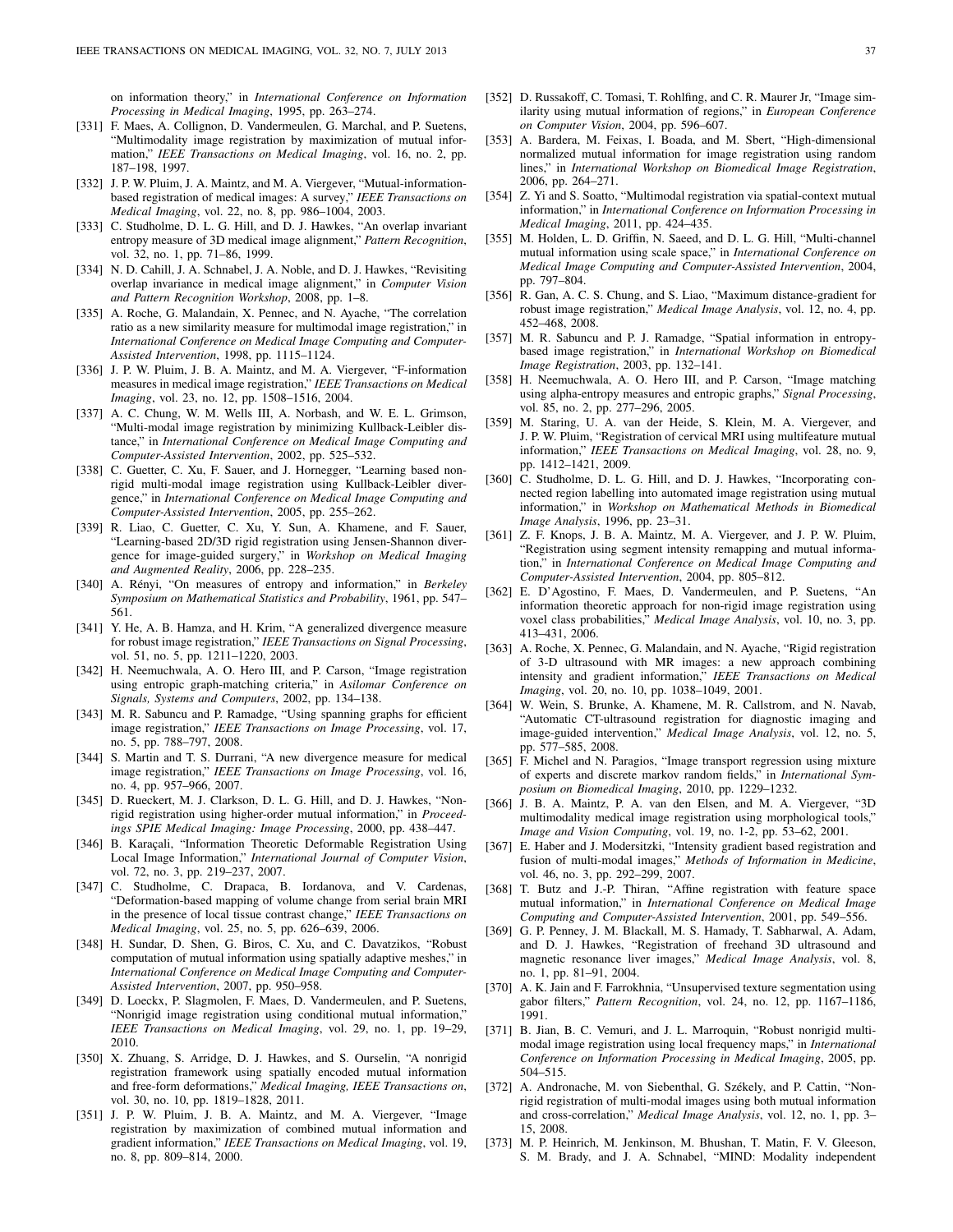neighbourhood descriptor for multi-modal deformable registration," *Medical Image Analysis*, vol. 16, no. 7, pp. 1423–1435, 2012.

- [374] C. Wachinger and N. Navab, "Entropy and laplacian images: Structural representations for multi-modal registration," *Medical Image Analysis*, vol. 16, no. 1, pp. 1–17, 2012.
- [375] D. Lee, M. Hofmann, F. Steinke, Y. Altun, N. D. Cahill, and B. Scholkopf, "Learning similarity measure for multi-modal 3D image registration," in *International Conference on Computer Vision and Pattern Recognition*, 2009, pp. 186–193.
- [376] M. M. Bronstein, A. M. Bronstein, F. Michel, and N. Paragios, "Data fusion through cross-modality metric learning using similarity-sensitive hashing," in *International Conference on Computer Vision and Pattern Recognition*, 2010, pp. 3594–3601.
- [377] F. Michel, M. M. Bronstein, A. M. Bronstein, and N. Paragios, "Boosted metric learning for 3d multi-modal deformable registration," in *International Symposium on Biomedical Imaging*, 2011, pp. 1209– 1214.
- [378] M. Leventon and W. Grimson, "Multi-modal volume registration using joint intensity distributions," in *International Conference on Medical Image Computing and Computer-Assisted Intervention*, 1998, pp. 1057–1066.
- [379] H. J. Johnson and G. E. Christensen, "Consistent landmark and intensity-based image registration," *IEEE Transactions on Medical Imaging*, vol. 21, no. 5, pp. 450–461, 2002.
- [380] D. Paquin, D. Levy, and L. Xing, "Hybrid multiscale landmark and deformable image registration." *Mathematical Biosciences and Engineering*, vol. 4, no. 4, pp. 711–737, 2007.
- [381] Y. Yin, E. A. Hoffman, K. Ding, J. M. Reinhardt, and C.-L. Lin, "A cubic b-spline-based hybrid registration of lung ct images for a dynamic airway geometric model with large deformation," *Physics in Medicine and Biology*, vol. 56, no. 1, pp. 203–218, 2011.
- [382] G. Postelnicu, L. Zollei, and B. Fischl, "Combined volumetric and surface registration," *IEEE Transactions on Medical Imaging*, vol. 28, no. 4, pp. 508–522, 2009.
- [383] E. Gibson, A. R. Khan, and M. F. Beg, "A combined surface and volumetric registration (SAVOR) framework to study cortical biomarkers and volumetric imaging data," in *International Conference on Medical Image Computing and Computer-Assisted Intervention*, 2009, pp. 713– 720.
- [384] O. Camara, G. Delso, O. Colliot, A. Moreno-Ingelmo, and I. Bloch, "Explicit incorporation of prior anatomical information into a nonrigid registration of thoracic and abdominal CT and 18-FDG wholebody emission PET images," *IEEE Transactions on Medical Imaging*, vol. 26, no. 2, pp. 164–178, 2007.
- [385] T. Hartkens, D. L. G. Hill, A. Castellano-Smith, D. J. Hawkes, C. R. Maurer, A. Martin, W. Hall, H. Liu, and C. Truwit, "Using points and surfaces to improve voxel-based non-rigid registration," in *International Conference on Medical Image Computing and Computer-Assisted Intervention*, 2002, pp. 565–572.
- [386] X. Papademetris, A. P. Jackowski, R. T. Schultz, L. H. Staib, and J. S. Duncan, "Integrated intensity and point-feature nonrigid registration," in *International Conference on Medical Image Computing and Computer-Assisted Intervention*, 2004, pp. 763–770.
- [387] K. Rohr, P. Cathier, and S. Wörz, "Elastic registration of electrophoresis images using intensity information and point landmarks," *Pattern Recognition*, vol. 37, no. 5, pp. 1035–1048, 2004.
- [388] A. Azar, C. Xu, X. Pennec, and N. Ayache, "An interactive hybrid nonrigid registration framework for 3d medical images," in *International Symposium on Biomedical Imaging*, 2006, pp. 824–827.
- [389] S. Wörz and K. Rohr, "Hybrid spline-based elastic image registration using analytic solutions of the navier equation," in *Bildverarbeitung für die Medizin*, 2007, pp. 151-155.
- [390] A. Biesdorf, S. Wörz, H.-J. Kaiser, C. Stippich, and K. Rohr, "Hybrid spline-based multimodal registration using local measures for joint entropy and mutual information," in *International Conference on Medical Image Computing and Computer-Assisted Intervention*, 2009, pp. 607–615.
- [391] H. Lu, P. C. Cattin, and M. Reyes, "A hybrid multimodal nonrigid registration of mr images based on diffeomorphic demons," in *International Conference of the IEEE Engineering in Medicine and Biology Society*, 2010, pp. 5951–5954.
- [392] H. Lu, M. Reyes, A. Serifović, S. Weber, Y. Sakurai, H. Yamagata, and P. C. Cattin, "Multi-modal diffeomorphic demons registration based on point-wise mutual information," in *International Symposium on Biomedical Imaging*, 2010, pp. 372–375.
- [393] A. A. Joshi, D. W. Shattuck, P. M. Thompson, and R. M. Leahy, "Surface-constrained volumetric brain registration using harmonic

mappings," *IEEE Transactions on Medical Imaging*, vol. 26, no. 12, pp. 1657–1669, 2007.

- [394] A. Joshi, R. Leahy, A. W. Toga, and D. Shattuck, "A framework for brain registration via simultaneous surface and volume flow," in *International Conference on Information Processing in Medical Imaging*, 2009, pp. 576–588.
- [395] N. Honnorat, R. Vaillant, and N. Paragios, "Graph-based geometriciconic guide-wire tracking," in *International Conference on Medical Image Computing and Computer-Assisted Intervention*, 2011, pp. 9– 16.
- [396] U. Kurkure, Y. H. Le, N. Paragios, J. P. Carson, T. Ju, and I. A. Kakadiaris, "Landmark/image-based deformable registration of gene expression data," in *International Conference on Computer Vision and Pattern Recognition*, 2011, pp. 1089–1096.
- [397] V. Siless, P. Guevara, X. Pennec, and P. Fillard, "Joint t1 and brain fiber diffeomorphic registration using the demons," in *Workshop on Multimodal Brain Image Analysis, Medical Image Computing and Computer-Assisted Intervention*, 2011, pp. 10–18.
- [398] S. Durrleman, P. Fillard, X. Pennec, A. Trouvé, and N. Ayache, "Registration, atlas estimation and variability analysis of white matter fiber bundles modeled as currents," *NeuroImage*, vol. 55, no. 3, pp. 1073–1090, 2011.
- [399] A. Cifor, L. Risser, D. Chung, E. M. Anderson, and J. A. Schnabel, "Hybrid feature-based log-demons registration for tumour tracking in 2 d liver ultrasound images," in *International Symposium on Biomedical Imaging*, 2012, pp. 724–727.
- [400] S. Klein, M. Staring, and J. P. W. Pluim, "Evaluation of optimization methods for nonrigid medical image registration using mutual information and B-splines," *IEEE Transactions on Image Processing*, vol. 16, no. 12, pp. 2879–2890, 2007.
- [401] J. J. Moré and D. J. Thuente, "Line search algorithms with guaranteed sufficient decrease," *ACM Transactions on Mathematical Software*, vol. 20, no. 3, pp. 286–307, 1994.
- [402] L. Grippo, F. Lampariello, and S. Lucidi, "A nonmonotone line search technique for Newton's method," *SIAM Journal on Numerical Analysis*, vol. 23, no. 4, pp. 707–716, 1986.
- [403] W. H. Press, S. A. Teukolsky, W. T. Vetterling, and B. P. Flannery, *Numerical recipes in C: The art of scientific computing*. Cambridge, U.K.: Cambridge University Press.
- [404] R. Fletcher and C. M. Reeves, "Function minimization by conjugate gradients," *The Computer Journal*, vol. 7, no. 2, pp. 149–154, 1964.
- [405] E. Pollak and G. Ribière, "Note sur la convergence de méthodes de directions conjuguées," Revue Française dInformatique et de Recherche *Operationnelle ´* , vol. 3, no. 16, pp. 35–43, 1969.
- [406] B. T. Polyak, "The conjugate gradient method in extremal problems," *USSR Computational Mathematics and Mathematical Physics*, vol. 9, no. 4, pp. 94–112, 1969.
- [407] M. R. Hestenes and E. Stiefel, "Methods of conjugate gradients for solving linear systems," *Journal of Research of the National Bureau of Standards*, vol. 49, no. 6, pp. 409–436, 1952.
- [408] W. W. Hager and H. Zhang, "A survey of nonlinear conjugate gradient methods," *Pacific Journal of Optimization*, vol. 2, no. 1, pp. 35–58, 2006.
- [409] N. J. Tustison, B. B. Avants, and J. C. Gee, "Directly manipulated freeform deformation image registration," *IEEE Transactions on Image Processing*, vol. 18, no. 3, pp. 624–635, 2009.
- [410] M. J. D. Powell, "How bad are the bfgs and dfp methods when the objective function is quadratic?" *Mathematical Programming*, vol. 34, no. 1, pp. 34–47, 1986.
- [411] R. H. Byrd, J. Nocedal, and Y.-X. Yuan, "Global convergence of a class of quasi-newton methods on convex problems," *SIAM Journal on Numerical Analysis*, vol. 24, no. 5, pp. 1171–1190, 1987.
- [412] D. Zikic, M. Baust, A. Kamen, and N. Navab, "A general preconditioning scheme for difference measures in deformable registration," in *International Conference on Computer Vision*, 2011, pp. 49–56.
- [413] P. Thévenaz and M. Unser, "Optimization of mutual information for multiresolution image registration," *IEEE Transactions on Image Processing*, vol. 9, no. 12, pp. 2083–2099, 2000.
- [414] S. Klein, J. P. W. Pluim, M. Staring, and M. A. Viergever, "Adaptive stochastic gradient descent optimisation for image registration, *International Journal of Computer Vision*, vol. 81, no. 3, pp. 227–239, 2009.
- [415] R. Bhagalia, J. A. Fessler, and B. Kim, "Accelerated nonrigid intensitybased image registration using importance sampling," *IEEE Transactions on Medical Imaging*, vol. 28, no. 8, pp. 1208–1216, 2009.
- [416] L. R. Ford and D. R. Fulkerson. Princeton, NJ: Princeton University Press.